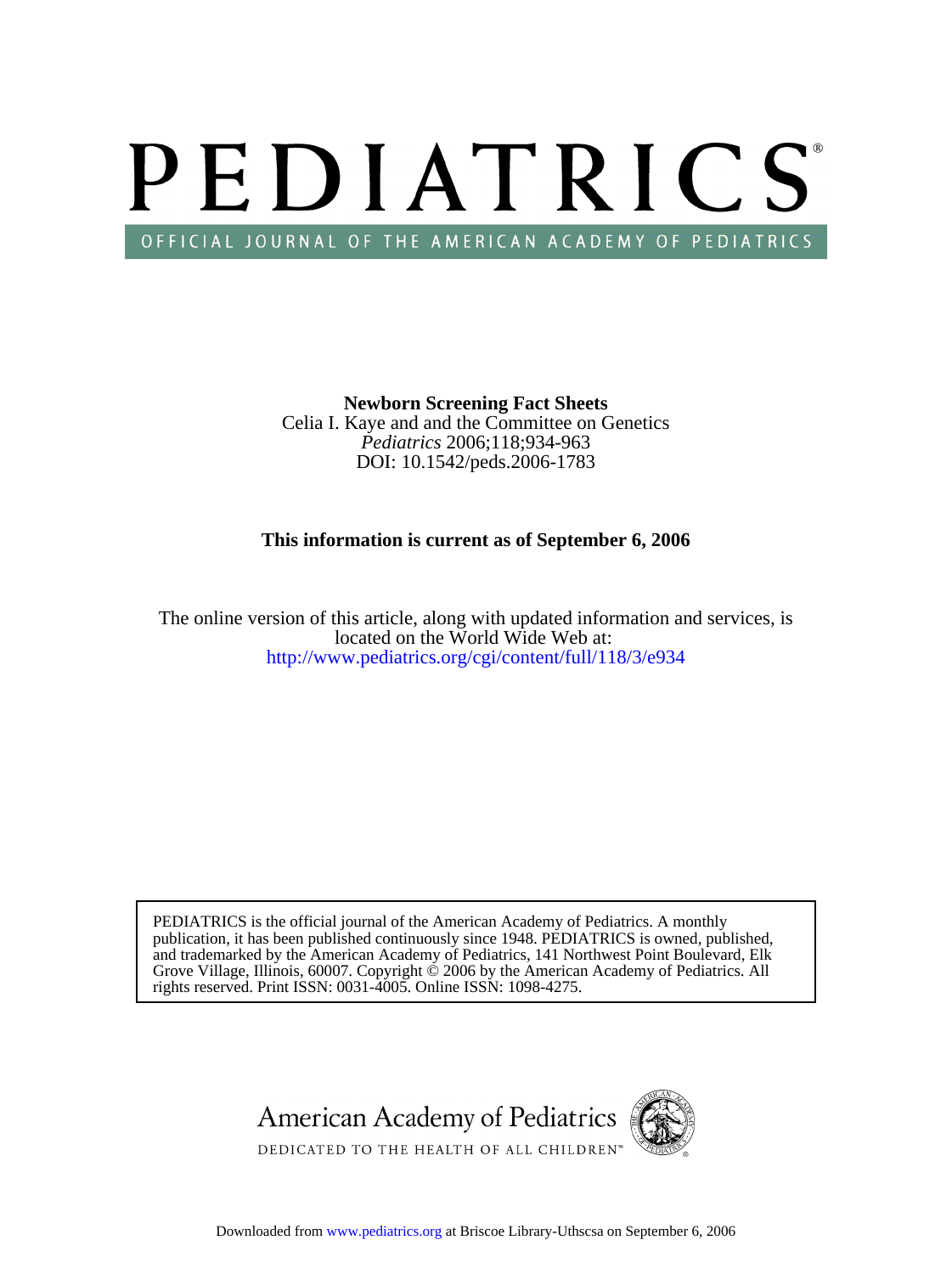tyrosinemia, tandem mass spectrometry PEDIATRICS (ISSN Numbers: Print, 0031-4005; Online, 1098-4275). Copyright © 2006 by the American Academy of Pediatrics

fibrosis, galactosemia,

TECHNICAL REPORT

## **Newborn Screening Fact Sheets**

#### **Celia I. Kaye, MD, PhD, and the Committee on Genetics**

**Abbreviations:** OMIM, Online Mendelian Inheritance in Man; MS/MS, tandem mass spectrometry; CoA, coenzyme A; BTD, biotinidase gene; CAH, congenital adrenal hyperplasia; 21-OH, 21-hydroxylase; SW, salt wasting; SV, simple virilizing; AG, ambiguous genitalia; ACTH, adrenocorticotropic hormone; 17-OHP, 17-OH-progesterone; AABR, automated auditory brainstem response; OAE, otoacoustic emission; CH, congenital hypothyroidism; T<sub>4</sub>, thyroxine; HPT, hypothalamic-pituitary-thyroid; CF, cystic fibrosis; CFTR, cystic fibrosis transmembrane conductance regulator; IRT, immunoreactive trypsinogen; GALT, galactose 1-phosphate uridyltransferase; GALK, galactokinase; GALE, galactose-4'-epimerase; CBS, cystathionine  $\beta$ -synthase; BIA, bacterial inhibition assay; MSUD, maple syrup urine disease; BCKD, branched-chain  $\alpha$ -keto acid dehydrogenase; BCAA, branched-chain amino acid; BCKA, branched-chain  $\alpha$ -keto acid; E3, dihydrolipoyl dehydrogenase; E1, thiamine pyrophosphate–dependent decarboxylase; E2, transacylase; MCAD, medium-chain acyl-coenzyme A dehydrogenase; FAO, fatty acid oxidation; SIDS, sudden infant death syndrome; ADHD, attention-deficit/hyperactivity disorder; PKU, phenylketonuria; PAH, phenylalanine hydroxylase; BH4, tetrahydrobiopterin; SCD, sickle cell disease; HPLC, high-performance liquid chromatography; Hb, hemoglobin; HbF, fetal hemoglobin; HbA, normal adult hemoglobin; FA, fetal and adult hemoglobin; MCV, mean corpuscular volume; FAH, fumarylacetoacetate hydrolase; TAT, tyrosine aminotransferase; NTBC, 2-(2-nitro-4-trifluoromethylbenzyl)-1,3-cyclohexanedione

#### **ABSTRACT**

Newborn screening fact sheets were last revised in 1996 by the American Academy of Pediatrics Committee on Genetics. This revision was prompted by advances in the field since 1996, including technologic innovations, as well as greater appreciation of ethical issues such as those surrounding informed consent. The following disorders are discussed in this revision of the newborn screening fact sheets: biotinidase deficiency, congenital adrenal hyperplasia, congenital hearing loss, congenital hypothyroidism, cystic fibrosis, galactosemia, homocystinuria, maple syrup urine disease, medium-chain acyl-coenzyme A dehydrogenase deficiency, phenylketonuria, sickle cell disease and other hemoglobinopathies, and tyrosinemia. A series of topics related to newborn screening is discussed in a companion publication to this electronic publication of the fact sheets (available at: www. pediatrics.org/cgi/content/full/118/3/1304). These topics are newborn screening as a public health system; factors contributing to the need for review of the newborn screening system; informed consent; tandem mass spectrometry; DNA analysis in newborn screening; status of newborn screening in the United States; and the effect of sample timing, preterm birth, diet, transfusion, and total parenteral nutrition on newborn screening results.

NEWBORN SCREENING FACT sheets were last revised in 1996 by the American Academy of Pediatrics Committee on Genetics. This revision was prompted by advances in the field since 1996, including technologic innovations, as well as greater appreciation of ethical issues such as those surrounding informed consent. The following disorders are discussed in this revision of the newborn screening fact sheets: biotinidase deficiency, congenital adrenal hyperplasia (CAH), congenital hearing loss, congenital hypothyroidism (CH), cystic fibrosis (CF), galactosemia, homocystinuria, maple syrup urine disease (MSUD), medium-chain acyl-coen-

www.pediatrics.org/cgi/doi/10.1542/ peds.2006-1783

doi:10.1542/peds.2006-1783

All technical reports from the American Academy of Pediatrics automatically expire 5 years after publication unless reaffirmed, revised, or retired at or before that time.

The guidance in this report does not indicate an exclusive course of treatment or serve as a standard of medical care. Variations, taking into account individual circumstances, may be appropriate.

disorder, biotinidase deficiency, congenital adrenal hyperplasia, congenital hearing loss, congenital hypothyroidism, cystic

hemoglobinopathies, homocystinuria,

#### **Key Words** newborn screening, screening, genetic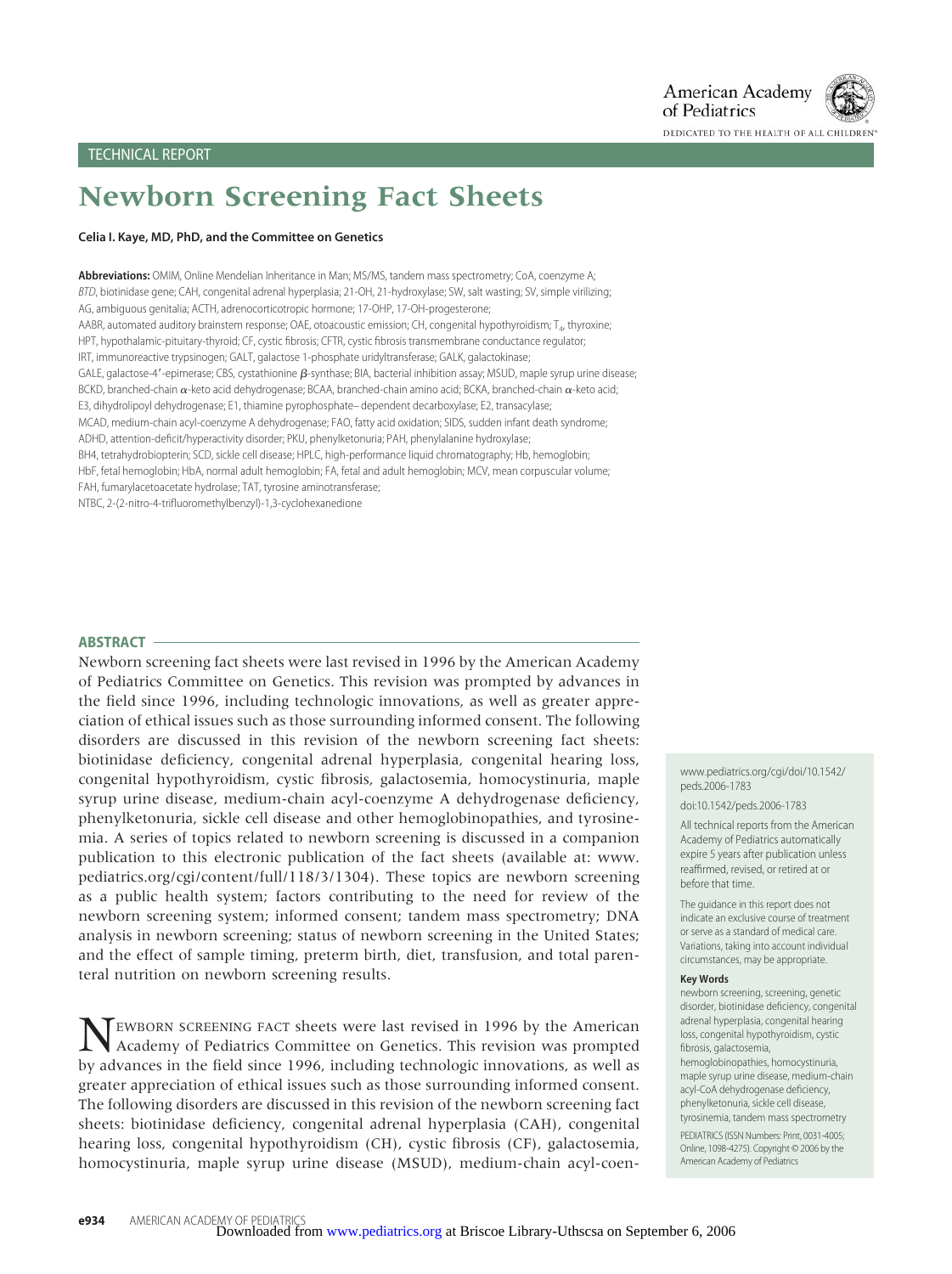zyme A dehydrogenase (MCAD) deficiency, phenylketonuria (PKU), sickle cell disease (SCD) and other hemoglobinopathies, and tyrosinemia. A series of topics related to newborn screening is discussed in a companion publication to this electronic publication of the fact sheets (available at: www.pediatrics.org/cgi/content/ full/118/3/1304). These topics are newborn screening as a public health system; factors contributing to the need for review of the newborn screening system; informed consent; tandem mass spectrometry (MS/MS); DNA analysis in newborn screening; status of newborn screening in the United States; effect of sample timing, preterm birth, diet, transfusion, and total parenteral nutrition on newborn screening results.

#### **BIOTINIDASE DEFICIENCY**

Biotinidase deficiency (Online Mendelian Inheritance in Man [OMIM] database No. 253260)<sup>1</sup> is a disorder of biotin recycling. Biotin is a water-soluble vitamin of the B complex that acts as a coenzyme in each of 4 carboxylases in humans (pyruvate carboxylase, propionyl-coenzyme A  $[CoAl]$  carboxylase,  $\beta$ -methylcrotonyl CoA carboxylase, and acetyl-CoA carboxylase).2 Missing a diagnosis of biotinidase deficiency, a condition that is easily treated with vitamin supplementation, can have severe consequences, including seizures, developmental delay, and sensorineural deafness.

#### **Incidence**

Neonatal screening for biotinidase deficiency has been instituted in many states (25 at the time of this publication) as well as many countries (approximately 25) since the biochemical basis was elucidated by Wolf et al<sup>3</sup> in 1983. Of slightly more than 8.5 million newborn infants screened worldwide up to 1990, 142 affected infants have been identified, with 76 having profound  $($ <br/>10% activity) deficiency (approximate incidence 1 in 112 000) and 66 having partial (10%–30% activity) deficiency (approximate incidence 1 in 129 000).4 Most affected individuals who have been identified are of European descent; however, individuals of Turkish, Saudi Arabian, and Japanese descent have been described<sup>5</sup>

#### **Clinical Manifestations**

Biotinidase deficiency can present with clinical symptoms as early as the first week of life up to 10 years of age. Most infants first exhibit clinical symptoms between 3 and 6 months of age.2 The most commonly affected systems are the central nervous system and skin. Affected children usually have myoclonic seizures, hypotonia, seborrheic or atopic dermatitis, partial or complete alopecia, and conjunctivitis.2 Other features may include developmental delay, sensorineural hearing loss, lethargy, ataxia, breathing problems, hepatosplenomegaly, and coma.6,7 Laboratory findings vary and can include

ketolactic acidosis, organic aciduria, and mild hyperammonemia.2

Individuals with partial biotinidase deficiency can present with skin manifestations and no neurologic symptoms.<sup>8</sup> Several children with profound deficiency have presented later in childhood or during adolescence with hemiparesis and eye findings (scotoma).<sup>9,10</sup> With therapy, the eye problems resolved quickly, but the neurologic findings remained for a longer period of time.11 There are even reports of adults with profound biotinidase deficiency who have never had symptoms but were diagnosed because their children had positive results of newborn screening.2

#### **Pathophysiology**

Each of the 4 carboxylases in humans requires biotin as a cofactor. The carboxylases are first synthesized as inactive apoenzymes. After synthesis, biotin is added to the inactive proteins through 2 partial reactions, each of which is catalyzed by the enzyme holocarboxylase synthetase. Ultimately, each of these active, biotin-containing enzymes is degraded. The biotin-containing products of degradation are acted on by biotinidase to liberate biotin, which is recycled and enters the free-biotin pool. Biotinidase deficiency results in inability to recycle endogenous biotin and to release dietary protein-bound biotin. Thus, the brain may be unable to recycle biotin adequately. This may lead to dependence on the biotin that crosses the blood-brain barrier, resulting in decreased pyruvate carboxylase activity in the brain and accumulation of lactate. The neurologic symptoms may be secondary to accumulation of lactic acid in the brain.<sup>2</sup>

#### **Inheritance**

Biotinidase deficiency is inherited as an autosomal recessive trait. The biotinidase (*BTD*) gene has been mapped (chromosome 3p25), cloned, and characterized.12–14 Sixty-two mutations of the *BTD* gene have been described to date.14 Interestingly, when testing a US population, mutations occur at different frequencies in children with symptoms than in children who were only identified through newborn screening. Two mutations accounted for 52% of the mutations found in symptomatic patients, and 3 other mutations accounted for 52% of mutations in children identified through newborn screening. Partial *BTD* deficiency is predominantly caused by the 1330G $\rightarrow$ C mutation on one allele in combination with one of the mutations causing profound deficiency on the other allele.14

#### **Benefits of Newborn Screening**

Biotinidase deficiency has been identified as an appropriate disorder for newborn screening by numerous countries and states because of its prevalence, the potentially tragic outcome if not diagnosed, and availability of effective, low-cost treatment. Unfortunately, once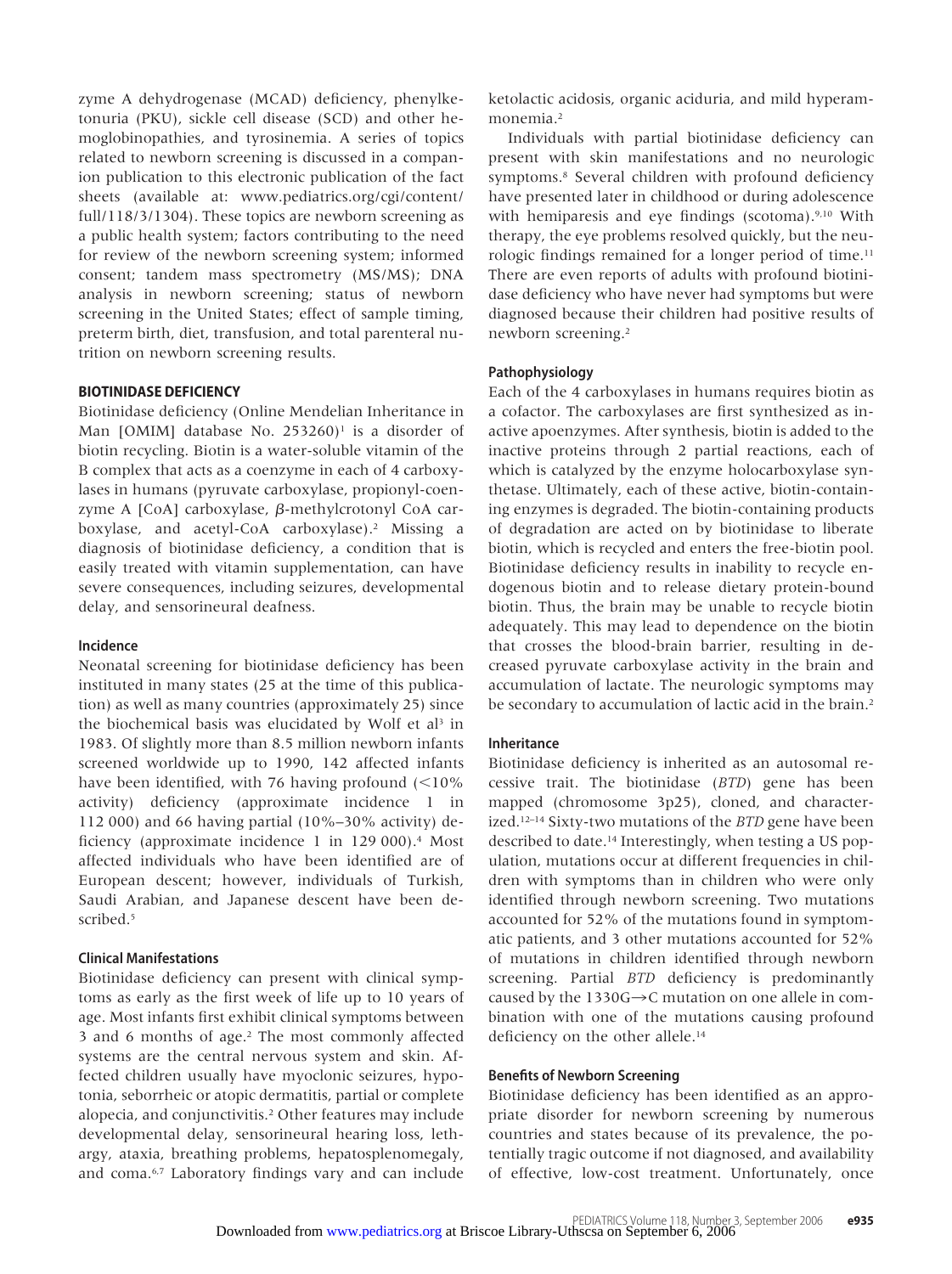symptoms have occurred, some of the findings are not reversible with therapy. This is particularly true in the case of the neurologic findings. For example, sensorineural hearing loss is common (detected in approximately 75% of symptomatic children with profound deficiency) and is usually irreversible.<sup>6</sup>

#### **Screening**

The best method of screening is a semiquantitative colorimetric assessment of biotinidase activity that can be performed on whole blood spotted on filter paper.2,15,16 Although the majority  $(>80\%)$  of patients with biotinidase deficiency demonstrate organic aciduria when symptomatic, a significant percentage (20% in one study) may not; therefore, tandem mass spectrometry (MS/MS) testing should not be used for newborn screening of biotinidase deficiency.<sup>2</sup>

#### **Follow-up and Diagnostic Testing**

A positive screening result for biotinidase deficiency should be followed up with definitive testing for diagnosis. Quantitative measurement of enzyme activity should be performed on a fresh serum sample. Residual enzyme activity determines whether the patient has profound  $($  <10% activity) or partial  $(10\% - 30\%$  activity) biotinidase deficiency. Most patients with profound deficiency present early in life, whereas those with partial deficiency can present later or with a cutaneous phenotype and no neurologic findings.

#### **Brief Overview of Disease Management**

Children with profound biotinidase deficiency have been treated successfully with biotin. Pharmacologic doses of biotin (5–20 mg/day) were determined empirically.8,17 One patient required a dose of 30 mg/day to resolve dermatitis.18 For most patients, the currently prescribed dose is probably much more than is needed to overcome the deficiency. It should be stressed that the biotin must be in the free, not bound, form to be effective. There are no known adverse effects of the currently recommended dosage of 5 to 20 mg/day.19

Once therapy is instituted, cutaneous symptoms resolve quickly, as do seizures and ataxia. Some of the symptoms (as mentioned previously) are less reversible, including hearing loss and optic atrophy. Children who have developmental delay have been noted in some cases to achieve new milestones and regain lost milestones after beginning therapy.19 There are individuals reported who have profound biotinidase deficiency, have never been treated, and have never had any associated symptoms.11

Partial biotinidase deficiency can probably be treated with lower doses of biotin (1–5 mg/day) and/or only during times of metabolic stress.<sup>19</sup> There are children with partial deficiency who have never had any related illness. In others with partial deficiency, it has been noted that mild intercurrent illnesses such as gastroenteritis can lead to development of typical clinical symptoms that resolve with biotin therapy.19

#### **Current Controversies**

As noted above, it is difficult to determine if individuals with partial biotinidase deficiency need daily therapy. When such individuals are identified in newborn screening programs, follow-up happens routinely and care is instituted. The negative psychological aspects of learning through newborn screening that an infant potentially has a genetic disorder and the parental anxiety generated should be weighed against the positive aspects, including that the treatment is simple and inexpensive and some individuals with partial deficiency would (at some point) have symptoms. Although this is mildly controversial, it is truly not of enough significance to negate the value of newborn screening for the disorder.

#### **REFERENCES**

- 1. National Center for Biotechnology Information. OMIM: Online Mendelian Inheritance in Man [database]. Available at: www.ncbi.nlm.nih.gov/entrez/query.fcgi?db=OMIM. Accessed March 1, 2006
- 2. Wolf B. Disorders of biotin metabolism. In: Scriver CR, Beaudet AL, Sly WS, Valle D, eds. *The Metabolic and Molecular Bases of Inherited Disease*. 8th ed. New York, NY: McGraw-Hill; 2001: 3935–3964
- 3. Wolf B, Grier RE, Allen RJ, Goodman SI, Kien CL. Biotinidase deficiency: the enzymatic defect in late-onset multiple carboxylase deficiency. *Clin Chim Acta.* 1983;131:273–281
- 4. Wolf B. Worldwide survey of neonatal screening for biotinidase deficiency. *J Inherit Metab Dis.* 1991;14:923–927
- 5. Hymes J, Stanley CM, Wolf B. Mutations in BTD causing biotinidase deficiency. *Hum Mutat.* 2001;18:375–381
- 6. Wolf B, Spencer R, Gleason T. Hearing loss is a common feature of symptomatic children with profound biotinidase deficiency. *J Pediatr.* 2002;140:242–246
- 7. Tsao CY, Kien CL. Complete biotinidase deficiency presenting as reversible progressive ataxia and sensorineural deafness. *J Child Neurol.* 2002;17:146
- 8. Mcvoy JR, Levy HL, Lawler M, et al. Partial biotinidase deficiency: clinical and biochemical features. *J Pediatr.* 1990; 116:78 – 83
- 9. Ramaekers VT, Suormala TM, Brab M, Duran R, Heimann G, Baumgartner ER. A biotinidase  $K_m$  variant causing late onset bilateral optic neuropathy. *Arch Dis Child.* 1992;67:115–119
- 10. Wolf B, Pomponio RJ, Norrgard KJ, et al. Delayed-onset profound biotinidase deficiency. *J Pediatr.* 1998;132:362–365
- 11. Wolf B, Norrgard K, Pomponio RJ, et al. Profound biotinidase deficiency in two asymptomatic adults. *Am J Med Genet.* 1997;  $73.5 - 9$
- 12. Pomponio RJ, Hymes J, Reynolds TR, et al. Mutations in the human biotinidase gene that cause profound biotinidase deficiency in symptomatic children: molecular, biochemical and clinical analysis. *Pediatr Res.* 1997;42:840 – 848
- 13. Pomponio RJ, Reynolds TR, Cole H, Buck GA, Wolf B. Mutational hotspot in the human biotinidase gene as a cause of biotinidase deficiency. *Nat Genet.* 1995;11:96 –98
- 14. Blanton SH, Pandya A, Landa BL, et al. Fine mapping of the human biotinidase gene and haplotype analysis of five common mutations. *Hum Hered.* 2000;50:102–111
- 15. Heard GS, Secor McVoy JR, Wolf B. A screening method for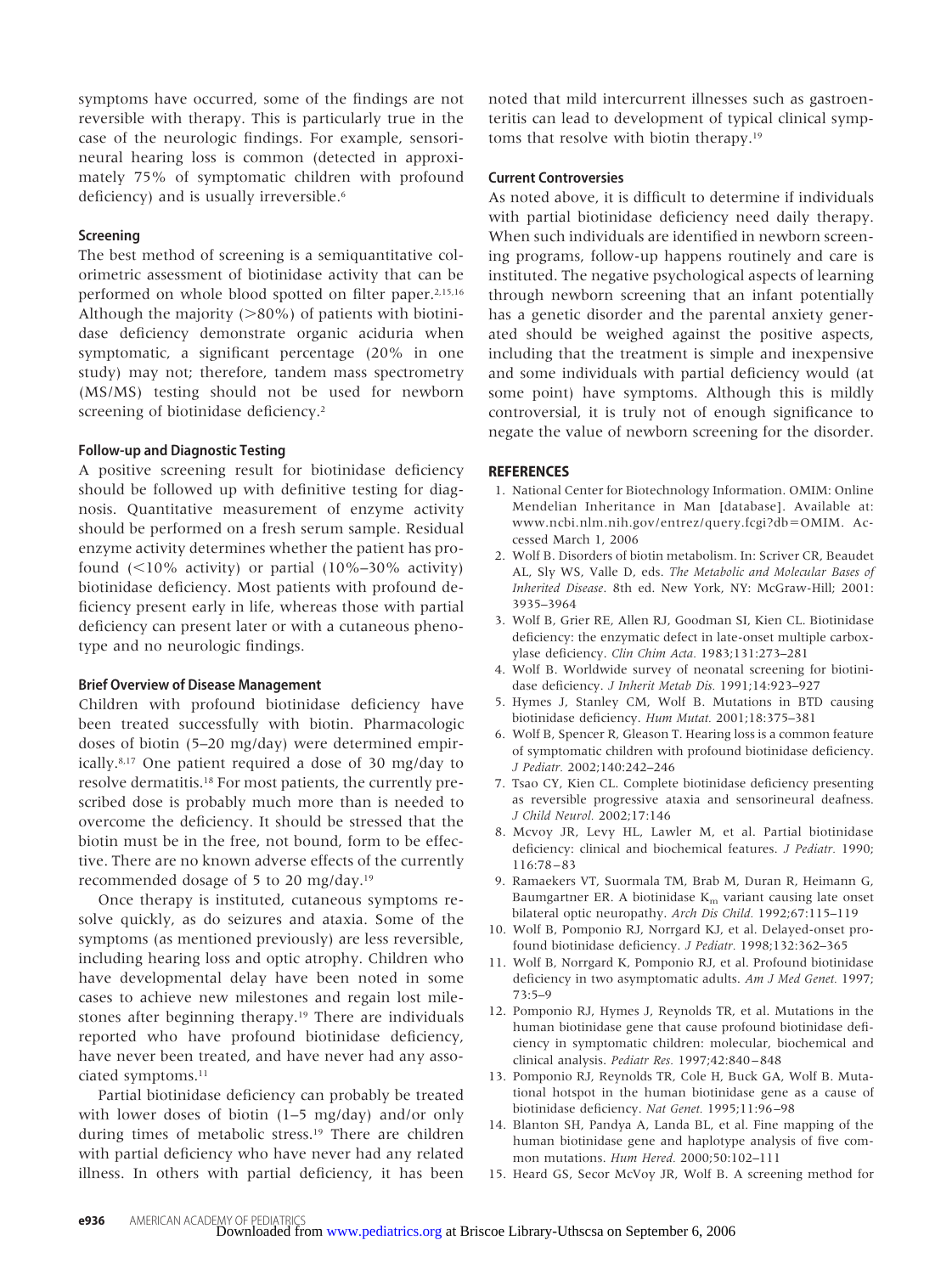biotinidase deficiency in newborns. *Clin Chem.* 1984;30: 125–127

- 16. Pettit DA, Amador PS, Wolf B. The quantitation of biotinidase activity in dried blood spots using microtiter transfer plates: identification of biotinidase-deficient and heterozygous individuals. *Anal Biochem.* 1989;179:371–374
- 17. Wolf B, Heard GS, Weissbecker KA, Secor McVoy JR, Grier RE, Leshner RT. Biotinidase deficiency: initial clinical features and rapid diagnosis. *Ann Neurol.* 1985;18:614 – 617
- 18. Riudor E, Vilaseca MA, Briones P, et al. Requirement of high biotin doses in a case of biotinidase deficiency. *J Inherit Metab Dis.* 1989;12:338 –339
- 19. Wolf B, Grier RE, Secor McVoy JR, Heard GS. Biotinidase deficiency: a novel vitamin recycling defect. *J Inherit Metab Dis.* 1985;8(suppl 1):53–58

#### **CONGENITAL ADRENAL HYPERPLASIA**

Congenital adrenal hyperplasia (CAH) is a family of inherited disorders of the adrenal cortex that impair steroidogenic enzyme activity essential for cortisol biosynthesis.20,21 Newborn screening focuses exclusively on the most common 21-hydroxylase (21-OH) deficiency CAH (90% of all CAH cases [OMIM database No.  $201910$ ]),<sup>22</sup> which impairs production of cortisol and often aldosterone.20,21 Prompt diagnosis and treatment of CAH is essential to prevent potential mortality as well as physical and emotional morbidity.20–23

#### **Incidence**

Health organizations in 13 countries (including 36 US states) screen or will screen for CAH in their newborn screening programs. On the basis of newborn screening data, the incidence of CAH ranges from a low of 1 in 21 270 (New Zealand) to a high of 1 in 5000 (Saudi Arabia) live births.24 The incidence is 1 in 15 981 live births (Hispanic  $>$  American Indian  $>$  white  $>$  black  $>$ Asian) in North America, 1 in 14 970 live births in Europe, and 1 in 19 111 live births in Japan.<sup>25</sup> An exceedingly high CAH incidence (1 in 282 live births) exists among Yupik Eskimos in western Alaska.26

#### **Clinical Manifestation and Variability**

The spectrum of disease in CAH ranges from the "classic, severe" salt-wasting (SW) form, to "classic, less severe" simple-virilizing  $(SV)$ , to "mild, nonclassic" forms.<sup>20,21</sup>

#### **Symptomatic Presentation and Morbidity**

Neonates with the SW form exhibit adrenal crisis during the first through fourth weeks of life, peaking at approximately 3 weeks of age. This manifests as poor feeding, vomiting, loose stools or diarrhea, weak cry, failure to thrive, dehydration, and lethargy. These symptoms may not be evident until serum sodium concentrations are below 125 mEq/L. If untreated, circulatory collapse, shock, and death are inevitable. Permanent brain injury attributable to shock, lower cognitive scores, and learning disabilities are observed in some with the SW form.20 Affected females have ambiguous genitalia (AG) (but

normal internal reproductive anatomy), prompting a clinical diagnosis in many. Affected males have no obvious physical signs of CAH. Therefore, without newborn screening and in the absence of a positive family history, all male and a minority of female neonates are undiagnosed until adrenal crisis. The SW form affects approximately 70% of patients with CAH that is diagnosed through newborn screening programs.25,26 If inadequately treated, postnatal virilization (girls), pseudo- or true-precocious puberty (boys), and premature growth acceleration (boys and girls) occur, leading to early growth cessation.20–23 Patients with the SV form do not manifest adrenal-insufficiency symptoms unless subjected to severe stress but exhibit virilization as in patients with SW.20,21 Males and some females with the SV form are not diagnosed until much later when symptoms of virilization, precocious pseudopuberty, or growth acceleration occur.20–23 The markedly advanced skeletal age of patients with the SV form diagnosed late contributes to their short adult stature. Late discovery of incorrect male sex assignment in females with the SW and SV forms causes extreme distress to the family and matured patients. Mild 21-OH deficiency produces no symptoms at birth and manifests as premature sexual hair, acne, and mild growth acceleration in childhood and hirsutism, excessive acne, menstrual disorder, and infertility later in life.20,21 This milder disorder may be missed by newborn screening programs.

#### **Mortality**

The mortality rate for infants with the SW form not detected through newborn screening was 11.9%, which was fivefold higher than that of the general population  $(2.29\%)$ .<sup>23</sup>

#### **Pathophysiology**

21-OH deficiency results in cortisol deficiency with or without aldosterone deficiency. Cortisol deficiency from early fetal life leads to increased adrenocorticotropic hormone (ACTH) secretion, 20,21 which then stimulates excess secretion of the precursor steroids including 17-OHprogesterone (17-OHP) and causes hyperplastic changes of the adrenal cortex.20,21 The precursor steroids can only be metabolized by way of the androgen biosynthetic pathway, resulting in excess androgen production that virilizes the genitalia.20,21 Aldosterone deficiency contributes to SW. The increased circulating 17-OHP concentration is diagnostic for 21-OH deficiency.

#### **Inheritance and Genotype**

21-OH deficiency is an autosomal recessive disorder caused by a mutation of the *CYP21* gene.<sup>20,21</sup> There is an active *CYP21* gene and an inactive pseudo-*CYP21P* gene in normal individuals. Both genes are in the HLA complex on chromosome 6p21.3.20,21 Most mutations in the *CYP21* gene are the pseudogene sequences, suggesting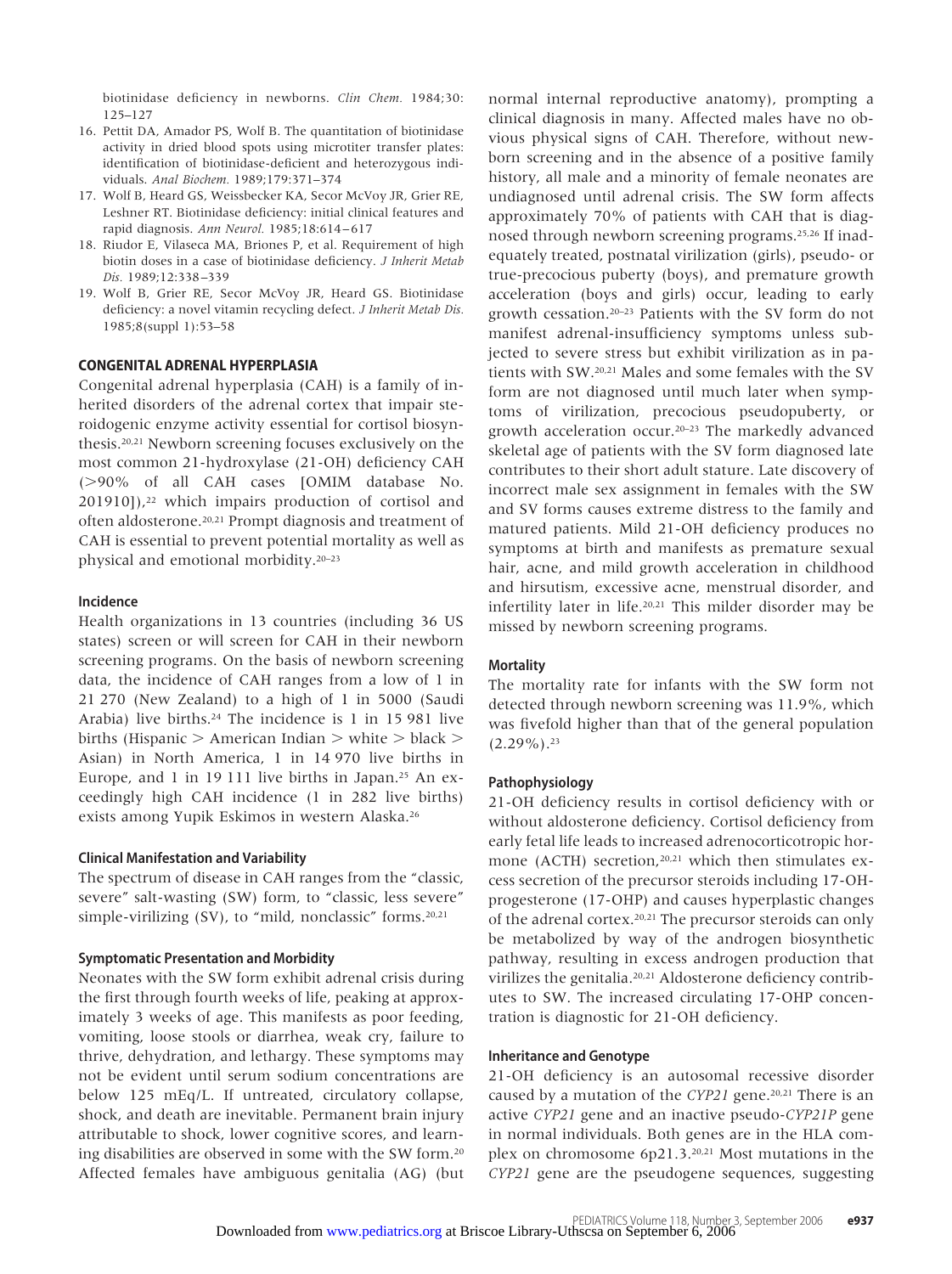that the mutations in *CYP21* were caused by a gene conversion or recombination between *CYP21* and *CYP21P*. The genotypes from 5 different populations of individuals with CAH correlated well with the phenotype in approximately 90% of affected subjects but did not correlate well in the remaining patients.21

#### **Rationale for and Benefits of Newborn Screening**

The goals of newborn screening are to (1) prevent lifethreatening adrenal crisis, thereby averting shock, brain damage, and death, (2) prevent male sex assignment for life in virilized female newborns, and (3) prevent progressive effects of excess adrenal androgens, which cause short stature and psychosexual disturbances in boys and girls. Kovacs et al<sup>23</sup> found the average serum sodium concentration at diagnosis of the SW form of CAH to be 135 mEq/L in individuals detected through newborn screening programs and 125 mEq/L in those detected after development of clinical symptoms. Thus, prevention of severe SW CAH by newborn screening was demonstrated. Worldwide newborn screening data showed that screening prompted early diagnosis of CAH before clinical suspicion in 67% of newborn infants with CAH, including many females with AG.26 The mortality rate of individuals with CAH identified through newborn screening has not been established yet. Other newborn screening benefits include (1) improved case detection evidenced by twofold higher incidence versus that of case-survey reports (North America and Japan), (2) improved detection of patients with SW CAH (70% with newborn screening vs 43%– 60% in patients with clinical symptoms), and (3) improved detection of males, as evidenced by a 1:1 sex ratio in subjects identified through newborn screening versus a male/female ratio of 0.6:1 in patients with clinical symptoms leading to diagnosis.

#### **Screening**

Screening for 21-OH deficiency is accomplished by measurement of 17-OHP concentration in the dried blood spot. Newborn screening for CAH requires a rapid process to prompt the diagnosis before the onset of SW symptoms. Sampling at less than 1 day is associated with a high rate of false-positive results, and sampling beyond 5 to 7 days of age reduces the benefit of screening. Normal preterm infants have higher concentrations of 17-OHP than do term infants; therefore, it is important to have 17-OHP reference concentrations in blood spots of preterm and term unaffected infants according to birth weight or gestational age.27,28 17-OHP is not influenced if drawn several hours after transfusion.

Dissociation-enhanced lanthanide fluorescence immunoassay, radioimmunoassay, and enzyme-linked immunosorbent assay with a commercial kit are used to measure 17-OHP concentrations in blood spots.25,26 The screening 17-OHP assays are nonspecific, and the result

on a screening study is not equivalent to the diagnostic serum concentrations.21,26,29 Affected neonates had screening 17-OHP concentrations of 35 to 900 ng/mL of blood, with preterm infants having higher concentrations.27,29

MS/MS may have the advantage of rapid 17-OHP detection and may eliminate the variable 17-OHP cutoff concentrations influenced by different reagents/assays. However, comparative studies of immunoassays versus MS/MS are necessary, and because of the complexity of the MS/MS assay for 17-OHP detection, MS/MS may be used as a complementary test. *CYP21* genotyping is not currently used in newborn screening, but it may be helpful in uncertain cases and for genetic counseling.

Almost all neonates with SW CAH have been identified with the first sample test.26 Newborn screening for CAH is not intended to detect mild cases, although some are detected. In a study performed in Texas, testing again at 1 to 2 weeks increased detection of SV CAH and the mild form.29 Despite the birth weight- or age-adjusted 17-OHP cutoff concentrations, preterm birth or low birth weight and samples taken at less than 1 day of age are major factors for false-positive results.<sup>24-30</sup> In an international study, 7% of neonates later determined to have CAH (mostly the SV form) were not detected in newborn screening for a variety of reasons (human error, prenatal dexamethasone therapy, or high 17-OHP cutoff concentrations).25

#### **Follow-up and Diagnostic Testing**

In most newborn screening programs, 2-tiered 17-OHP cutoff concentrations are established to guide evaluation in term and preterm newborn infants. Exceptionally high (urgent) and moderately high (suspected) 17-OHP concentrations are reported. Pediatricians need to be familiar with these concentrations as reported by their local newborn screening program. Most newborn screening programs that screen for CAH report the presumed positive results with instructions. Immediate evaluation (serum electrolytes, 17-OHP) is necessary in newborn infants with AG, in sick or asymptomatic male newborn infants with urgent or suspected 17-OHP concentrations, and in sick female infants with urgent 17- OHP concentrations. The evaluation is necessary in asymptomatic normal female infants with urgent 17- OHP concentrations and in sick female infants with normal genitalia and suspected 17-OHP concentrations, but these newborns are at low risk of having SW CAH. Normal females with suspected 17-OHP concentrations are not at risk of SW CAH but need at least a second screening to be sure that a mild deficiency is not missed.

#### **Diagnosis**

Quantitative serum 17-OHP concentration is used for the diagnosis of CAH. Concentrations are generally higher in individuals with the SW form.<sup>29</sup> Care must be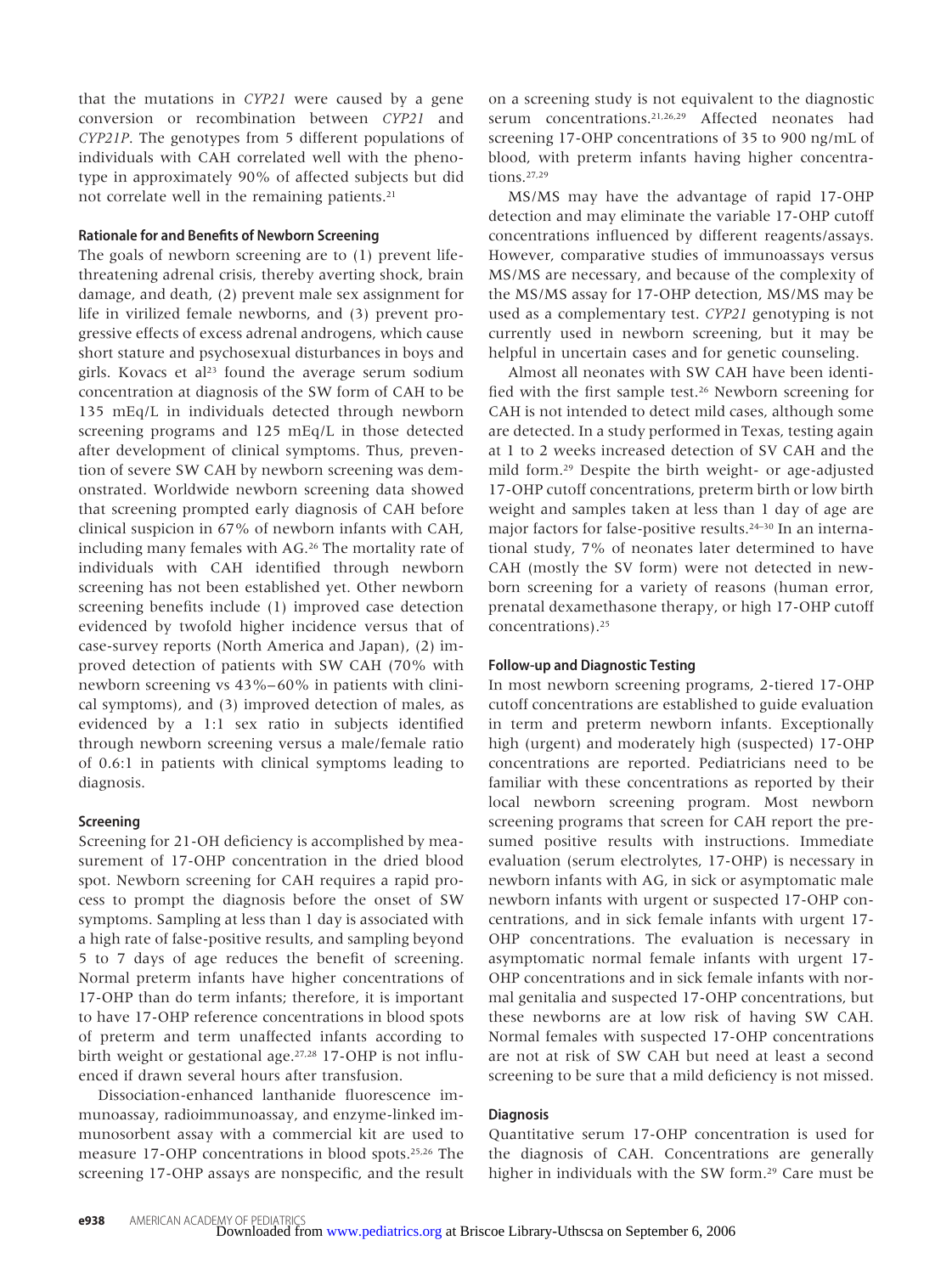taken to use the appropriate term or preterm normal values for comparison.26 With age, serum 17-OHP concentrations decrease in unaffected neonates but increase in those with CAH.30 Concentrations in neonates with SW and SV CAH are higher than the concentrations in infants with the mild form.21,29 In neonates with mildly elevated 17-OHP concentrations (4 –10 ng/mL), the ACTH-stimulation test helps to rule out nonclassic CAH.20,21 In asymptomatic infants, serial evaluation of electrolytes throughout the neonatal period is necessary if serum electrolyte concentrations remain normal.

#### **Brief Overview of Disease Management**

Treatment for CAH involves replacement of cortisol, which suppresses increased ACTH, 17-OHP, and androgen secretion. Replacement of aldosterone with an analog of mineralocorticoid (Florinef) is required for patients with SW CAH. Adequate medical therapy restores normal energy, glucose and electrolyte concentrations, and fluid balance and prevents excess adrenal androgen effects. Special medical care is needed in case of stress. The rate of mortality is  $4.3\%$  for treated patients.<sup>23</sup> In virilized female infants, surgical correction is generally performed before 1 year of age and, if necessary, again before menarche. With standard glucocorticoid therapy, adults with classic CAH do not always reach their genetic potential for height, and obesity is common. Inadequate medical therapy causes infertility. Experimental antiandrogenic/antiestrogenic drug therapy to improve height outcome is ongoing in children with CAH. Adrenalectomy is recommended when medical therapy is ineffective.

Carrier testing for CAH is performed most accurately using *CYP21* genotyping.

Pregnant women known to be at risk of having a fetus with CAH can receive prenatal dexamethasone therapy. First-trimester prenatal diagnosis is indicated for these women. An elevated 17-OHP concentration in amniotic fluid by a specific assay  $(>=6 - 18 \text{ ng/mL})$  is also diagnostic, but normal concentrations do not exclude SV or nonclassic forms of CAH, and concentrations may be normal in mothers who are on dexamethasone therapy. Prenatal treatment is only indicated for female fetuses with classic virilizing CAH. Maternal dexamethasone therapy at 20  $\mu$ g/kg per day beginning at 5 to 8 weeks' fetal age prevents or reduces AG in most affected females.31 Controversy regarding prenatal therapy is related to the fact that (1) this treatment must begin before fetal sex can be determined or CAH diagnosis can be made, and 7 of 8 fetuses are thus unnecessarily subjected to this therapy, and (2) long-term safety of early exposure to dexamethasone in utero is unproven to date.<sup>31</sup> Maternal adverse effects include cushingoid features of excessive weight gain, intense striae, edema, discomfort, and emotional instability. In a consensus meeting concerning prenatal CAH therapy, representatives from the US Lawson Wilkins Pediatric Endocrine Society and European Pediatric Endocrine Society recommended that designated teams undertake this specialized therapy using a national protocol approved by institutional review boards. Treatment is preceded by informed consent about the risks and benefits of the therapy, and prospective follow-up and evaluation are needed.<sup>31</sup>

#### **Current Controversy**

The major controversy regarding newborn screening for CAH is the cost and impact of evaluating those whose test results are false-positive.32 A second issue is the use of prenatal dexamethasone therapy for CAH. A large national multicenter study on long-term cognitive and psychological development and other health-related outcomes is required to resolve this issue.

#### **REFERENCES**

- 20. White PC, Speiser PW. Congenital adrenal hyperplasia due to 21-hydroxylase deficiency [published correction appears in *Endocr Rev*. 2000;21:550]. *Endocr Rev.* 2000;21:245–291
- 21. Pang S. Congenital adrenal hyperplasia. *Endocrinol Metab Clin North Am.* 1997;26:853– 891
- 22. National Center for Biotechnology Information. OMIM: Online Mendelian Inheritance in Man [database]. Available at: www.ncbi.nlm.nih.gov/entrez/query.fcgi?db=OMIM. Accessed March 1, 2006
- 23. Kovacs J, Votava F, Heinze G, et al. Lessons from 30 years of clinical diagnosis and treatment of congenital adrenal hyperplasia in five middle European countries. *J Clin Endocrinol Metab.* 2001;86:2958 –2964
- 24. Pang S, Shook MK. Current status of neonatal screening for CAH. *Curr Opin Pediatr.* 1997;9:419 – 423
- 25. Pang S. International Newborn Screening (NBS) Collaborative Study on 21-hydroxylase deficiency congenital adrenal hyperplasia frequency, phenotype variability and effectiveness of NBS. Joint Meeting of Pediatric Academic Societies/American Academy of Pediatrics. May 5, 2003. Seattle, WA [abstract]. *Pediatr Res.* 2003;52:155A
- 26. Pang S, Clark A. Congenital adrenal hyperplasia due to 21 hydroxylase deficiency: newborn screening and its relationship to the diagnosis and treatment of the disorder. *Screening.* 1993; 2:105–139
- 27. Allen DB, Hoffman GL, Fitzpatrick P, Laessig R, Maby S, Slyper A. Improved precision of newborn screening for congenital adrenal hyperplasia using weight-adjusted criteria for 17 hydroxyprogesterone levels. *J Pediatr.* 1997;130:128 –138
- 28. Van der Kamp HJ, Noordam K, Elvers B, Van Baarle M, Otten BJ, Verkerk PH. Newborn screening for CAH in the Netherlands. *Pediatrics.* 2001;108:1320 –1324
- 29. Therrell BL. Newborn screening for CAH. *Endocrinol Metab Clin North Am.* 2001;30:15–30
- 30. Pang S, Hotchkiss J, Drash AL, Levine LS, New MI. Microfilter paper method for 17 alpha-hydroxyprogesterone radioimmunoassay: its applications for rapid screening for congenital adrenal hyperplasia. *J Clin Endocrinol Metab.* 1977;45: 1003–1008
- 31. Joint LWPES/ESPE CAH Working Group. Consensus statement on 21-hydroxylase deficiency from the Lawson Wilkins Pediatric Endocrine Society and the European Society for Pediatric Endocrinology. *J Clin Endocrinol Metab.* 2002;87: 4048 – 4053
- 32. Brosnan CA, Brosnan P, Therrell BL, et al. A comparative cost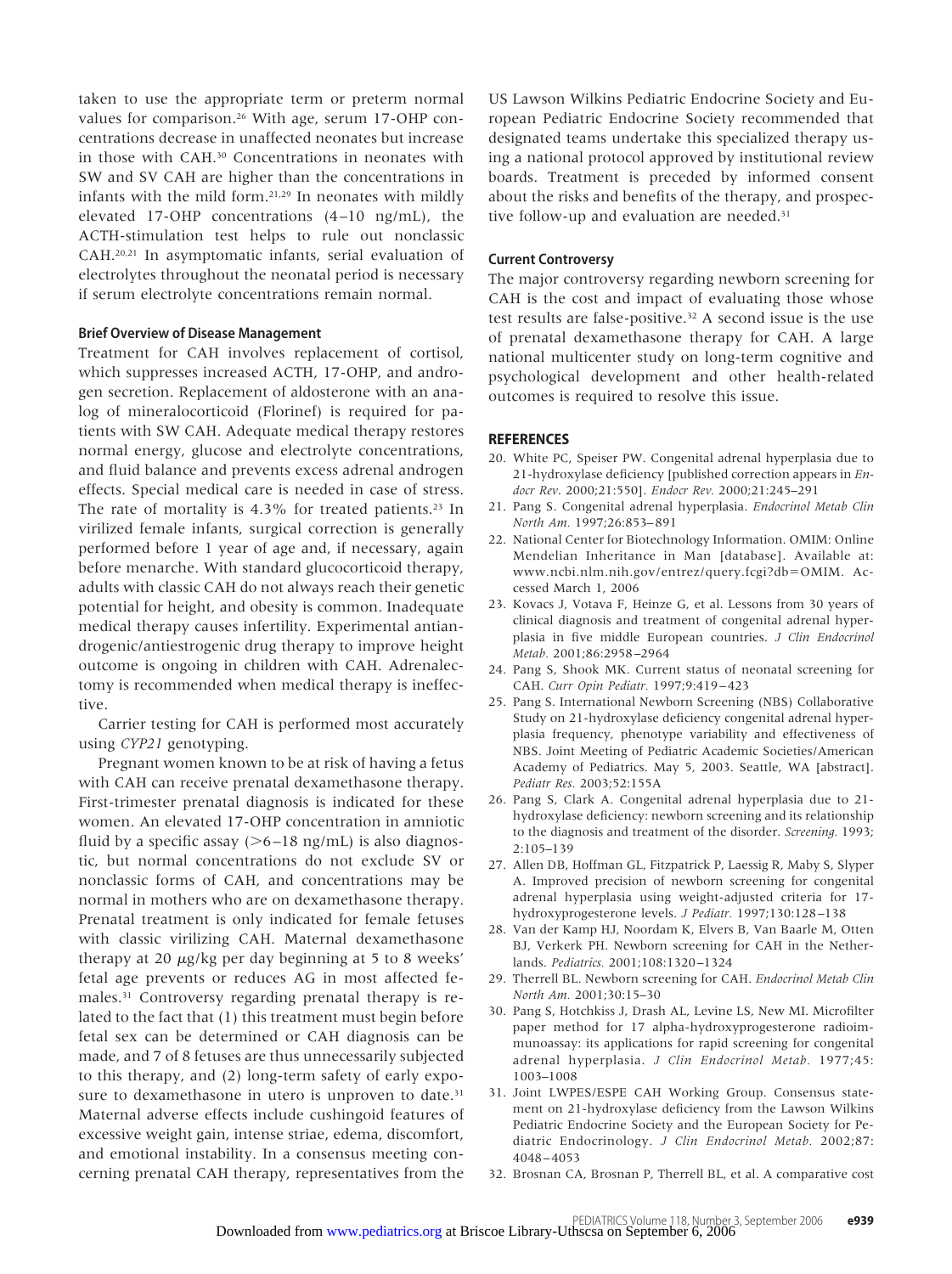analysis of newborn screening for classic congenital adrenal hyperplasia in Texas. *Public Health Rep.* 1997;113:170 –178

#### **CONGENITAL HEARING LOSS**

Congenital hearing loss, for the purposes of this fact sheet, is defined as permanent and is bilateral or unilateral, is sensory or conductive, and averages 30 dB or more in the frequency region important for speech recognition. Congenital hearing loss has many etiologies, with at least half associated with genetic risk factors. Congenital nonsyndromic hearing loss is usually categorized by mode of inheritance—autosomal recessive, autosomal dominant, X-linked, or mitochondrial.33–35

Newborn hearing screening programs became possible after the development of hearing screening technologies. Although most states have begun screening for congenital hearing loss, the integration of these programs with ongoing screening and early intervention programs remains a challenge.36

#### **Prevalence**

Estimates of the prevalence of moderate-to-profound bilateral hearing loss vary, depending on the criteria used to define the different degrees of hearing loss and the characteristics of the studied population.37 The prevalence of congenital hearing loss also depends on race, birth weight, and other risk factors.<sup>38</sup> Profound and permanent congenital hearing loss is estimated to occur in approximately 1 in 1000 births.39,40

#### **Clinical Manifestations**

The spectrum of congenital hearing loss ranges from mild to profound hearing loss. In syndromic hearing loss, the auditory pathology may be conductive and/or sensorineural, unilateral or bilateral, symmetrical or asymmetrical, and progressive or stable. The auditory pathology of nonsyndromic hearing impairment is usually sensorineural.41,42

#### **Pathophysiology**

Approximately half of the cases of congenital hearing loss are thought to be attributable to environmental factors (acoustic trauma, ototoxic drug exposure [aminoglycosides], bacterial or viral infections such as rubella or cytomegalovirus).39,41,42 The remaining cases are attributable to genetic mutations. Although these cases may seem to be part of a recognizable syndrome, approximately 70% are nonsyndromic (the deafness is not associated with other clinical findings that define a recognized syndrome) and, therefore, clinically undetectable at birth. In the remaining 30%, 1 of more than 400 forms of syndromic deafness can be diagnosed because of associated clinical findings.39,42

#### **Inheritance**

Approximately 77% of congenital nonsyndromic hearing impairment is autosomal recessive, 22% is autosomal dominant, and 1% is X-linked. As a general rule, individuals with autosomal recessive congenital nonsyndromic hearing impairment have profound prelingual deafness, and dominant mutations lead to a more variable phenotype. More than 90% of children with congenital profound autosomal recessive congenital nonsyndromic hearing impairment are born to parents with normal hearing, and the remaining 10% or less are born to deaf parents.<sup>41</sup>

There has been significant progress in identifying and sequencing autosomal dominant, autosomal recessive, and sex-linked genes for deafness.41,43 However, it is clear that more genes and mutations await discovery. This knowledge may lead to mutation-specific therapies that can delay or prevent certain forms of genetic deafness, such as the avoidance of aminoglycoside therapy in those with specific mitochondrial mutations.

#### **Benefits of Newborn Screening**

The goals of newborn screening are to identify those infants with hearing loss early for prompt intervention to diminish the morbidity associated with congenital hearing loss. Left undetected and untreated, hearing impairment can affect speech and many other cognitive abilities. For children without risk factors, hearing loss frequently escapes detection until the age when hearing children normally begin to talk (9 months or older).44–48 Current theory views auditory stimulation during the first 6 months of life as critical to development of speech and language skills. Children who are identified early as having hearing loss and receive intensive early intervention perform better on school-related measures (reading, arithmetic, vocabulary, articulation, percent of the child's communication understood by non–family members, social adjustment, and behavior) than children who do not receive such intervention.<sup>49</sup> Early intervention resulted in improvements in receptive language<sup>50</sup> and prevented developmental delays.<sup>51</sup> However, the efficacy of universal newborn hearing screening to improve long-term language outcomes remains uncertain.52–54

#### **Screening**

Newborn hearing screening is accomplished through the use of a variety of computerized equipment that uses automated auditory brainstem response (AABR), distortion product otoacoustic emissions (OAEs), or transient evoked OAEs. Screening is performed before discharge from the nursery.55 Screening for congenital hearing loss is a simple process and in some cases may be performed by specially trained volunteers under the supervision of nurses or audiologists. Screening with AABR is accomplished by placement of soft earphones through which a series of soft clicks are introduced, usually at the 30- to 40-dB level. An auditory brainstem response detected through electrodes attached to the infant's forehead and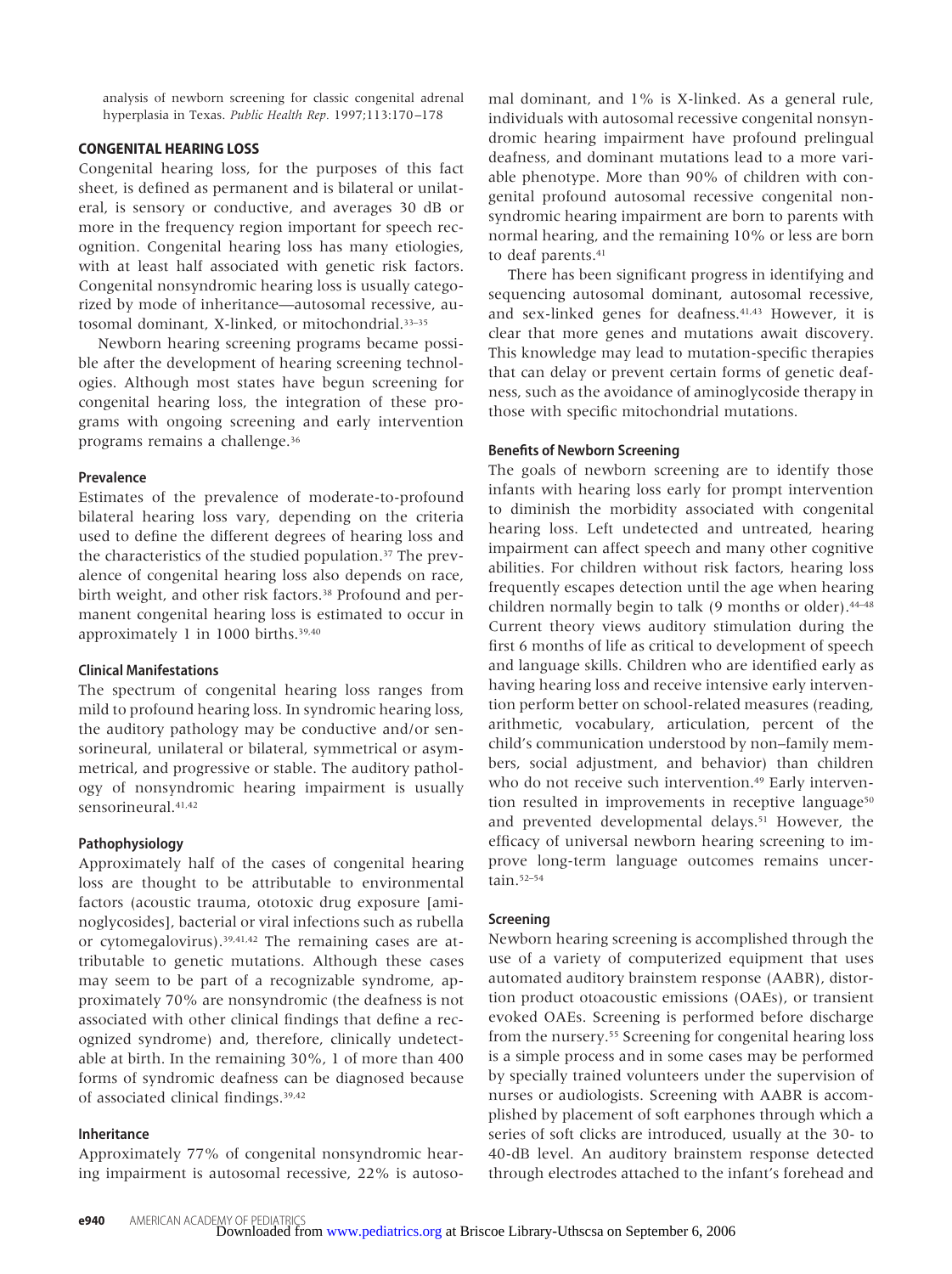neck indicates that there is no significant sensorineural hearing loss. If OAE technology is selected as the screening test, a tiny microphone that detects sounds generated by the outer hair cells of the cochlea is introduced into the infant's auditory canal. Presence of those sounds indicates a functioning inner, middle, and outer ear. Each of these tests has advantages and disadvantages that should be considered carefully when selecting equipment. AABR tends to be somewhat more expensive and must be used in a quiet setting. OAE screening may result in higher false-positive rates if the infant's ear canal is blocked by fluid or debris.56,57 Some hospitals use a combination of screening tests or repeat the OAE screening to reduce the false-positive rate and thereby minimize the need for follow-up after hospital discharge, which may reduce costs overall.<sup>58</sup>

#### **Follow-up and Diagnostic Testing**

Infants who do not "pass" the screening are either rescreened before discharge or given an appointment for rescreening as outpatients. Results of the screening are generally transmitted to the primary care physician of record, to the parents, and to the state health department. Failure to pass the screening results in a recommendation for referral to a qualified audiologist for confirmatory testing for congenital hearing loss.

In areas where universal newborn hearing screening is occurring, appropriate and timely diagnosis and intervention continue to be a major challenge. Attrition rates as high as 50% between initial referral and diagnostic confirmation still are not unusual.<sup>36</sup> Linkages between hospital-based screening programs and early intervention programs may not be well established, and data management and tracking of infants through the screening and diagnostic process also may be in the developmental stage.49 As state programs assume more responsibility for the tracking and follow-up, these linkages will be more firmly established.<sup>36</sup>

#### **Brief Overview of Disease Management**

Appropriate management of all persons identified with congenital hearing loss requires a comprehensive pediatric and genetic evaluation.33 Core personnel include individuals with expertise in the genetics of hearing loss, dysmorphology, audiology, otolaryngology, and genetic counseling. Qualified interpreting services may be needed when the parents are deaf. On the basis of the outcome of the evaluation, other types of professional expertise also may be needed, including professionals with experience with syndromal hearing loss (eg, ophthalmology, cardiology, nephrology, neurology).

After a family history, patient history, and physical examination, it may be possible to ascribe an etiology to the hearing loss. However, in approximately 30% of patients, there will be no obvious etiology.33 An important goal of the genetic evaluation is to attempt to distinguish isolated or simplex cases, in which the risk of deafness in subsequent offspring may be 25%, from sporadic cases, which have a low risk of recurrence.<sup>33</sup>

After diagnosis of hearing loss, continuity of care for the affected infant is important to reduce morbidity. The pediatrician should ensure referral to the state early intervention program and/or the state program for children with special health care needs as appropriate. Referral to these programs at hospital discharge helps to minimize loss to follow-up.

#### **Current Controversy**

The US Preventive Services Task Force did not find evidence for the benefit of (nor evidence against the benefit of) universal newborn hearing screening.<sup>53</sup> They argued that, among low-risk infants, the prevalence of hearing impairment was very low, and substantial numbers of infants would be misclassified. They found that evidence for the efficacy of early intervention for patients diagnosed by screening was incomplete.

Additional controversy centers on the generally inadequate integration of these programs with ongoing newborn screening and early intervention programs.<sup>36</sup> The Newborn Screening Task Force suggested that child health–related programs such as newborn genetic and hearing screening programs would avoid unnecessary duplication of effort if they were more closely aligned with each other.<sup>59</sup>

#### **REFERENCES**

- 33. American College of Medical Genetics, Genetic Evaluation of Congenital Hearing Loss Expert Panel. Genetics evaluation guidelines for the etiologic diagnosis of congenital hearing loss. *Genet Med.* 2002;4:162–171
- 34. Rehm HL. A genetic approach to the child with sensorineural hearing loss. *Semin Perinatol.* 2005;29:173–181
- 35. Schrijver I. Hereditary non-syndromic sensorineural hearing loss: transforming silence to sound. *J Mol Diagn.* 2004;6: 275–284
- 36. Lloyd-Puryear MA, Forsman I. Newborn screening and genetic testing. *J Obstet Gynecol Neonatal Nurs.* 2002;31:200 –207
- 37. Stein LK. Factors influencing the efficacy of universal newborn hearing screening. *Pediatr Clin North Am.* 1999;46:95–105
- 38. Van Naarden K, Decoufle P, Caldwell K. Prevalence and characteristics of children with serious hearing impairment in metropolitan Atlanta, 1991–1993. *Pediatrics.* 1999;103:570 –575
- 39. Gorlin RJ, Toriello HV, Cohen MM. *Hereditary Hearing Loss and Its Syndromes*. New York, NY: Oxford Press; 1995
- 40. Morton NE. Genetic epidemiology of hearing impairment. *Ann N Y Acad Sci.* 1991;630:16 –31
- 41. Rsendes BL, Williamson RE, Morton CC. At the speed of sound: gene discovery in the auditory nervous system. *Am J Hum Genet.* 2001;69:923–935
- 42. Steel KP, Kros CJ. A genetic approach to understanding auditory function. *Nat Genet.* 2001;27:143–149
- 43. Van Camp G, Smith RJH. Hereditary hearing loss homepage. Available at: http://webhost.ua.ac.be/hhh. Accessed March 15, 2005
- 44. National Institutes of Health. *Early Identification of Hearing Impairment in Infants and Young Children*. Rockville, MD: National Institutes of Health; 1993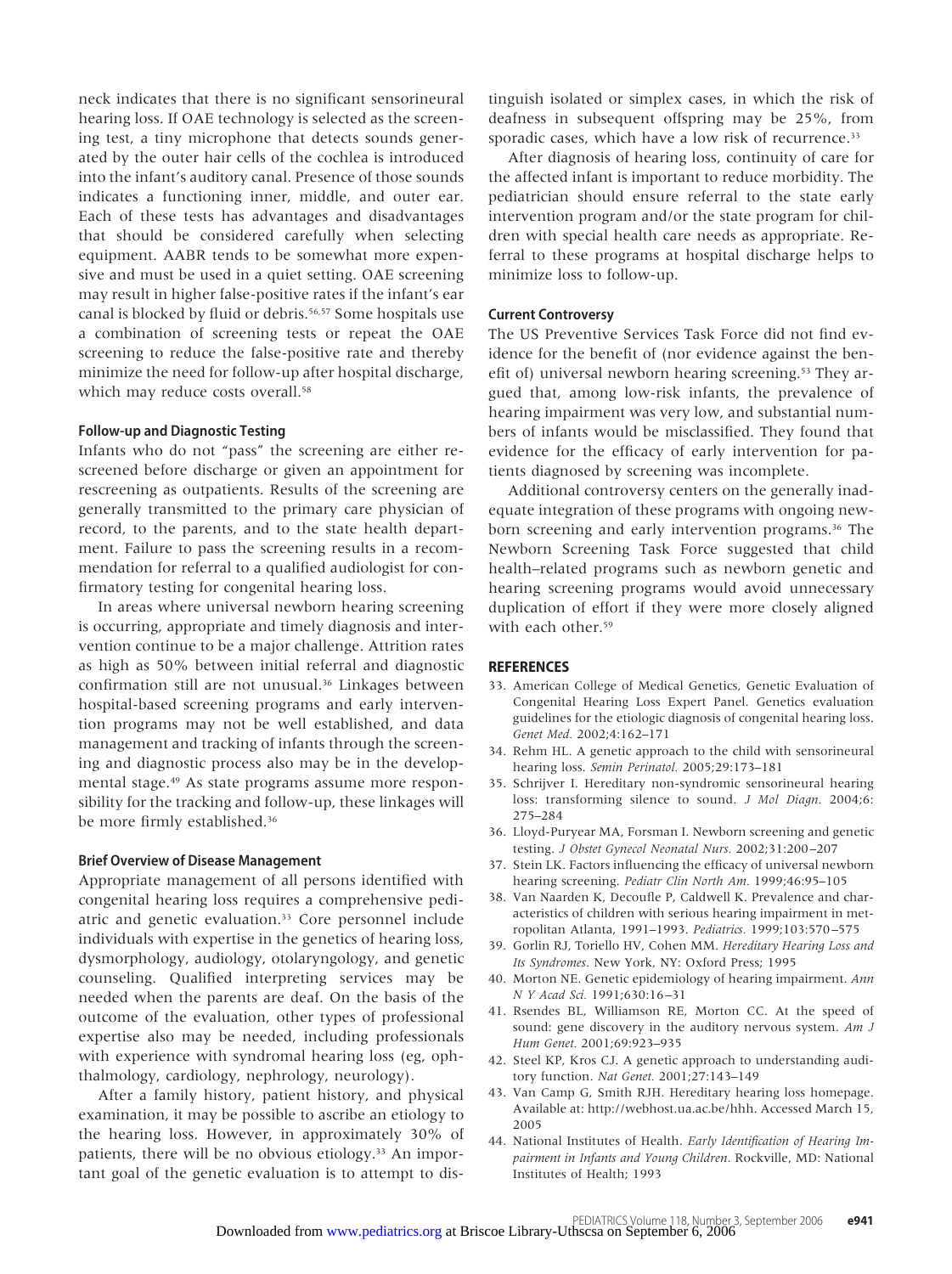- 45. Fonseca S, Forsyth H, Grigor J, et al. Identification of permanent hearing loss in children: are the targets for outcome measures attainable? *Br J Audiol.* 1999;33:135–143
- 46. Davis A, Bamford J, Wilson I, Ramkalawan T, Forshaw M, Wright S. A critical review of the role of neonatal hearing screening in the detection of congenital hearing impairment. *Health Technol Assess.* 1997;1:i–iv, 1–176
- 47. Meado-Orlans KP, Mertens DM, Sass-Lehrer MA, Scott-Olsen K. Support services for parents and their children who are deaf or hard of hearing: a national survey. *Am Ann Deaf.* 1997;142: 278 –288
- 48. Harrion M, Roush J. Age of suspicion, identification, and intervention for infants and young children with hearing loss: a national study. *Ear Hear.* 1996;17:55– 62
- 49. Blake PE, Hall JW 3rd. The status of state-wide policies for neonatal hearing screening. *J Am Acad Audiol.* 1990;1:67–74
- 50. Moeller MP. Early intervention and language development in children who are deaf and hard of hearing. *Pediatrics.* 2000; 106(3). Available at: www.pediatrics.org/cgi/content/full/106/ 3/e43
- 51. Yoshinaga-Itano C, Sedey AL, Coulter DK, Mehl AL. Language of early- and later-identified children with hearing loss. *Pediatrics.* 1998;102:1161–1171
- 52. Helfand M, Thompson DC, Davis R, McPhillips H, Homer CJ, Lieu TL. *Systematic Evidence Review Number 5: Newborn Hearing Screening.* Washington, DC: Agency for Healthcare Research and Quality: 2001. AHRQ publication No. 02-S001
- 53. US Preventive Services Task Force. *Guide to Clinical Preventive Services*. 3rd ed. Washington, DC: Office of Disease Prevention and Health Promotion; 2000
- 54. Atkins D, Siegel J, Slutsky J. Making policy when the evidence is in dispute. *Health Aff (Millwood).* 2005;24:102–113
- 55. National Center for Hearing Assessment and Management. Early hearing detection and intervention (EHDI) resources and information. Available at: www.infanthearing.org. Accessed March 15, 2005
- 56. Stach BA, Santilli CL. Technology in newborn hearing screening. *Semin Hear.* 1998;19:247–261
- 57. Folsom RC, Diefendorf AO. Physiologic and behavioral approaches to pediatric hearing assessment. *Pediatr Clin North Am.* 1999;46:107–120
- 58. Vohr BR, Oh W, Stewart EJ, et al. Comparison of costs and referral rates of 3 universal newborn hearing screening protocols. *J Pediatr.* 2001;139:238 –244
- 59. American Academy of Pediatrics, Newborn Screening Task Force. Serving the family from birth to the medical home. Newborn screening: a blueprint for the future. *Pediatrics.* 2000; 106:389 – 427

#### **CONGENITAL HYPOTHYROIDISM**

Thyroid hormone deficiency at birth is one of the most common treatable causes of mental retardation. There are multiple etiologies of this disorder, both heritable and sporadic, varying in severity. There is an inverse relationship between age at diagnosis and neurodevelopmental outcome; the later treatment is started, the lower the IQ will be. Most infants seem to be protected for the first few weeks of life by the fraction of maternal thyroid hormone that crosses to the fetus. Because of the urgency in detection and initiating treatment to prevent mental retardation, screening newborns for this disorder was added to existing programs in the mid-1970s.

#### **Incidence**

Congenital hypothyroidism (CH) occurs in 1 in 4000 to 1 in 3000 newborns. Programs reporting a higher incidence may include some transient cases. CH seems to occur more commonly in Hispanic and American Indian/Alaska Native people (1 in 2000 to 1 in 700 newborns) and less commonly in black people (1 in 3200 to 1 in 17 000 newborns). Programs report a consistent 2:1 female/male ratio, which is unexplained but speculated to be related to an autoimmune risk factor. Newborn infants with Down syndrome are at increased risk of having CH (approximately 1 in 140 newborns).

#### **Clinical Manifestations**

Most affected infants appear normal at birth, without obvious manifestations of CH. This is likely the result of transplacental passage of some maternal thyroid hormone; cord thyroxine  $(T_4)$  concentrations are approximately one third of maternal concentrations. In addition, many infants have some functioning thyroid tissue. Gestational age is 42 weeks or greater in approximately one third of these infants. Their birth weight and length fall into the normal range, and their head circumference may be at a slightly higher percentile because of brain myxedema. Approximately 5% of these infants, generally those who are more severely affected, have recognizable features at birth, including large fontanels and wide suturae, macroglossia, distended abdomen with umbilical hernia, and skin mottling. As maternal thyroid hormone is excreted and disappears in the first few weeks, clinical features gradually become apparent. These infants are slow to feed, constipated, lethargic, and sleep more ("sleep through the night" early), often needing to be awakened to feed. They may have a hoarse cry, may feel cool to touch, may be hypotonic with slow reflexes, and may have prolonged jaundice because of immaturity of hepatic glucuronyl transferase. A goiter is seen in 5% to 10% of these infants, most commonly in those with an inborn error of  $T_4$  synthesis. If hypothyroidism goes undiagnosed beyond 2 to 3 months of age, infants will begin to manifest slow linear growth. If this disorder is untreated, studies show a loss of IQ proportionate to the age at which treatment is started: if treatment is started at 0 to 3 months of age, mean IQ is 89 (range: 64 –107); if treatment is started at 3 to 6 months of age, mean IQ is 71 (range: 35–96); if treatment is started at older than 6 months, mean IQ is 54 (range: 25– 80). Other long-term neurologic sequelae include ataxia, gross and fine motor incoordination, hypotonia and spasticity, speech disorders, problems with attention span, and strabismus. Approximately 10% of these infants will have an associated sensorineural deafness, and approximately 10% will have other congenital anomalies, most commonly cardiac defects.<sup>60</sup> Some newborn screening programs also detect secondary or hypopituitary hypothyroidism in infants. These infants may have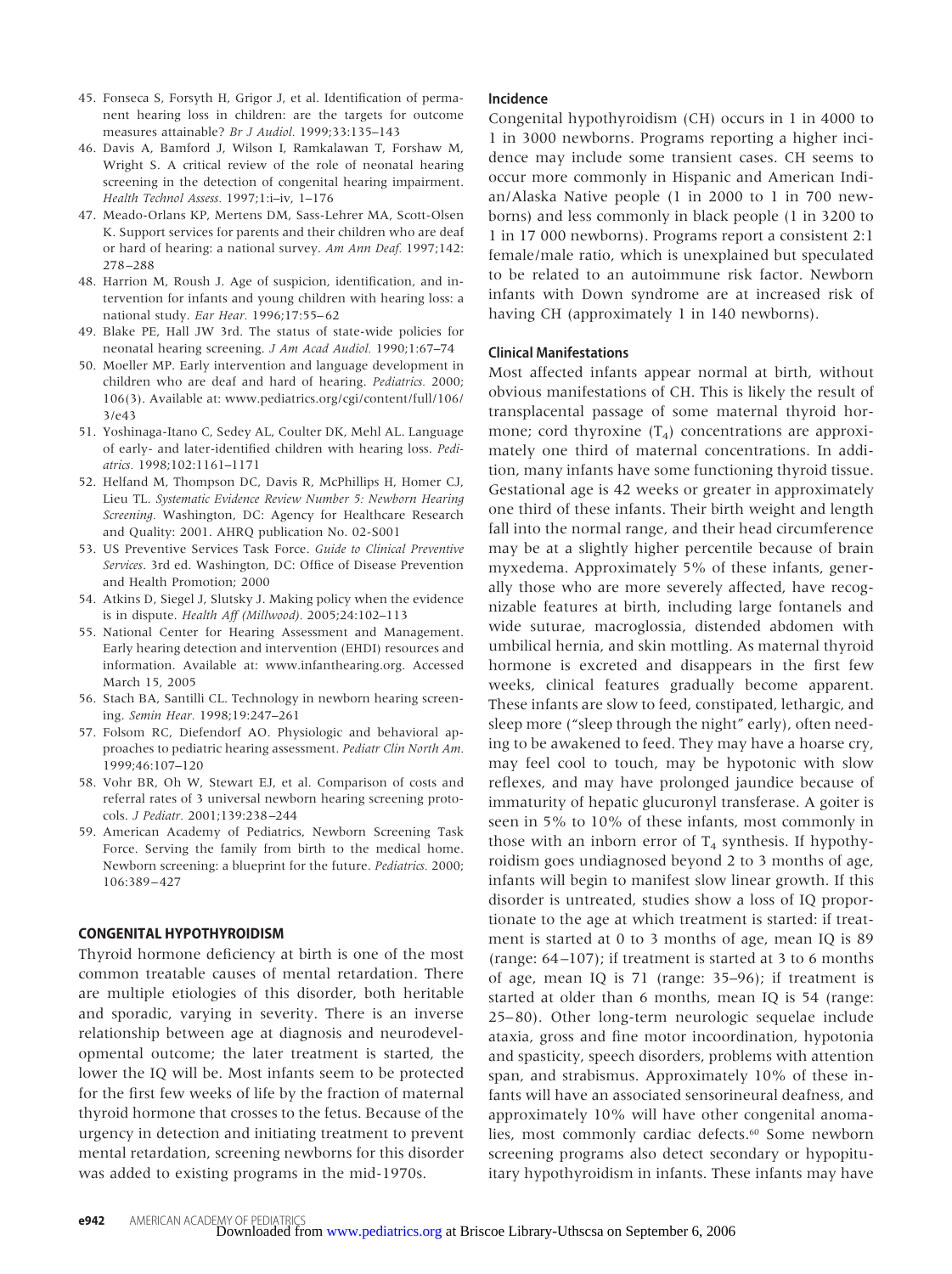associated midline defects, such as the syndrome of septooptic dysplasia or midline cleft lip and palate. Other pituitary hormones, such as growth hormone, may also be missing.

#### **Pathophysiology**

The most common cause is some form of thyroid dysgenesis: aplasia, hypoplasia, or an ectopic gland; thyroid ectopy accounts for two thirds of thyroid dysgenesis. The cause of thyroid dysgenesis is unknown; rare cases result from mutations in the genes that control thyroid gland development, including thyroid transcription factor (TTF-2) and paired box-8 protein (PAX-8). Inborn errors of  $T_4$  synthesis, secretion, or utilization account for two thirds of heritable cases. Errors in iodide trapping, organification of iodide to iodine by thyroid peroxidase (most common inborn error), coupling of monoiodothyronine and diiodothyronine, deiodinase, and an abnormal thyroglobulin molecule all have been described. In mothers with autoimmune thyroiditis, transplacental passage of a thyrotropin-receptor– blocking antibody is associated with transient hypothyroidism. Infants born to mothers with Graves' disease treated with antithyroid drugs also may have transient hypothyroidism. Worldwide, iodine deficiency resulting in endemic cretinism is the most common cause of hypothyroidism at birth. Exposure of the neonate to excess iodine, as with topical antiseptics, can also cause hypothyroidism.

#### **Inheritance**

Approximately 85% of cases are sporadic, and 15% are hereditary. Each of the inborn errors of  $T_4$  synthesis is autosomal recessive except thyroid hormone receptor defects, which are autosomal dominant. In the cases associated with transplacental passage of a maternal blocking antibody, future siblings are at risk of having the same problem.

#### **Rationale for and Benefits of Newborn Screening**

Most newborn screening programs report no difference in global IQ score compared with sibling or classmate controls, whereas some report a reduction in IQ ranging from 6 to 15 points. Even if there are no differences in global IQ, some show differences in subtest components, such as language or visual-spatial skills. These results are more likely in severely affected infants,<sup>61</sup> those started on too low an initial dose of levothyroxine sodium, or those who are not optimally managed or poorly compliant in the first 2 years of life. However, these differences in IQ nearly disappeared if higher starting doses of levothyroxine, averaging 11.6  $\mu$ g/kg per day, were used.<sup>62</sup> Recent data suggest that a starting dose of 10 to 15  $\mu$ g/kg per day normalized serum thyrotropin by 1 month and resulted in a higher IQ as compared with infants started on a lower treatment dose.<sup>63</sup>

#### **Screening**

Most screening programs in the United States measure  $T<sub>4</sub>$  initially, with a thyrotropin determination on infants whose  $T_4$  level is less than the 10th percentile for that specific assay. Some US newborn screening programs and more in Canada now are screening with an initial thyrotropin measurement. Because there is a thyrotropin surge after birth that decreases over the next 5 days, infants with screening specimens obtained at less than 48 hours of age may have false-positive thyrotropin increases. Each screening program must establish its own  $T_4$  and thyrotropin cutoff levels. Primary  $T_4$  screening programs may identify infants with delayed thyrotropin increase (usually preterm infants) and secondary hypothyroidism. Primary thyrotropin screening programs identify infants with subclinical hypothyroidism (high thyrotropin, normal  $T_4$ ). The false-positive rate is generally higher for primary  $T_4$  programs compared with primary thyrotropin programs (0.30% vs 0.05%, respectively). Preterm infants have reduced  $T_4$  concentrations and, thus, make up a disproportionate percentage of infants with false-positive results. Neither screening is affected by diet or transfusion, except total exchange transfusion.

#### **Follow-up and Diagnostic Testing**

Infants with abnormal screening results must have confirmatory serum  $T_4$  testing and some measure of thyroidbinding proteins (eg, triiodothyronine  $[T<sub>3</sub>]$  resin uptake), or a free  $T_4$  level, and thyrotropin determination. Once a diagnosis of hypothyroidism is confirmed, studies may be undertaken to determine the underlying etiology. Most useful are imaging studies, either thyroid ultrasound or thyroid uptake and scan, using either technetium 99m pertechnetate or iodine 123. In general, information gained from these studies does not alter management, so they are considered optional; they should never delay onset of treatment. If there is evidence of maternal autoimmune thyroid disease, measurement of thyrotropin-binding inhibitor immunoglobulin in the mother and infant can identify those with likely transient hypothyroidism. If iodine exposure or deficiency is suspected, measurement of urinary iodine can confirm this etiology.

#### **Brief Overview of Disease Management**

Levothyroxine is the treatment of choice; only tablets should be used, because liquid preparations are not stable. The recommended starting dose is 10 to 15  $\mu$ g/kg per day62,63; it is important that the initial dose correct hypothyroxinemia as rapidly as possible.<sup>64-66</sup> Treatment can be started after confirmatory studies are obtained, pending results. Treatment goals are to keep the serum  $T_4$  or free  $T_4$  in the upper half of the reference range  $(10 - 16 \mu g/dL [130 - 204 \text{ nmol/L}] \text{ or } 1.2 - 2.3 \text{ ng/dL} [18 -$ 30 pmol/L], respectively) and the thyrotropin in the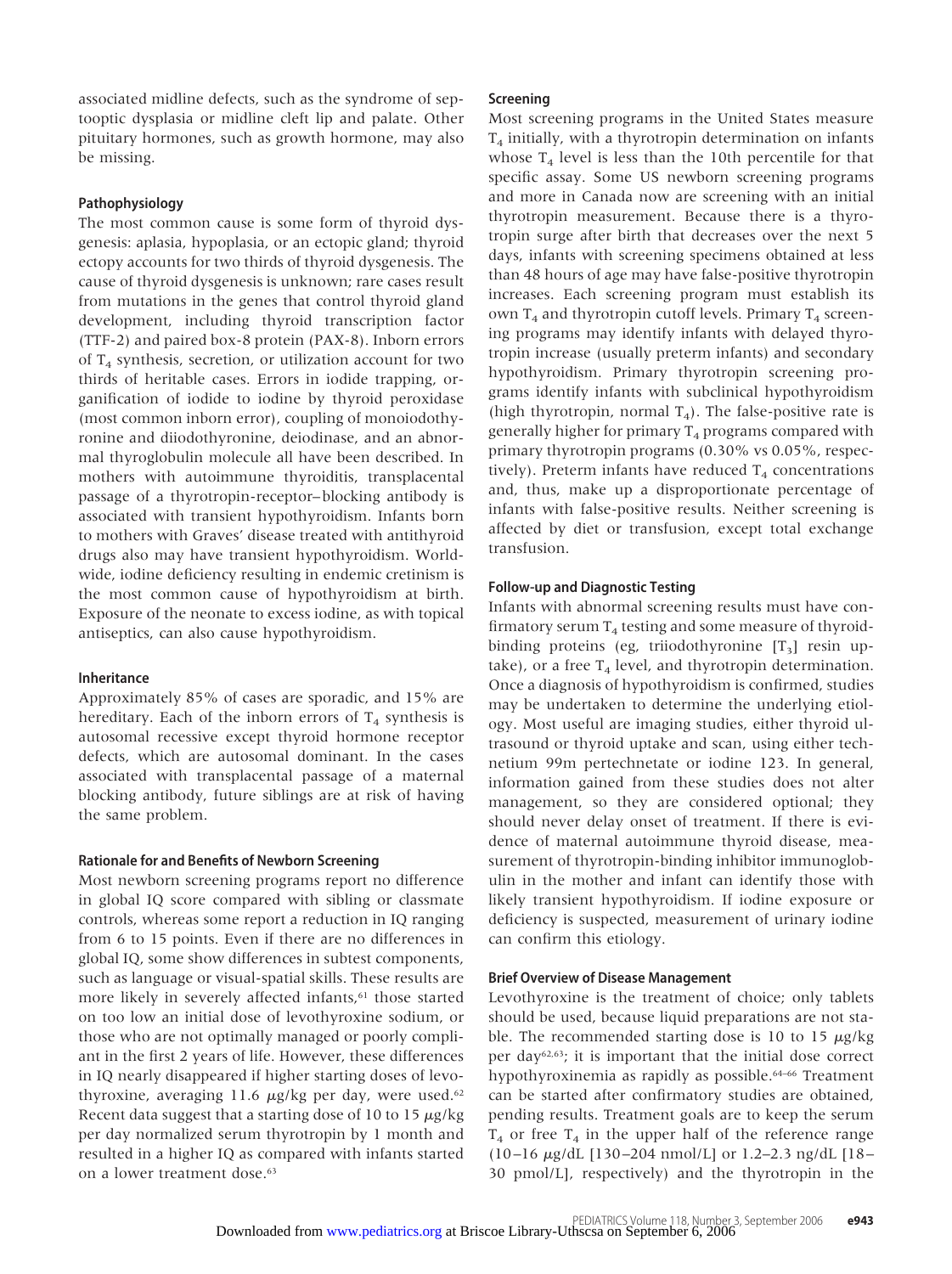reference range (<6 mU/L). Laboratory evaluation should be conducted (1) at 2 and 4 weeks after initiation of  $T_4$  treatment, (2) every 1 to 2 months during the first year of life, (3) every 3 to 4 months between 1 and 3 years of age, and (4) 2 to 4 weeks after any change in dosage.67 Prolonged overtreatment can lead to disorders of temperament and craniosynostosis and should be avoided. Close monitoring is essential in the first 2 to 3 years of life, a time at which the brain still has a critical dependence on thyroid hormone. If permanent hypothyroidism has not been established by 3 years of age, levothyroxine treatment can be discontinued for 1 month and endogenous thyroid function can be reevaluated.

#### **Current Controversies**

Preterm infants with hypothyroidism can have a delayed thyrotropin increase,<sup>68</sup> most likely because of immaturity of the hypothalamic-pituitary-thyroid (HPT) axis. Such infants may be missed by either the primary  $T_4$  or thyrotropin screening approach. Some programs, therefore, have undertaken or are considering a routine second screening between 2 and 6 weeks of age in preterm infants. Programs that undertake a routine second screening report an additional 10% of cases. In addition, some studies suggest that infants less than 28 weeks' gestational age who lose the maternal contribution of thyroid hormone may benefit from treatment until the HPT axis matures.69 Additional studies are needed before this can be considered standard of care. Last, some infants seem to have altered feedback of the HPT axis, manifested as persistently high serum thyrotropin concentrations despite apparent adequate treatment.

#### **Special Issues/Concerns**

Managing CH presents challenges with stakes that are far greater than management of acquired hypothyroidism. Laboratory evaluation occurs much more frequently, and target  $T_4$  or free  $T_4$  ranges are different for infants. Infants with an altered HPT axis and persistently high thyrotropin concentrations are difficult treatment challenges. With a goal of ensuring optimal treatment and, therefore, optimal neurodevelopmental outcome, these cases should be managed by pediatricians in consultation with pediatric endocrinologists.

#### **REFERENCES**

- 60. Olivieri A, Stazi MA, Mastroiacovo P, et al. A population-based study on the frequency of additional congenital malformations in infants with congenital hypothyroidism: data from the Italian Registry for Congenital Hypothyroidism (1991–1998). Study Group for Congenital Hypothyroidism. *J Clin Endocrinol Metab.* 2002;87:557–562
- 61. Glorieux J, Dussualt J, Van Vliet G. Intellectual development at age 12 years of children with congenital hypothyroidism diagnosed by neonatal screening. *J Pediatr.* 1992;121:581–584
- 62. Dubuis JM, Glorieux J, Richer F, Deal CL, Dussault JH, Vliet

GV. Outcome of severe congenital hypothyroidism: closing the developmental gap with early high dose levothyroxine replacement. *J Clin Endocrinol Metab.* 1996;81:222–227

- 63. Salerno M, Militerni R, Bravaccio C, et al. Effect of different starting doses of levothyroxine on growth and intellectual outcome at four years of age in congenital hypothyroidism. *Thyroid.* 2002;12:45–52
- 64. Bongers-Schokking JJ, Koot HM, Wiersma D, Verkerk PH, de Muinck Keizer-Schrama SMPF. Influence of timing and dose of thyroid hormone replacement on development in infants with congenital hypothyroidism. *J Pediatr.* 2000;136:292–297
- 65. Selva KA, Mandel SH, Rien L, et al. Initial treatment dose of L-thyroxine in congenital hypothyroidism. *J Pediatr.* 2002;141: 786 –792
- 66. Selva KA, Harper A, Downs A, Blasco PA, LaFranchi SH. Neurodevelopmental outcomes in congenital hypothyroidism: comparison of dose and time to reach target  $T_4$  and TSH. *J Pediatr.* 2005;147:775–780
- 67. American Academy of Pediatrics, Section on Endocrinology, Committee on Genetics; American Thyroid Association, Committee on Public Health. Newborn screening for congenital hypothyroidism: recommended guidelines. *Pediatrics.* 1993;91: 1203–1209
- 68. Mandel SJ, Hermos RJ, Larson CA, Prigozhin AB, Rojas DA, Mitchell ML. Atypical hypothyroidism and the very low birth weight infant. *Thyroid.* 2000;10:693– 695
- 69. Van Wassenaer AG, Kok JH, Briet JM, van Baar AL, de Vijlder JJ. Thyroid function in preterm newborns: is T4 treatment required in infants -27 weeks' gestational age? *Exp Clin Endocrinol Diabetes.* 1997;105(suppl 4):12–18

#### **CYSTIC FIBROSIS**

Cystic fibrosis (CF) (OMIM database No. 219700)<sup>70</sup> is a hereditary disease that has primary effects on the lungs, pancreas, intestine, liver, sweat glands, and male reproductive tract as well as important secondary effects on growth and nutrition.71 The clinical course is variable, but most patients succumb to lung disease in early adulthood.

#### **Incidence**

The incidence of CF is approximately 1 in 3500 in white newborn infants. The incidence in black and Hispanic newborn infants (approximately 1 in 15 000 and approximately 1 in 7000, respectively) is higher than previously suspected. There is a low incidence in Asian infants.

#### **Clinical Manifestations**

CF usually presents in infancy. Meconium ileus, a neonatal intestinal obstruction, occurs in approximately 17% of infants with CF. Beyond the perinatal period, CF presents as failure to thrive secondary to exocrine pancreatic insufficiency, chronic respiratory symptoms, or both. Nutritional deficits can be severe at presentation and may lead to edema and hypoproteinemia from protein-calorie malnutrition. Infants may present with hypoelectrolytemia from sweat salt loss. The most common chronic respiratory symptoms are cough and wheeze. If infants are not diagnosed in the newborn period, they often undergo months of illness with concomitant stress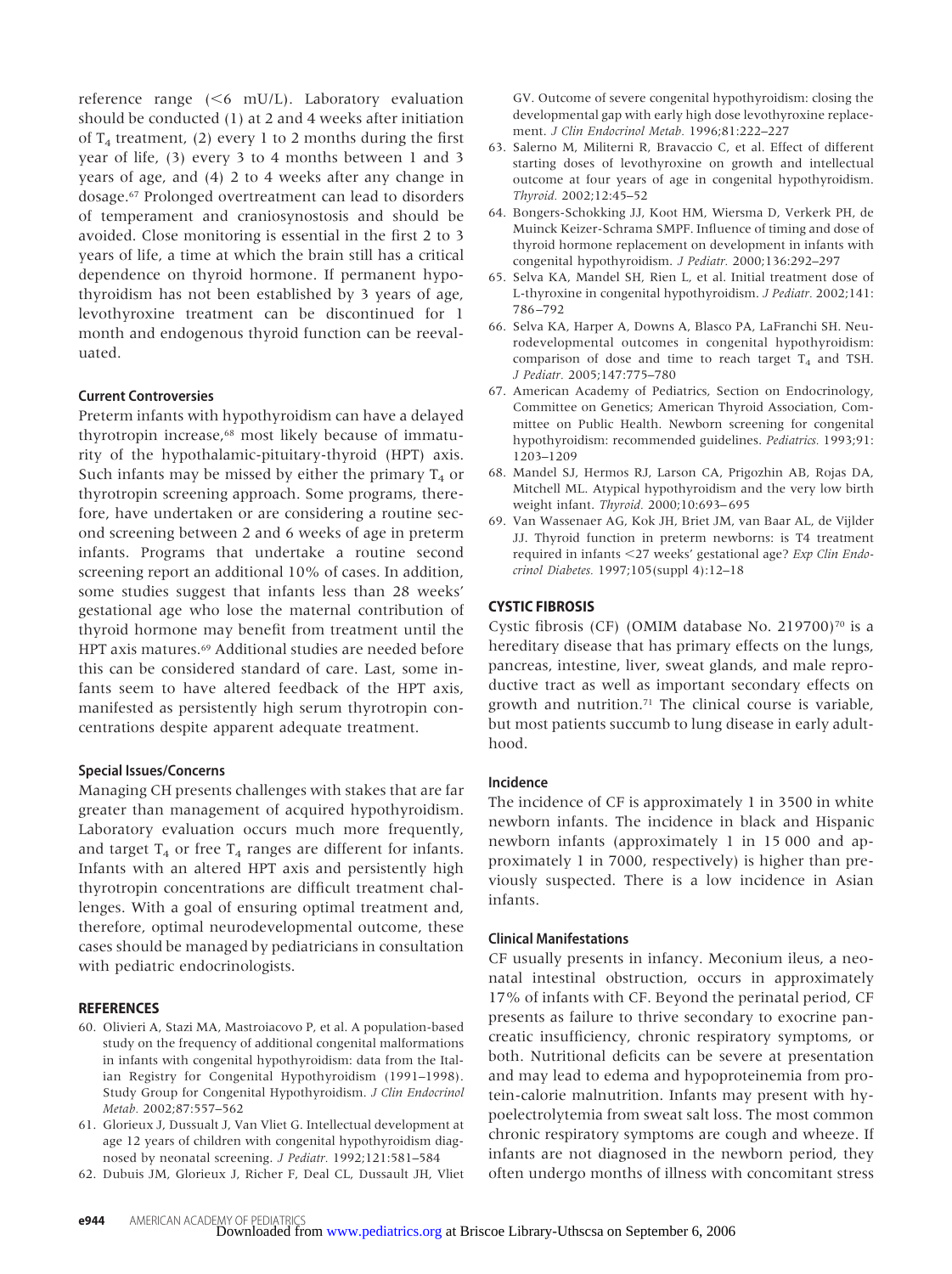on the parents. Patients are prone to chronic endobronchial infections with *Pseudomonas aeruginosa*, *Staphylococcus aureus*, and other characteristic bacteria throughout childhood. Many of these patients suffer from recurrent intestinal blockages, and a small percentage of patients have severe liver disease. Diabetes is increasingly common during adolescence and young adulthood. Fifteen percent of these patients have mutations that do not lead to exocrine pancreatic insufficiency. They are at risk of recurrent pancreatitis, however. The median predicted age of survival is 33 years.72

#### **Pathophysiology**

CF results from abnormalities in the CF transmembrane conductance regulator (*CFTR*) protein, a membrane glycoprotein that regulates ion flux at epithelial surfaces. Abnormalities in *CFTR* cause thick secretions that obstruct pancreatic ductules, leading to exocrine pancreatic destruction. In the airway, dehydration of airway surface liquid leads to chronic infection and neutrophildominated inflammation. Bronchiectasis and progressive obstructive lung disease then follow.

#### **Inheritance**

CF is autosomal recessive. More than 1000 mutations in the *CFTR* gene have been described, but one mutation, F508, accounts for more than 70% of affected chromosomes in individuals of European ancestry. Severaldozen mutations have been characterized as pancreatic sufficient or insufficient on clinical grounds. The American College of Medical Genetics has developed standards and guidelines for population-based CF-carrier screening that include a panel of 25 mutations.<sup>73</sup>

#### **Rationale for and Benefits of Newborn Screening**

The principal benefit of newborn screening and early diagnosis is improved height and weight at least through adolescence, demonstrated in a well-controlled clinical trial.74 Improvement in height and weight likely occurs from early institution of pancreatic enzyme, fat-soluble vitamin and salt supplementation, as well as the general nutritional follow-up that is part of care at a CF center. In addition, it is likely that early diagnosis and attention to nutrition can help patients avoid severe nutritional complications of infancy, although this has not been shown in a controlled trial. Severe nutritional complications of CF in infancy include anemia from vitamin E deficiency, zinc deficiency, linoleic acid deficiency, hypoelectrolytemia, and protein-calorie malnutrition. In addition, vitamin E deficiency at symptomatic diagnosis of CF is associated with cognitive deficits. Thus, early diagnosis through newborn screening is likely to improve developmental outcome. Observational studies support improved pulmonary outcome after newborn screening. In addition, height in CF is correlated with improved pulmonary outcome. Thus, the increase in

height in patients identified through screening also may be beneficial. Another benefit of screening is that parents of children identified through screening have been shown to have greater trust in the medical establishment than parents whose children are identified only after symptoms appear.<sup>75</sup>

#### **Screening**

#### *Methodology*

Determination of immunoreactive trypsinogen (IRT) concentrations from dried blood spots serves as the basis for the first tier in all newborn-screening programs for CF. IRT concentration is high in the blood of infants with CF, presumably from leakage of the protein into the circulation after exocrine pancreatic injury. Two approaches can be taken if the IRT concentration is high. The more common approach is to perform mutation analysis from the dried blood spot for a set of CF mutations. Another approach is based on persistent elevation of IRT concentration, which requires a second dried blood spot taken 2 to 3 weeks after birth.

The value at which the initial IRT concentration is considered abnormal varies from program to program. If mutation analysis is performed from the first dried blood spot, a second specimen is not required. Thus, the IRT cutoff can be set to include a substantial fraction of the newborn population. In some programs, the top 5% of all IRT concentrations are considered abnormal and mutation analysis is performed. In other programs, the cutoff is set at the top 1%.

Programs that are based on persistent elevation of IRT concentration require a second dried blood spot taken at 2 to 3 weeks of age in infants with a high concentration on the first specimen. These programs set the cutoff value for IRT at a higher concentration (0.5% of newborn infants) than programs that perform mutation analysis. Diagnosis through persistent elevation of IRT concentration can identify infants with CF who do not carry mutations included in most mutation-analysis panels.

#### *Timing*

Because IRT concentration is frequently high immediately after birth, specificity is improved if the test is performed after the first day of life.

#### **Sensitivity and Specificity**

The sensitivity of most CF screening programs, whether based on genotyping or persistent elevation of IRT concentration, is approximately 95%. The specificity of programs that rely on persistent elevation of IRT concentration without genotyping is approximately 99.5% after the first measurement of IRT concentration. The specificity of programs that perform genotyping after the initial elevation of IRT may be as high as 99.9%.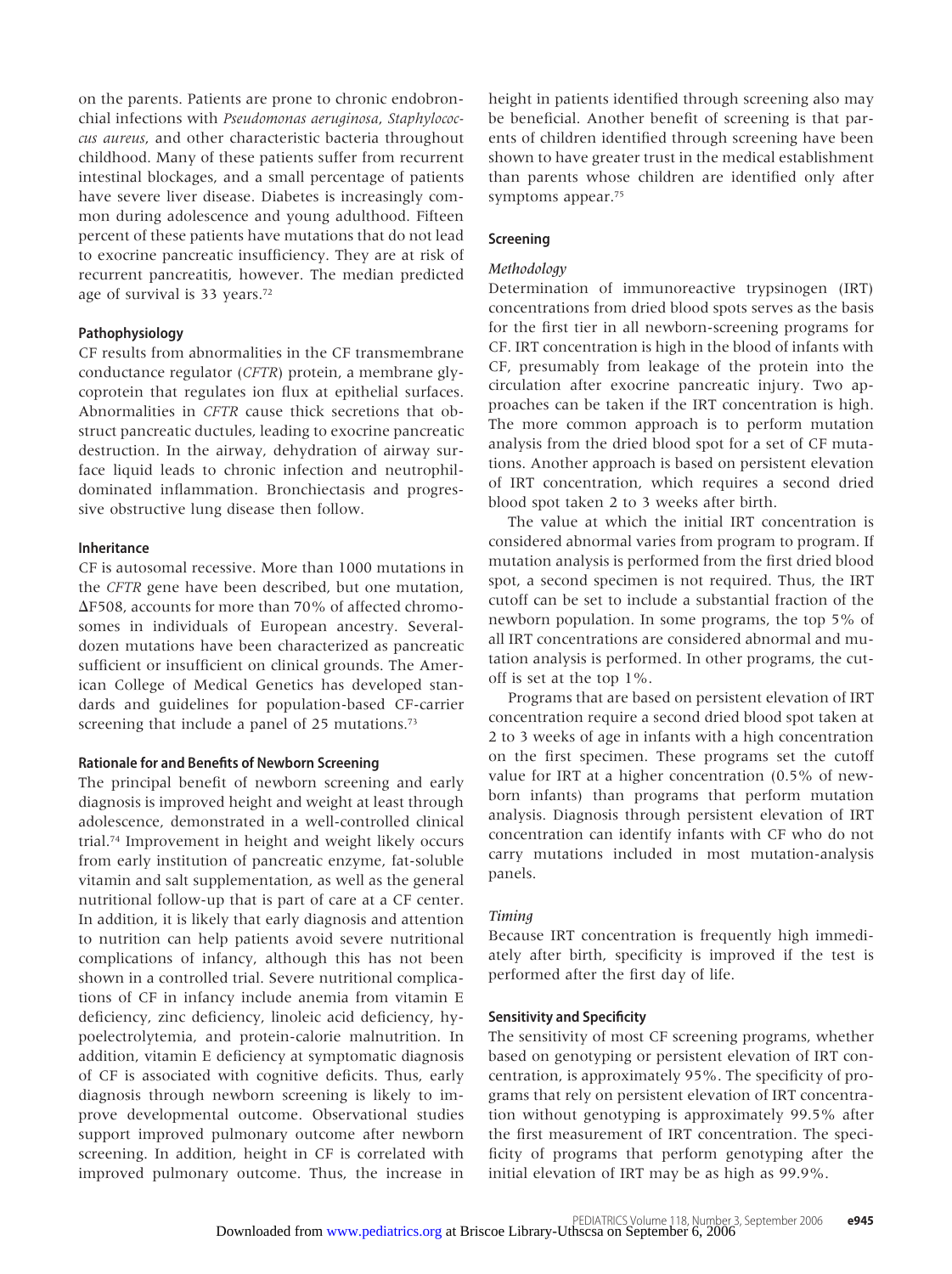#### **Follow-up and Diagnostic Testing (Short-term)**

#### *Timeline*

For programs that perform mutation analysis, the diagnosis of CF can be made if 2 mutations are identified from the dried blood spot. If only one mutation is identified from the dried blood spot, then sweat testing, the definitive diagnostic test, should be performed as soon as possible. In programs that do not perform mutation analysis, sweat testing should be performed within a few days of the repeat IRT test. There is some urgency to making the diagnosis. Many patients are pancreatic insufficient in the first weeks of life and are at risk of severe nutritional complications. Pancreatic enzyme-replacement therapy, fat-soluble vitamin supplementation, and salt supplementation should be initiated very soon after diagnosis in pancreatic-insufficient infants.

#### *Test and Procedures*

Sweat testing should be performed at more than 1 week of age. Almost all term infants will have adequate sweat amounts by that time.76 Sweat collection amounts may be inadequate in preterm infants; in such a case, mutation analysis can be performed.77 Currently, a sweat chloride value of more than 40 mmol/L is required for the diagnosis of CF in the newborn period; infants with values more than 30 mmol/L, however, require followup.78 In programs that perform mutation analysis, confirmatory sweat testing should be obtained even in infants who test positive for 2 mutations.

#### **Brief Overview of Disease Management**

Nutrition is an important focus of management beginning in infancy. A recently developed test for fecal elastase may allow convenient determination of need for pancreatic enzyme supplementation. Pancreatic enzyme, fat-soluble vitamin, and salt supplementation will be started in most infants at diagnosis. Outpatient regimens become increasingly complex with age and often include several inhaled medications, nutritional supplements, attention to secretion clearance, and a number of ongoing oral medications to be taken daily. Patients with pulmonary exacerbation require hospitalization to receive intravenous antibiotic therapy and intensive secretion clearance. Every effort should be made to have the infant and family cared for at centers accredited by the Cystic Fibrosis Foundation.

#### **Current Controversies**

Three controversies have surrounded newborn screening for CF. One issue has been whether the growth and nutritional benefits of early diagnosis are sufficient to justify screening. Very recently, however, the Centers for Disease Control and Prevention has determined that newborn screening for CF is of benefit.79 Follow-up studies of pulmonary and cognitive outcomes may further address this issue. A second issue is carrier detection, which occurs in all programs that use mutation analysis as part of the screening. It is not known for sure whether identification of otherwise well infants as carriers of CF may do harm, but studies suggest that this is not the case. A third issue is that approximately 5% of newborn infants identified will have borderline sweat tests (sweat chloride levels of 30 – 40 mmol/L) and "mild" mutations. It is not clear yet how many of these infants will have important medical problems. Follow-up studies are underway.

#### **Counseling**

Parents will require education on all aspects of CF. The care team consists of the primary pediatrician and the CF center staff. Genetic counseling should be arranged for all families.80

#### **REFERENCES**

- 70. National Center for Biotechnology Information. OMIM: Online Mendelian Inheritance in Man [database]. Available at: www.ncbi.nlm.nih.gov/entrez/query.fcgi?db=OMIM. Accessed March 1, 2006
- 71. Welsh MJ, Ramsey BW, Accurso F, Cutting GR. Cystic fibrosis. In: Scriver CR, Beaudet AL, Valle D, Sly WS, eds. *The Metabolic and Molecular Bases of Inherited Disease*. 8th ed. New York, NY: McGraw Hill; 2001:5121–5188
- 72. Cystic Fibrosis Foundation. *Patient Registry 2001 Annual Data Report to the Center Directors*. Bethesda, MD: Cystic Fibrosis Foundation; 2003
- 73. Grody WW, Cutting GR, Klinger KW, Richards CS, Watson MS, Desnick RJ. American College of Medical Genetics, Accreditation of Genetic Services Committee, Subcommittee on Cystic Fibrosis Screening. Laboratory standards and guidelines for population-based cystic fibrosis carrier screening. *Genet Med.* 2001;3:149 –154
- 74. Farrell PM, Kosorok MR, Rock MJ, et al. Early diagnosis of cystic fibrosis through neonatal screening prevents severe malnutrition and improves long-term growth. Wisconsin Cystic Fibrosis Neonatal Screening Study Group. *Pediatrics.* 2001;107:  $1 - 13$
- 75. Merelle ME, Huisman J, Alderden-van der Vecht A, et al. Early versus late diagnosis: psychological impact on parents of children with cystic fibrosis. *Pediatrics.* 2003;111:346 –350
- 76. Hammond KB, Abman SH, Sokol RJ, Accurso FJ. Efficacy of statewide neonatal screening for cystic fibrosis by assay of trypsinogen concentrations. *N Engl J Med.* 1991;325:769 –774
- 77. Parad RB. Buccal cell DNA mutation analysis for diagnosis of cystic fibrosis in newborns and infants inaccessible to sweat chloride measurement. *Pediatrics.* 1998;101:851– 855
- 78. Farrell PM, Koscik RE. Sweat chloride concentrations in infants homozygous or heterozygous for F508 cystic fibrosis. *Pediatrics.* 1996;97:524 –528
- 79. Grosse SD, Boyle CA, Botkin JR, et al. Newborn screening for cystic fibrosis: evaluation of benefits and risks and recommendations for state newborn screening programs. *MMWR Recomm Rep.* 2004;53(RR-13):1–36
- 80. Wheeler PG, Smith R, Dorkin H, Parad RB, Comeau AM, Bianchi DW. Genetic counseling after implementation of statewide cystic fibrosis newborn screening: two years' experience in one medical center. *Genet Med.* 2001;3:411– 415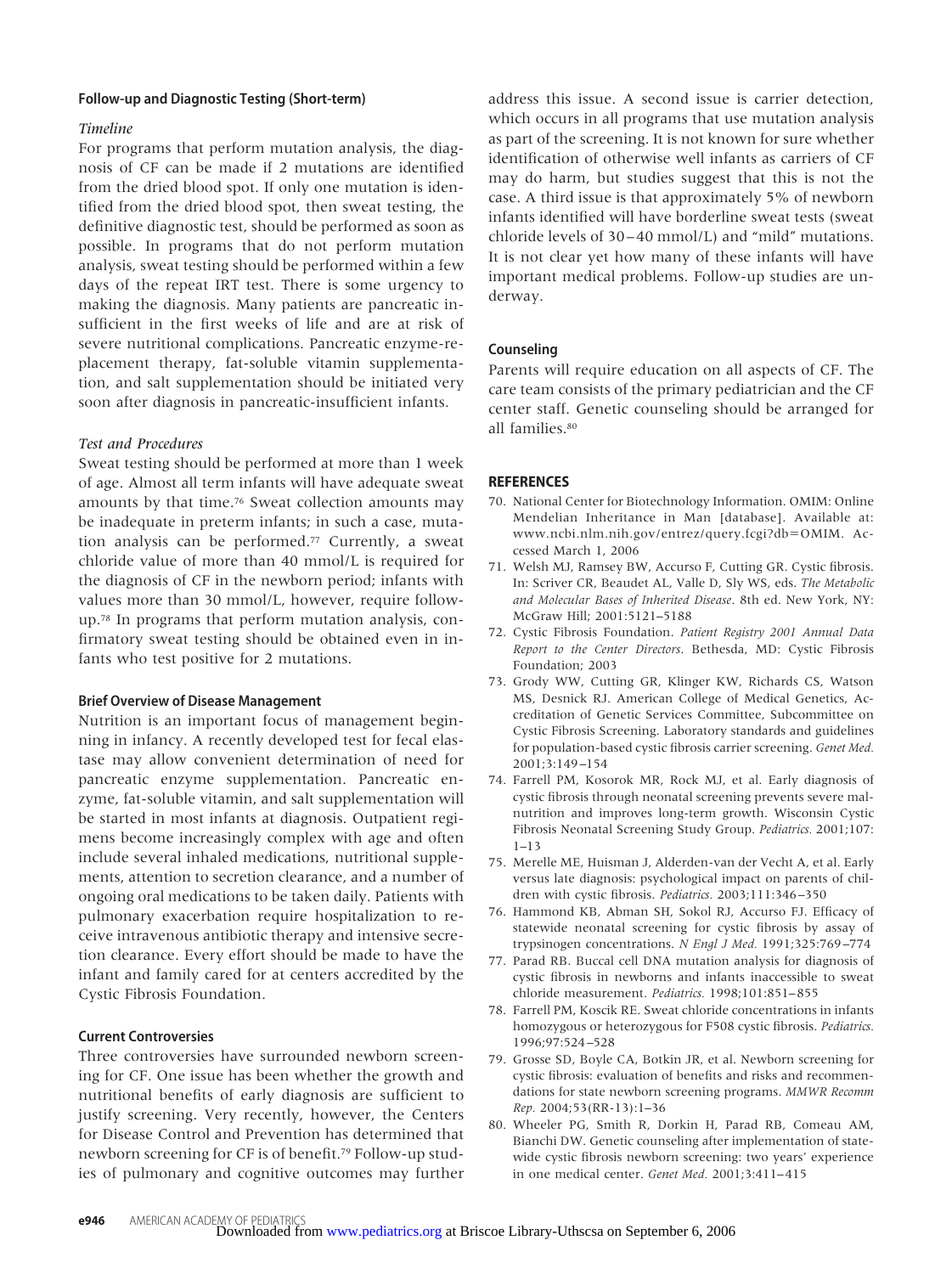#### **GALACTOSEMIA**

Lactose, or milk sugar, is broken down into its constituent simple sugars, glucose and galactose, before absorption in the intestine. Galactosemia, which is an increased concentration of galactose in the blood, has many causes. The genetic disorders that cause galactosemia vary in severity from a benign condition to a life-threatening disorder of early infancy. Early diagnosis and treatment of the latter condition can be life saving; hence, newborn screening for this disease has been instituted in many states.

#### **Incidence**

Three distinct enzyme deficiencies may lead to galactosemia. The most common of these, galactose 1-phosphate uridyltransferase (GALT) deficiency (OMIM database No. 606999), $81$  occurs in approximately 1 in 47 000 newborn infants.82 This disorder is often referred to as "classic galactosemia." Galactokinase (GALK) deficiency (OMIM database No. 230200) $81$  seems to be very rare, although there have been no large population studies to assess its incidence. One study found that 1% of North American people were carriers, suggesting a disease frequency of 1 in 40 000.83 However, a newborn screening study conducted in Massachusetts detected no cases among 177 000 newborn infants.<sup>84</sup> The third disorder, galactose-4-epimerase (GALE) deficiency (OMIM database No. 230350), occurs in 2 forms; one form is confined to red blood cells and has no symptoms, and the second form, which is exceedingly rare, is generalized, with only a few patients reported nationally.<sup>85,86</sup>

#### **Clinical Manifestations**

Infants with classic galactosemia, or GALT deficiency, generally present within the first weeks after birth with a life-threatening illness. Feeding intolerance, vomiting and diarrhea, jaundice, hepatomegaly, lethargy, hypotonia, and excessive bleeding after venipuncture are characteristic findings. Laboratory studies indicate liver and renal tubular disease. Septicemia, particularly with *Escherichia coli*, is not uncommon. Cataracts are generally seen at presentation, but they may be mild in the first few weeks of life and only detectable with slit-lamp examination. Less frequently, patients with classic galactosemia may have a more chronic presentation, with failure to thrive, poor feeding, and developmental delay. Black individuals with classic galactosemia, in particular, frequently have a mild presentation.

Infants with GALK deficiency generally present with bilateral cataracts, which have been observed as early as 4 weeks of age. The cataracts are identical to those seen in classic galactosemia.87 The great majority of infants with GALE deficiency have an enzyme deficiency that is confined to the red blood cells and causes no symptoms. Five individuals with generalized GALE deficiency had

developmental delay, hypotonia, and poor growth; 3 had sensorineural hearing loss.<sup>88</sup>

#### **Pathophysiology**

The main metabolic pathway for the conversion of galactose to glucose uses 3 enzymes: GALK, GALT, and GALE. Individuals who lack GALK cannot convert galactose to galactose 1-phosphate. As a result, galactose is converted to galactitol by an alternative pathway. The accumulation of galactitol in the lens results in the development of cataracts. Individuals with classic galactosemia, or GALT deficiency, cannot convert galactose 1-phosphate to uridine diphosphate galactose. Galactose, galactitol, galactose 1-phosphate, and other metabolites accumulate. Although it seems clear that increased galactitol is responsible for the development of cataracts in all forms of galactosemia, it is not known which metabolites are responsible for the other clinical findings in classic galactosemia.89

#### **Inheritance**

All forms of galactosemia are autosomal recessive in inheritance. More than 150 different mutations have been identified in GALT, the enzyme that is deficient in classic galactosemia. The most common GALT mutation in Europe and North America is Q188R, which is associated with the severe presentation of classic galactosemia. A mutation found in black and some Hispanic individuals is S135L.90 This mutation is associated with a milder presentation of the disorder.

#### **Benefits of Newborn Screening**

Exclusion of galactose from the diet results in marked improvement of the life-threatening complications of classic galactosemia. However, this treatment has only limited efficacy in the prevention of long-term complications. These include impaired cognitive development, with mean IQ in the range of 70 to 90; verbal dyspraxia, a speech disorder attributable to a sensorimotor disturbance of articulation; growth delay, with ultimate height in the normal range; neurologic findings, including tremor and ataxia beginning in midchildhood to middle age; and ovarian failure, manifesting as delayed puberty, primary amenorrhea, secondary amenorrhea, or oligomenorrhea.91 Prepubertal children with GALT deficiency are also at increased risk of having decreased bone mineral density despite normal calcium intake.<sup>92</sup>

#### **Screening**

Newborn screening for galactosemia may test for galactose, galactose 1-phosphate plus galactose, or GALT enzyme deficiency. Some laboratories test for all of these substances. Because GALT is deficient only in classic galactosemia, this newborn screening test alone will not detect the other 2 forms of galactosemia. The GALT enzyme test has the advantage of being independent of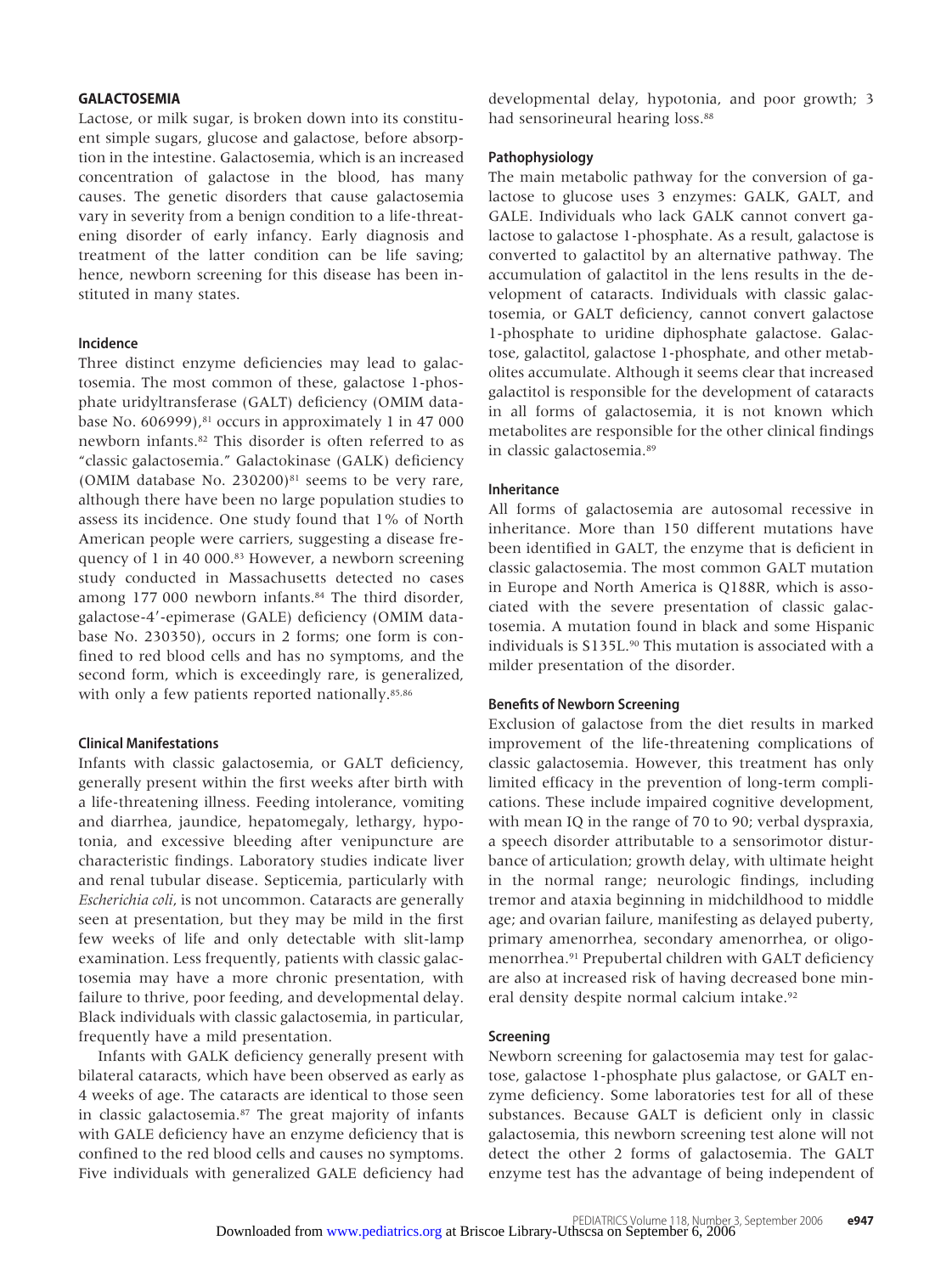the infant's diet. Therefore, the timing of the newborn screening sample collection will have no effect on the reliability of this test. However, because GALT analysis is performed using red blood cells, there may be a falsenegative result for up to 3 months if the infant has received a blood transfusion. Tests for galactose and galactose 1-phosphate depend on the infant's diet; therefore, it is important to be sure that the infant is receiving galactose-containing formula or breast milk before testing. MS/MS can be used as a technology in screening for galactosemia.<sup>93</sup>

#### **Follow-up and Diagnostic Testing**

All newborn infants with positive screening results should be evaluated rapidly by an experienced physician for feeding difficulty, signs of sepsis, jaundice, and hepatomegaly. Untreated classic galactosemia may progress very rapidly to hepatic toxicity, with death resulting from sepsis or bleeding. Immediate restriction of dietary galactose is critical and should not await diagnostic testing. Galactose restriction should be instituted immediately even in the asymptomatic child and should be continued until the extent of enzyme deficiency, if any, is known.

Diagnostic studies for classic galactosemia include quantitative analysis of GALT and red blood cell galactose 1-phosphate. In states where the screening test measures GALT activity, these studies will establish or rule out classic galactosemia. When the screening results, including estimates of galactose and galactose 1-phosphate and quantitative GALT activity, are normal, quantitative analysis of GALK and GALE are required to identify these forms of galactosemia. It is likely that another pathway exists that can be responsible for galactose disposal, but this pathway has not been characterized.94

#### **Brief Overview of Disease Management**

Infants suspected of having galactosemia should be fed with a galactose-free formula until diagnostic testing confirms a specific diagnosis. Children who are seriously ill at the time of diagnosis of classic galactosemia require supportive care, which may include vitamin K supplementation and fresh-frozen plasma transfusions, antibiotics for presumed Gram-negative sepsis, and phototherapy for hyperbilirubinemia. After dietary galactose has been eliminated, most infants improve rapidly. Milk and milk products are excluded from the diet indefinitely, because significant ingestion of galactose at any age can be toxic.<sup>92</sup> Because medications may contain galactose, the pediatrician should instruct parents to ask the pharmacist if a medication is galactose free before administering it to the child. Regular nutritional evaluation is necessary to ensure adequate calcium intake. Regular developmental evaluation and early speech assessment are also required. Girls should be monitored frequently in late childhood and adolescence for pubertal development. Regular measurement of galactose 1-phosphate in red cells is the most common method used to assess dietary compliance.85

Lifelong galactose restriction is also indicated for individuals with GALK and generalized GALE deficiencies. No treatment seems to be necessary for red blood cell GALE deficiency.

#### **Current Controversies**

In addition to milk products, certain fruits contain significant quantities of galactose.<sup>93</sup> There is no consensus about whether these fruits should be eliminated from the diet, because endogenous synthesis of galactose also occurs.94 Some authors have suggested that an elemental formula (galactose free) may be preferable to soy formula in the treatment of galactosemia.<sup>95</sup>

#### **Special Issues**

Galactose is a reducing substance, and the presence of reducing substances in the urine is sometimes suggested as a test for galactosemia. However, this test is neither sensitive nor specific, and it should not be used as a screening or diagnostic test for galactosemia.

#### **REFERENCES**

- 81. National Center for Biotechnology Information. OMIM: Online Mendelian Inheritance in Man [database]. Available at: www.ncbi.nlm.nih.gov/entrez/query.fcgi?db=OMIM. Accessed March 1, 2006
- 82. National Newborn Screening and Genetics Research Center. *National Newborn Screening Report: 1999*. Austin, TX: National Newborn Screening and Genetics Research Center; 2002
- 83. Mayes JS, Guthrie R. Detection of heterozygotes for galactokinase deficiency in a human population. *Biochem Genet.* 1968;2: 219 –230
- 84. Shih VE, Levy HI, Karolkewicz V, et al. Galactosemia screening of newborns in Massachusetts. *N Engl J Med.* 1971;284: 753–757
- 85. Holton JB, Walter JH, Tyfield LA. Galactosemia. In: Scriver CR, Beaudet AL, Sly WS, Valle D, eds. *The Metabolic and Molecular Bases of Inherited Disease*. 8th ed. New York, NY: McGraw-Hill; 2001:1553–1588
- 86. Openo KK, Schulz JM, Vargas CA, et al. Epimerase-deficiency galactosemia is not a binary condition. *Am J Hum Genet.* 2006; 78:89 –102
- 87. Kerr MM, Logan RW, Cant JS, Hutchison JH. Galactokinase deficiency in a newborn infant. *Arch Dis Child.* 1971;46: 864 – 866
- 88. Yang YP, Corley N, Garcia-Heras J. Molecular analysis in newborns from Texas affected with galactosemia. *Hum Mutat.* 2002; 19:82– 83
- 89. Rubio-Gozalbo ME, Hamming S, van Kroonenburgh MJ, Bakker JA, Vermeer C, Forget PP. Bone mineral density in patients with classic galactosaemia. *Arch Dis Child.* 2002;87:57– 60
- 90. Jenson UG, Brandt NJ, Christensen E, Skovby F, Nørgaard-Pedersen B, Simonsen H. Neonatal screening for galactosemia by quantitative analysis of hexose monophosphates using tandem mass spectrometry: a retrospective study. *Clin Chem.* 2001; 47:1364 –1372
- 91. Berry GT, Leslie N, Reynolds R, Yager CT, Segal S. Evidence for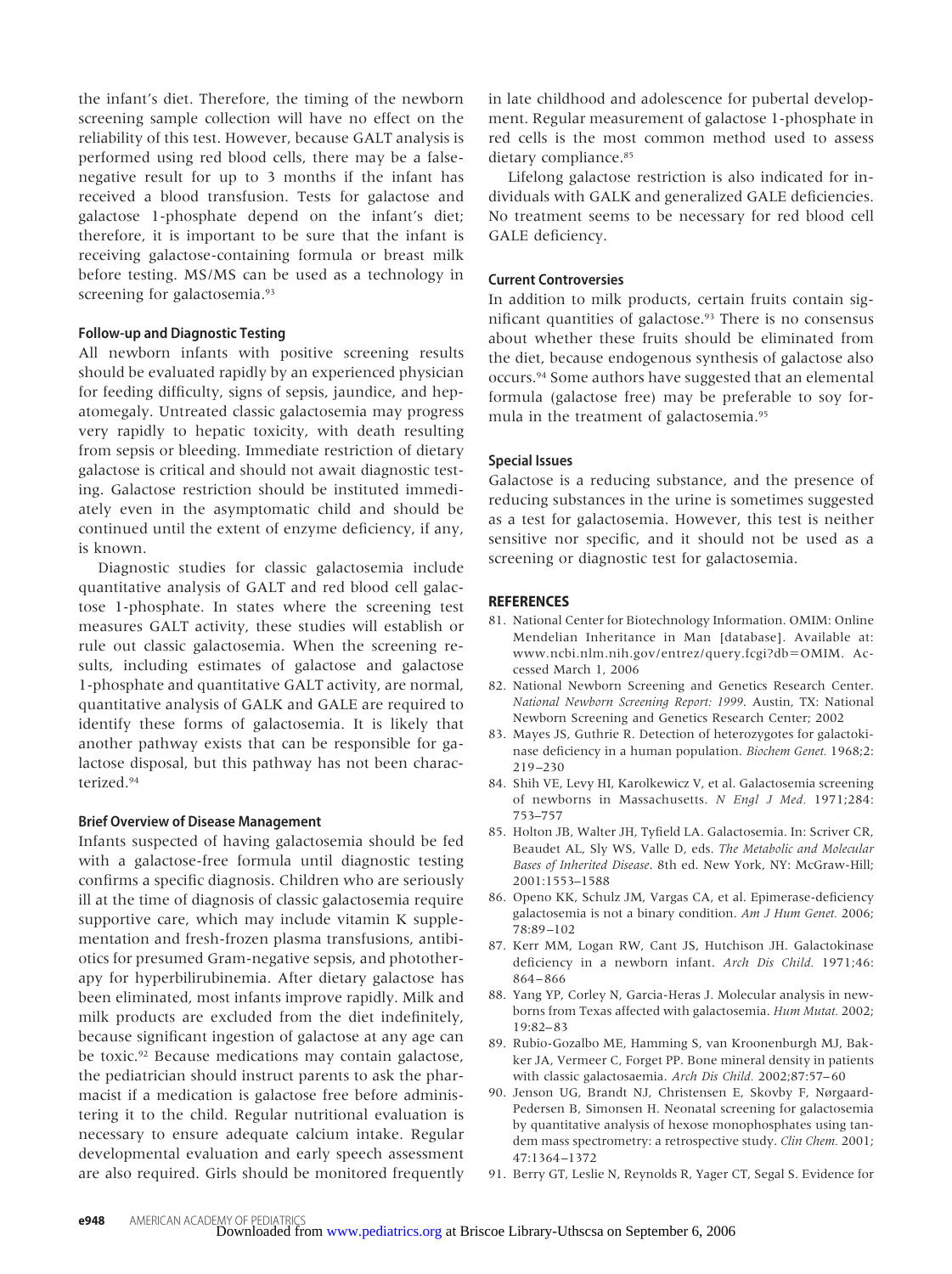alternate galactose oxidation in a patient with deletion of the galactose-1-phosphate uridyltransferase gene. *Mol Genet Metab.* 2001;72:316 –321

- 92. Panis B, Forget PP, van Kroonenburgh MJ, et al. Bone metabolism in galactosemia. *Bone.* 2004;35:982–987
- 93. Gropper SS, Weese JO, West PA, Gross KC. Free galactose content of fresh fruits and strained fruit and vegetable baby foods: more foods to consider for the galactose-restricted diet. *J Am Diet Assoc.* 2000;100:573–575
- 94. Segal S. Komrower lecture. Galactosaemia today: the enigma and the challenge. *J Inherit Metab Dis.* 1998;21:455– 471
- 95. Zlatunich CO, Packman S. Galactosaemia: early treatment with an elemental formula. *J Inherit Metab Dis.* 2005;28:163–168

#### **HOMOCYSTINURIA**

The term "homocystinuria" designates a biochemical abnormality, not a specific disease entity. There are many causes of homocystinuria. All affect one of the transsulfation pathways that convert the sulfur atom of methionine into the sulfur atom of cysteine. This pathway is the chief route of disposal of methionine. The most common defect, cystathionine  $\beta$ -synthase (CBS) deficiency (OMIM database No. 236200),<sup>96</sup> results in high concentrations of serum methionine. One form of CBS deficiency is responsive to vitamin  $B_6$ .<sup>97</sup> Other metabolic variants of homocystinuria include defects of vitamin  $B_{12}$  uptake or activation and tetrahydrofolate reductase deficiency (OMIM database No. 236250).

#### **Incidence**

Although homocystinuria is a rare disorder, carriers of the condition represent a much larger population. If one assumes a worldwide incidence of 1 in 300 000 individuals, the expected carrier frequency is 1 in 135. Because carriers are more prone to thromboembolic events, ascertainment of these individuals via identification of an affected person needs to be emphasized to primary health care professionals.<sup>98</sup>

#### **Clinical Manifestations**

Clinical problems include multiple, recurrent thromboemboli.99 Arterial or venous thromboses may involve the cerebral, pulmonary, renal, and myocardial circulation.100 Patients may also exhibit ectopia lentis, glaucoma, cataracts, developmental delays/mental retardation, seizures, psychiatric disturbances, osteoporosis with bone deformities, scoliosis, high palatal arch, muscle weakness with a shuffling gait, and a marfanoid habitus. Death has been reported within the first year of life. Approximately 50% of untreated individuals die by 25 years of age; death is frequently a result of thromboembolic events. Developmental delay is reported in 65% to 80% of untreated individuals.101

#### **Pathophysiology**

Two mechanisms probably explain most of the clinical symptoms seen: (1) abnormal (hyper) coagulation because of "sticky" platelets; and (2) direct toxicity of homocystine and its metabolites, causing endothelial cell damage.

#### **Inheritance**

The specific enzymatic defect should be ascertained. However, all heritable forms of homocystinuria exhibit autosomal recessive inheritance. Prenatal diagnosis is available for CBS deficiency using cultured chorionic villus cells or amniotic fluid cells to measure the activity of this enzyme. The chromosome map location is 21q22. The incidence in Ireland, Australia, Great Britain, and New England is 1 in 50 000, the incidence in Japan is 1 in 1 million, and the worldwide incidence is 1 in 250 000.

More than 90 different disease-associated mutations of the *CBS* gene have been identified. The vast majority of these mutations are "private" mutations that occur in only a single or a very small number of families. The most prevalent mutations are the G307S and I278T mutations.102 Affected patients vary widely in the extent to which they manifest clinical abnormalities, suggesting considerable genetic heterogeneity. Some of the variability is accounted for by the relative reduction of enzymatic activity. Absent to relatively low residual activity (up to 10%) of CBS has been noted among different families. However, there are reports of individuals with the identical genotype resulting in a different phenotype within the same family.

#### **Rationale for and Benefits of Newborn Screening**

The potential for early clinical diagnosis is limited. Ocular abnormalities, because of their distinctive lens displacement, may lead to the diagnosis. The diagnosis should be considered in any child or young adult with thromboembolism affecting both the large and small arteries as well as the veins, particularly in association with developmental disabilities, mental retardation, or skeletal findings. Most patients, however, have nonspecific features so that definitive testing involving the measurement of serum or urine amino acids is not accomplished before the expression of more severe clinical symptoms. Treatment seems to reduce the risk of thromboembolic episodes. Because this is the major cause of mortality and morbidity in these patients, the survival rate may improve with early, effective treatment. The incidence of mental retardation may be prevented or reduced.103 For patients with classic (homozygous) homocystinuria, early treatment with good biochemical control (lifetime plasma-free homocystine  $\leq 11 \ \mu$ mol/L) seems to prevent mental retardation,<sup>104</sup> ectopia lentis seems to be delayed, and the incidence of seizures is reduced.

#### **Screening**

The bacterial inhibition assay (BIA) test may be used to detect increased concentrations of blood methionine.<sup>105</sup>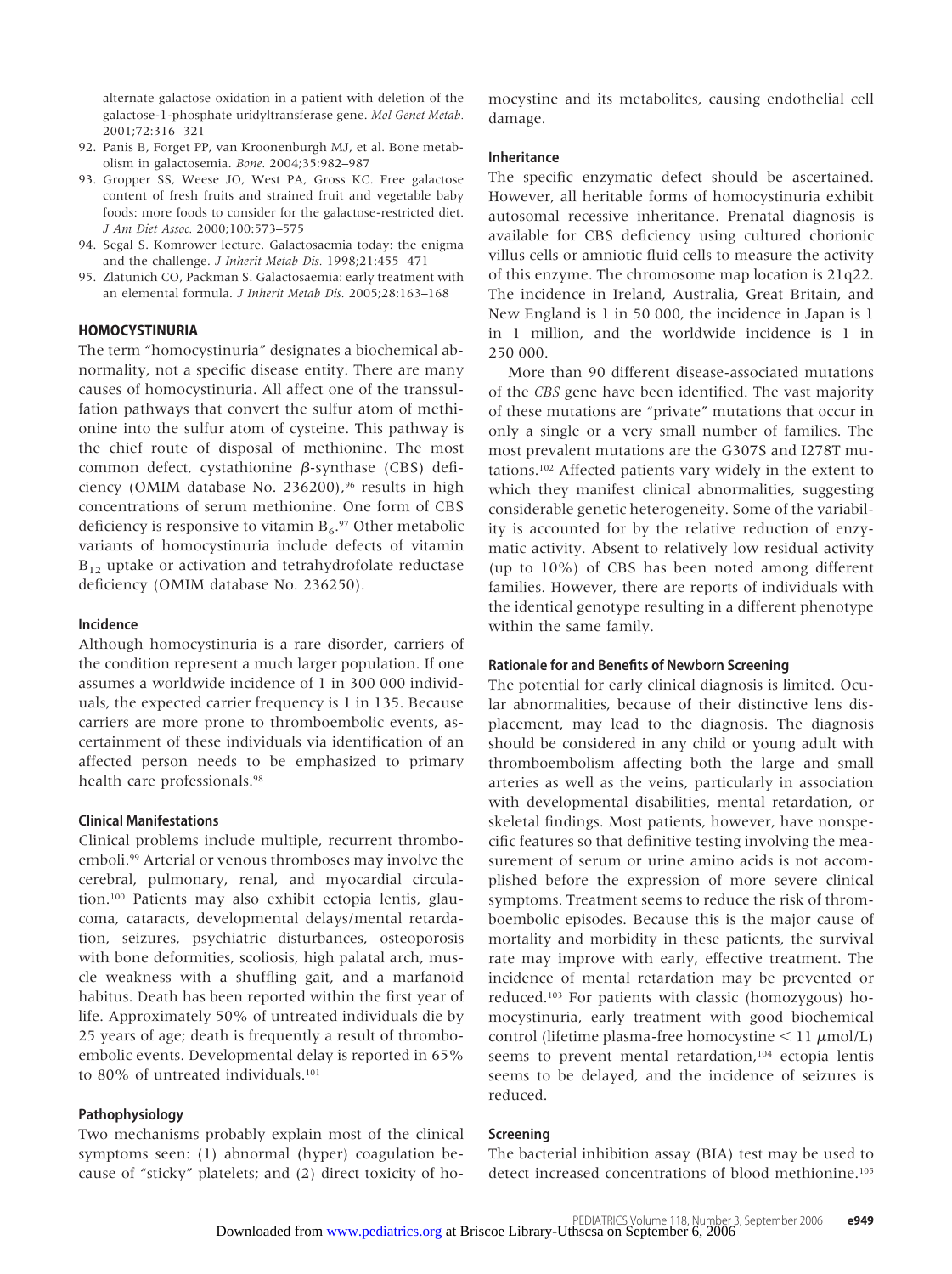Normal values for serum methionine concentration are noted to be less than 2 mg/dL. Newer methods include direct methionine assay by MS/MS.<sup>106</sup> The false-negative rate seems to correlate with the time that the specimen was obtained and the level of residual CBS activity present (ie, the  $B_6$ -responsive form). The false-negative rate increases with earlier newborn discharges. Approximately 1 in 5000 infants is found to have blood methionine concentrations more than 2 mg/dL. The use of a reduced cutoff level (1 mg/dL) increases the false-positive rate from 0.006% to 0.03%.107 However, use of this cutoff should identify affected infants who have only slightly increased concentrations of methionine and reduce the frequency of false-negative results. It has been suggested that the increased false-positive rate does not represent an undue burden in terms of requests for repeat analysis.

#### **Follow-up and Diagnostic Testing**

Quantitative serum or plasma amino acid determination is used for diagnosis of homocystinuria. Plasma amino acids show increased methionine and homocystine concentrations with reduced concentrations of cystine and absent cystathionine. A urine organic acid profile with gas chromatography and MS/MS may be used to determine the presence or absence of methylmalonic acid.

#### **Brief Overview of Disease Management**

Treatment depends on the underlying cause of homocystinuria. As a first step, pyridoxine (vitamin  $B_6$ ) responsiveness should be ascertained, because approximately 50% of patients respond to large doses of this vitamin. Nonresponsive patients with CBS deficiency should be treated with a methionine-restricted, cystinesupplemented diet. Folic acid and betaine therapy may also be helpful with all patients. In the disorders of cobalamin metabolism and transport in which methylmalonic acid and homocystine appear in the urine, hydroxycobalamin treatment (vitamin  $B_{12}$ , not cyanocobalamin) may be beneficial. Aspirin and dipyridamole have also been used to decrease the occurrence of thromboembolic phenomena. Clinical variability remains despite therapy. Not all affected individuals have increased methionine concentrations. The relationship between variability and the underlying metabolic processes or compliance has not yet been completely ascertained. One described mutation, G307S, is typically a pyridoxine-nonresponsive mutation, and individuals homozygous for the I278T mutation are usually responsive to pyridoxine therapy. The presence of some activity of the enzyme seems necessary for a clinical response to pyridoxine (vitamin  $B_6$ ) administration. Individuals who are clinically responsive to pyridoxine generally have milder or more slowly progressive disease.

#### **Current Controversies**

Increased concentrations of methionine may be minimal during the first 3 days of life until there is adequate protein intake (milk feedings). This is especially true in patients who are responsive to vitamin  $B_{6}$ , who usually have some residual enzyme activity. This minimal increase probably accounts for the difference in screening frequencies between the United States and United Kingdom, where screening specimens are obtained at 5 to 7 days. It may be preferable to screen for this disorder at 2 to 4 weeks of age. Early discharge at 24 or even 18 hours results in many missed cases and decreases screening effectiveness.

Programs continue to evaluate the efficacy of screening and early treatment. Improvement in screening to decrease the numbers of missed cases is important. Recent evidence has shown that carriers (heterozygotes) for homocystinuria have an increased risk of thromboembolic events. Therefore, genetic counseling and screening should be offered to relatives of persons with homocystinuria.

#### **Special Issues/Concerns**

Specialized care is required that includes the ability to monitor amino acids and provide nutritional assessment and planning. Doses of pyridoxine higher than 900 mg have been associated with neuropathy; however, these higher doses are usually not required for adequate treatment. Thromboembolic phenomena are more prone to occur during anesthesia, surgical procedures, and prolonged immobilization.

#### **REFERENCES**

- 96. National Center for Biotechnology Information. OMIM: Online Mendelian Inheritance in Man [database]. Available at: www.ncbi.nlm.nih.gov/entrez/query.fcgi?db=OMIM. Accessed March 1, 2006
- 97. Hu FL, Gu Z, Kozich V, Kraus JP, Ramesh V, Shih VE. Molecular basis of cystathionine beta-synthase deficiency in pyridoxine responsive and nonresponsive homocystinuria. *Hum Mol Genet.* 1993;2:1857–1860
- 98. McGill JJ, Mettler G, Rosenblatt DS, Scriver CR. Detection of heterozygotes for recessive alleles. Homocyst(e)inemia: paradigm of pitfalls in phenotypes. *Am J Med Genet.* 1990;36:45–52
- 99. den Heijer M, Keijzer MB. Hyperhomocysteinemia as a risk factor for venous thrombosis. *Clin Chem Lab Med.* 2001;39: 710 –713
- 100. Lieberman ER, Gomperts ED, Shaw KN, Landing BH, Donnell GN. Homocystinuria: clinical and pathologic review, with emphasis on thrombotic features, including pulmonary artery thrombosis. *Perspect Pediatr Pathol.* 1993;17:125–147
- 101. Mudd SH, Skovby F, Levy HL, et al. The natural history of homocystinuria due to cystathionine beta-synthase deficiency. *Am J Hum Genet.* 1985;37:1–31
- 102. Kraus JP, Janosik M, Kozich V, et al. Cystathionine betasynthase mutations in homocystinuria. *Hum Mutat.* 1999;13: 362–375
- 103. Ludolph AC, Ullrich K, Bick U, Fahrendorf G, Przyrembel H. Functional and morphological deficits in late-treated patients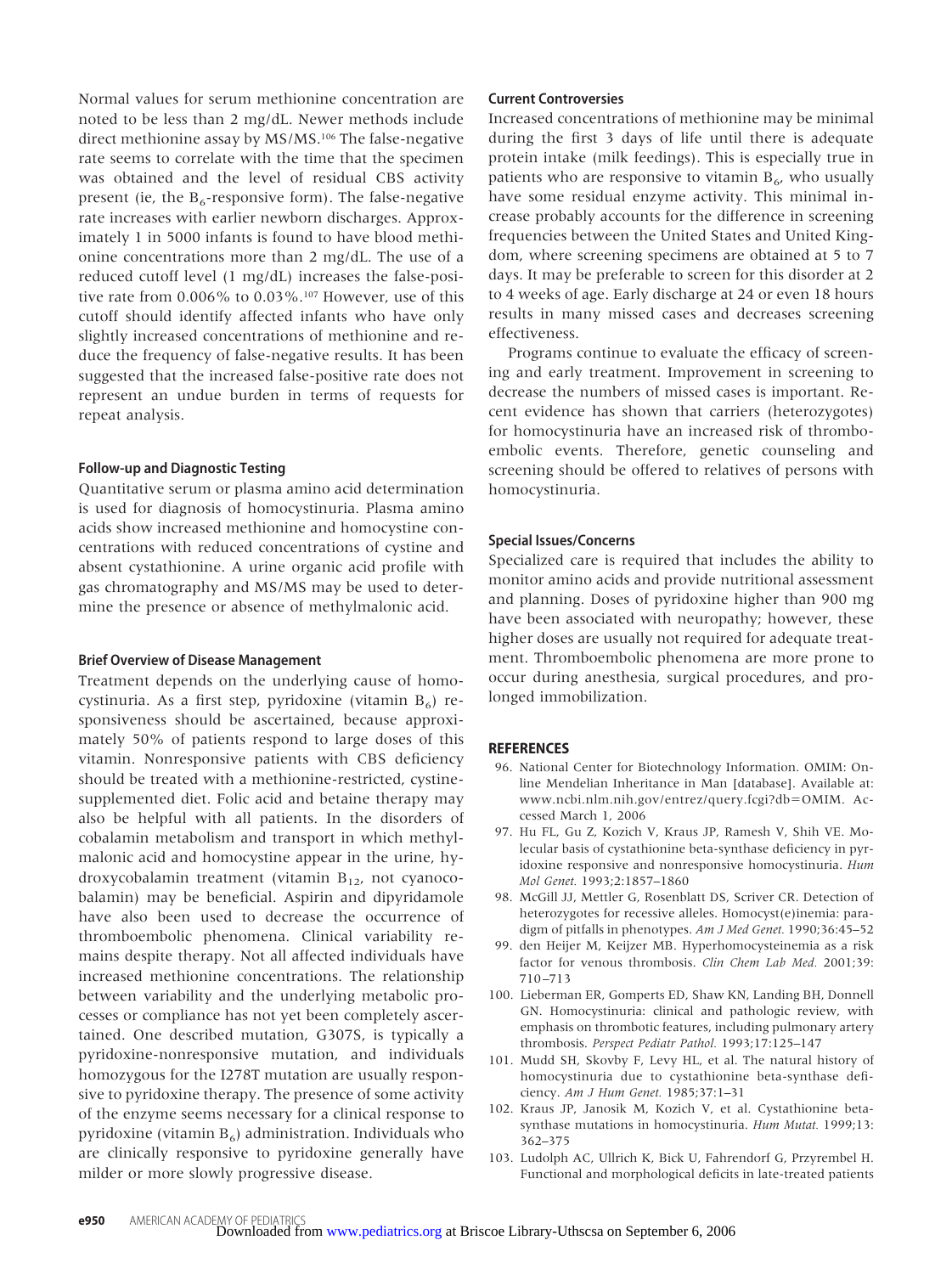with homocystinuria: a clinical, electrophysiologic and MRI study. *Acta Neurol Scand.* 1991;83:161–165

- 104. Yap S, Rushe H, Howard PM, Naughten ER. The intellectual abilities of early-treated individuals with pyridoxinenonresponsive homocystinuria due to cystathionine betasynthase deficiency. *J Inherit Metab Dis.* 2001;24:437– 447
- 105. Pass KA, Amador PS. Homocystinuria screening in newborns. In: Therrell BL, ed. *Laboratory Methods for Neonatal Screening*. Washington, DC: American Public Health Association; 1993: 125–131
- 106. Millington DS, Norwood DL, Kodo N, Roe CR, Inoue F. Application of fast atom bombardment with tandem mass spectrometry and liquid chromatography/mass spectrometry to the analysis of acylcarnitines in human urine, blood, and tissue. *Anal Biochem.* 1989;180 –331-339
- 107. Peterschmitt MJ, Simmons JR, Levy HL. Reduction of false negative results in screening of newborns for homocystinuria. *N Engl J Med.* 1999;341:1572–1576

#### **MAPLE SYRUP URINE DISEASE (BRANCHED-CHAIN KETOACIDURIA)**

Maple syrup urine disease (MSUD) (OMIM database No. 248600),108 also known as branched-chain ketoaciduria, is caused by a deficiency in activity of the branchedchain α-keto acid dehydrogenase (BCKD) complex. Deficiency of the BCKD complex results in accumulation of the branched-chain amino acids (BCAAs) leucine, isoleucine, and valine and the corresponding branchedchain  $\alpha$ -keto acids (BCKAs).<sup>109</sup> A pathognomonic finding in individuals with MSUD is the presence of alloisoleucine, a compound that is not present in other individuals. There are 5 phenotypes observed in patients with MSUD: classic, intermediate, intermittent, thiamine-responsive, and dihydrolipoyl dehydrogenase (E3)-deficient. Although enzyme activities overlap to some degree in these phenotypes, in general, lower enzyme activity is associated with a more severe disorder.

#### **Incidence**

The worldwide frequency of MSUD (including classic and some variant forms), which is based on routine screening data from 26.8 million newborn infants, is approximately 1 in 185 000.109,110 Newborn screening of 756 163 newborn infants over an 8-year period in Georgia revealed a much higher frequency of 1 in 84 000.111 In the population of Mennonites living in Lancaster and Lebanon counties in Pennsylvania, the incidence is 1 in 176 newborn infants, most likely attributable to a founder effect.112,113

#### **Clinical Manifestations**

Classic MSUD (residual enzyme activity  $\leq 2\%$ ) is the most severe and most common form. Affected infants are normal at birth, with symptoms usually developing between 4 and 7 days of age; however, lower intake of protein, as in breastfeeding, can delay the onset of symptoms until the second week of life. Initial symptoms are lethargy and poor sucking with little interest in feeding. Weight loss follows with abnormal neurologic signs (alternating hypertonia and hypotonia; dystonic posturing of the arms) becoming more and more apparent. The characteristic odor of the urine, described as smelling like maple syrup, burnt sugar, or curry, is then noted. Finally, seizures and coma, leading to death (in untreated cases), occurs.<sup>109</sup> Laboratory findings include increased concentrations of BCAAs, ketosis, acidosis, and occasionally hypoglycemia.114 Patients with intermittent MSUD (enzyme activity 5%–20%) exhibit normal growth and intelligence. These children do not go into metabolic crisis unless the body is in a stressful situation, such as an infection (ie, otitis media) or after surgery.<sup>115</sup> Although patients with intermittent MSUD generally present between 5 months and 2 years of age secondary to a minor infection, some individuals have not shown symptoms until the fifth decade. Concentrations of BCAAs are normal between episodes.

In contrast, patients with intermediate MSUD (enzyme activity 3%–30%) do not present with catastrophic illness during the neonatal period but have gradual neurologic problems, eventually resulting in mental retardation. In one study, most were diagnosed between 5 months and 7 years of age while undergoing evaluation for developmental delay or seizures.116,117 Several patients have had episodes of ketoacidosis, but acute encephalopathy is rare.<sup>118</sup> Increased concentrations of BCAAs and BCKAs in serum and urine are present. Patients with thiamine-responsive MSUD (enzyme activity 2%– 40%) have a clinical course similar to those with intermediate MSUD. These patients have decreased concentrations of BCKAs and/or BCAAs with thiamine therapy in varying dosages ranging from 10 to 1000 mg/day.119,120 In some instances, the patient does not show the full response to thiamine until therapy has commenced for 3 weeks.<sup>121</sup> In all documented cases, patients required dietary intervention in conjunction with thiamine to achieve metabolic control.<sup>109</sup>

E3-deficient MSUD (E3 deficiency) is rare, with fewer than 20 patients having been described.109,122,123 Clinically, newborn infants with E3 deficiency are similar to patients with intermediate MSUD, but severe lactic acidosis is also present. The infants develop a persistent lactic acidosis between 8 weeks and 6 months of age followed by progressive neurologic deterioration with hypotonia, developmental delay, and movement disorder. Laboratory findings include mild to moderately increased concentrations of BCAAs and increased lactate, pyruvate, α-ketoglutarate, α-hydroxyisovalerate, and --hydroxyglutarate concentrations. The patients have a combined deficiency of BCKD, pyruvate, and  $\alpha$ -ketoglutarate dehydrogenase complexes, leading to the more complex phenotype. Various combinations of dietary therapy, vitamin therapy (thiamine and biotin), and lipoic acid have been tried without success.122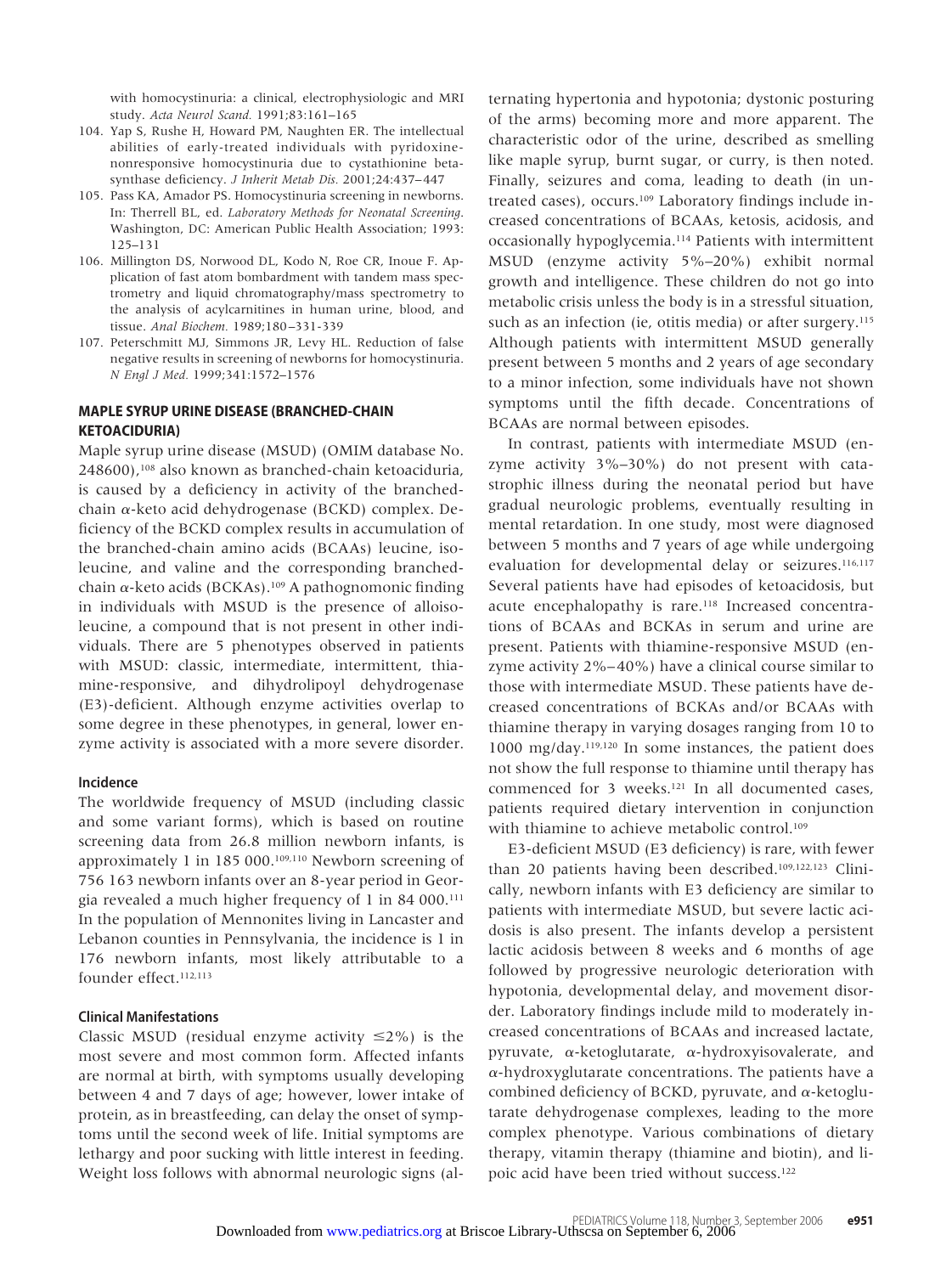#### **Pathophysiology**

The BCKD complex is a macromolecule composed of 3 catalytic components: a thiamine pyrophosphate– dependent decarboxylase (E1) with  $\alpha$  and  $\beta$  subunits, a transacylase (E2), and a dehydrogenase (E3). In addition, the BCKD complex contains 2 regulatory enzymes, a kinase and a phosphatase, that control activity of the complex.<sup>109</sup> The genes encoding  $E1\alpha$ ,  $E1\beta$ , E2, E3, and the specific kinase are cloned. Mutations with genotype/ phenotype correlations have been described (see "Inheritance" below).

#### **Inheritance**

MSUD is an autosomal recessively inherited condition.109 Mutations in the  $E1\alpha$  subunit result in the molecular phenotype referred to as MSUD type IA (OMIM database No. 248600). The type IA mutations almost always result in the severe classic form of MSUD. The most prevalent mutation is Y393N, the mutation in the Mennonite community in Pennsylvania. DNA testing has been developed for the Y393N mutation because of its prevalence.124 Only a few mutations have been described in the E1 $\beta$  subunit (type IB mutations; OMIM database No. 248611), all resulting in the classic neonatal MSUD phenotype. Mutations affecting the E2 core of the BCKD complex (type II MSUD mutations; OMIM database No. 248610) characteristically lead to a milder phenotype than types IA or IB. Most patients have the intermediate or intermittent phenotype, and several have been reported to respond to thiamine therapy. All type III mutations (defects in the E3 subunit; OMIM database No. 238331) lead to a distinct severe combined phenotype (MSUD plus primary lactic acidosis).

#### **Benefits of Newborn Screening**

Prognosis is poor for the patient with classic MSUD that goes undiagnosed and untreated, with death versus survival with severe neurologic damage as potential outcomes. Patients with classic MSUD who are not treated by 14 days of age generally have a less desirable outcome. In one study, the outcome with treatment was reported in more than 150 patients with classic MSUD and more than 25 patients with the variant forms.<sup>109,125</sup> Most of these cases were detected by newborn screening or because of clinical presentation. In the patients with classic MSUD, one third had IQ scores higher than 90, and one third had scores between 70 and 90. Rapid recognition and treatment (as with newborn screening) is important. When both performance and verbal scores are available, verbal scores are consistently higher than performance scores.126 The discrepancy between the 2 scores is not surprising, because cerebellar dysfunction is often an early sign of acute metabolic decompensation. Even with newborn screening leading to timely treatment, outcome is not perfect. Short attention span and minor learning disabilities were observed even in pa-

tients with normal intellect who were treated soon after birth.126

#### **Screening**

State-of-the-art screening for MSUD is by MS/MS. The sum of the 3 isomers (leucine, isoleucine, and alloisoleucine) leads to a distinct diagnostic peak.109 Classic MSUD, the intermediate form, and E3 deficiency can usually be detected by screening in the newborn period. Intermittent MSUD would not be detected, because the patients' concentrations are normal when they are not in crisis. Thiamine-responsive MSUD has been missed by newborn screening.110

#### **Follow-up and Diagnostic Testing**

A blood leucine concentration greater than 4 mg/dL, or a concentration of 3 to 4 mg/dL (305 mmol) in the first 24 hours of life, requires immediate medical followup.109 Plasma amino acid analysis reveals findings diagnostic for MSUD: increased concentrations of BCAAs, low alanine concentrations, and the presence of alloisoleucine.

#### **Brief Overview of Disease Management**

Treatment consists of a carefully regulated diet that provides sufficient BCAAs for normal growth and development without exceeding the patient's degradative enzyme capacity.109 Because natural protein must be limited, a medical food product (BCAA-free) supplement is necessary. A metabolic team, including not only a physician metabolic specialist but also a metabolic nutritionist, is crucial. A trial of thiamine supplementation (50 –300 mg/day for at least 3 weeks) is recommended, because it is therapeutic for some patients and has no adverse effects. There are 2 aspects of treatment: longterm management and treatment during acute metabolic crisis. The goal of long-term dietary management is normalization of blood BCAA concentrations while providing nutrition adequate to sustain growth and development in children. Dietary therapy should be continued for life.127 Patients with intermediate MSUD may only require protein restriction without supplementation of synthetic formula. Individuals with intermittent MSUD do not require a special diet except during episodes that may lead to metabolic crisis. Treatment during acute illnesses should be aggressive, because the metabolic decompensation can be life-threatening.109 Toxic metabolites must be removed at the same time that catabolism is minimized and anabolism is promoted. Dialysis (first peritoneal and, more recently, continuous venovenous hemofiltration) has proven useful in BCAA/BCKA clearance.128 Dietary treatment to break the cycle of catabolism and promote anabolism sometimes requires parenteral nutrition<sup>129</sup> or insulin combined with a large glucose infusion.<sup>130</sup>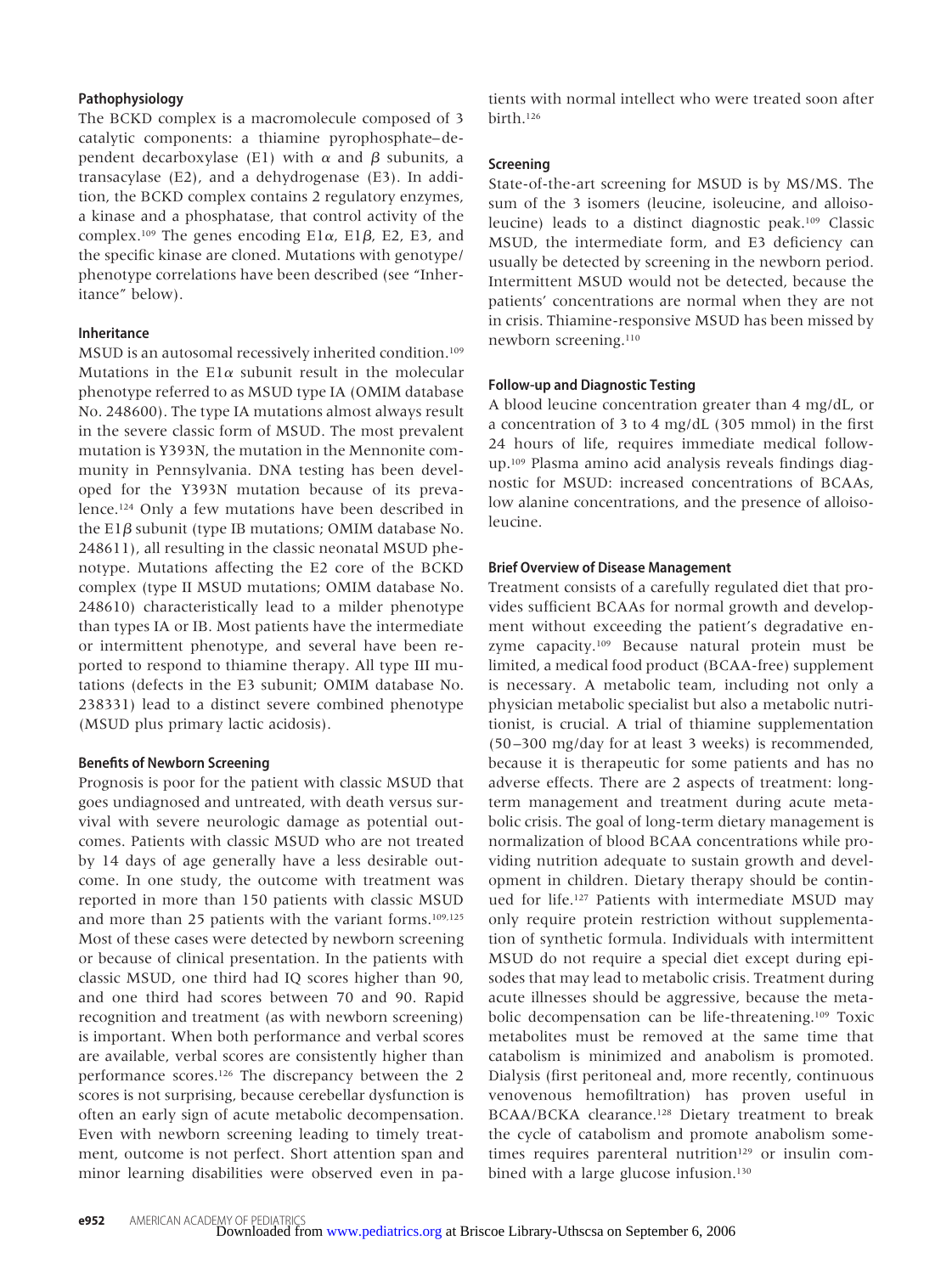#### **Current Controversies**

MSUD has been treated since the early 1960s,<sup>131</sup> and consequently, some neurologically intact MSUD-affected women have reached childbearing age and reproduced. As has been reported for other enzyme deficiencies, postpartum metabolic decompensation can be a problem.132

#### **REFERENCES**

- 108. National Center for Biotechnology Information. OMIM: Online Mendelian Inheritance in Man [database]. Available at: www.ncbi.nlm.nih.gov/entrez/query.fcgi?db=OMIM. Accessed March 1, 2006
- 109. Chuang DT, Shih VE. Maple syrup urine disease (branchedchain ketoaciduria). In: Scriver CR, Beaudet AL, Sly WS, Valle D, eds. *The Metabolic and Molecular Bases of Inherited Disease*. 8th ed. New York, NY: McGraw-Hill; 2001:1971–2006
- 110. Naylor EW. Newborn screening for maple syrup urine disease (branched-chain ketoaciduria). In: Bickel H, Guthrie R, Hammersen G, eds. *Neonatal Screening for Inborn Errors of Metabolism*. Berlin, Germany: Springer-Verlag; 1980:19 –28
- 111. Danner DJ, Elsas LJ II. Disorders of branched chain amino acid and keto acid metabolism. In: Scriver CR, Beaudet AL, Sly WS, Valle D, eds. *The Metabolic Basis of Inherited Disease*. 6th ed. New York, NY: McGraw-Hill; 1989:671-692
- 112. Marshall L, DiGeorge A. Maple syrup urine disease in the old order Mennonites [abstract]. *Am J Hum Genet.* 1981;33:139A
- 113. Love-Gregory LD, Grasela J, Hillman RE, Phillips CL. Evidence of common ancestry for the maple syrup urine disease (MSUD) Y438N allele in non-Mennonite MSUD patients. *Mol Genet Metab.* 2002;75:79 –90
- 114. Treacy E, Clow CL, Reade TR, Chitayat D, Mamer OA, Scriver CR. Maple syrup urine disease: interrelations between branched-chain amino-, oxo- and hydroxyacids; implications for treatment; associations with CNS dysmyelination. *J Inherit Metab Dis.* 1992;15:121–135
- 115. Dancis J, Hutzler J, Rokkones T. Intermittent branched-chain ketonuria: variant of maple-syrup-urine disease. *N Engl J Med.* 1967;276:84 – 89
- 116. Verdu A, Lopez-Herce J, Pascual-Castroviejo I, Martinez-Bermejo A, Ugarte M, Garcia MJ. Maple syrup urine disease variant form: presentation with psychomotor retardation and CT scan abnormalities. *Acta Paediatr Scand.* 1985;74:815– 818
- 117. Rittinger O, Bachmann C, Irnberger T, et al. The intermediate form of maple syrup urine disease [in German]. *Klin Padiatr.* 1986;198:37– 43
- 118. Gonzalez-Rios MC, Chuang DT, Cox RP, Schmidt K, Knopf K, Packman S. A distinct variant of intermediate maple syrup urine disease. *Clin Genet.* 1985;27:153–159
- 119. Scriver CR, Mackenzie S, Clow CL, Delvin E. Thiamineresponsive maple-syrup-urine disease. *Lancet.* 1971;1(7694): 310 –312
- 120. Scriver CR, Clow CL, George H. So-called thiamin-responsive maple syrup urine disease: 15-year follow-up of the original patient. *J Pediatr.* 1985;107:763–765
- 121. Elsas LJ II, Danner DJ. The role of thiamin in maple syrup urine disease. Ann N Y Acad Sci. 1982;378:404-421
- 122. Robinson BH, Taylor J, Sherwood WG. Deficiency of dihydrolipoyl dehydrogenase (a component of the pyruvate and alpha-ketoglutarate dehydrogenase complexes): a cause of congenital chronic lactic acidosis in infancy. *Pediatr Res.* 1977; 11:1198 –1202
- 123. Haworth JC, Perry TL, Blass JP, Hansen S, Urquhart N. Lactic acidosis in three sibs due to defects in both pyruvate dehy-

drogenase and alpha-ketoglutarate dehydrogenase complexes. *Pediatrics.* 1976;58:564 –572

- 124. Love-Gregory LD, Dyer JA, Grasela J, Hillman RE, Phillips CL. Carrier detection and rapid newborn diagnostic test for the common Y393N maple syrup urine disease allele by PCR-RFLP: culturally permissible testing in the Mennonite community. *J Inherit Metab Dis.* 2001;24:393– 403
- 125. Yoshino M, Aoki K, Akeda H, et al. Management of acute metabolic decompensation in maple syrup urine disease: a multi-center study. *Pediatr Int.* 1999;41:132–137
- 126. Nord A, Van Doorninck WJ, Greene C. Developmental profile of patients with maple syrup urine disease. *J Inherit Metab Dis.* 1991;14:881– 889
- 127. Snyderman SE. Treatment outcome of maple syrup urine disease. *Acta Paediatr Jpn.* 1988;30:417– 424
- 128. Jouvet P, Poggi F, Rabier D. Continuous venovenous haemodiafiltraion in the acute phase of neonatal maple syrup urine disease. *J Inherit Metab Dis.* 1997;20:463– 472
- 129. Berry GT, Heidenreich R, Kaplan P, et al. Branched-chain amino acid-free parenteral nutrition in the treatment of acute metabolic decompensation in patients with maple syrup urine disease. *N Engl J Med.* 1991;324:175–179
- 130. Wendel U, Langenbeck U, Lombeck I, Bremer HJ. Maple syrup urine disease: therapeutic use of insulin in catabolic states. *Eur J Pediatr.* 1982;139:172–175
- 131. Westall RG. Dietary treatment of a child with maple syrup urine disease (branched-chain ketoaciduria). *Arch Dis Child.* 1963;38:485– 491
- 132. Grunewald S, Hinrichs F, Wendel U. Pregnancy in a woman with maple syrup urine disease. *J Inherit Metab Dis.* 1998;21: 89 –94

#### **MEDIUM-CHAIN ACYL-CoA DEHYDROGENASE**

Medium-chain acyl-CoA dehydrogenase (MCAD; OMIM database No. 201450)<sup>133</sup> deficiency is a disorder of fatty acid oxidation (FAO) first described in 1982– 1983.134 All together, 10 disorders affecting mitochondrial FAO and ketogenesis have been identified. Among these, MCAD deficiency seems to be the most important because it is the most common and it has been implicated in some cases of sudden infant death syndrome (SIDS) and Reye syndrome.135

#### **Incidence**

MCAD deficiency has been diagnosed almost exclusively among individuals of northwestern European origin, with frequencies ranging from 1 in 46 000 to 1 in 6400.136,137 The heterozygote frequency is 1% to 2%. A few cases have been identified in other populations, including one Pakistani patient, one black patient, and isolated cases in individuals of Southern European and Northern African origin.138,139 Newborn screening in Japan did not identify any carriers.<sup>138</sup>

#### **Clinical Manifestations**

The classic presentation is an episode of vomiting and lethargy after a period of fasting in a child between 3 and 15 months of age. The child may have had a previous viral infection (gastrointestinal or upper respiratory) resulting in decreased oral intake that would have little consequence in an unaffected child.139 The episode may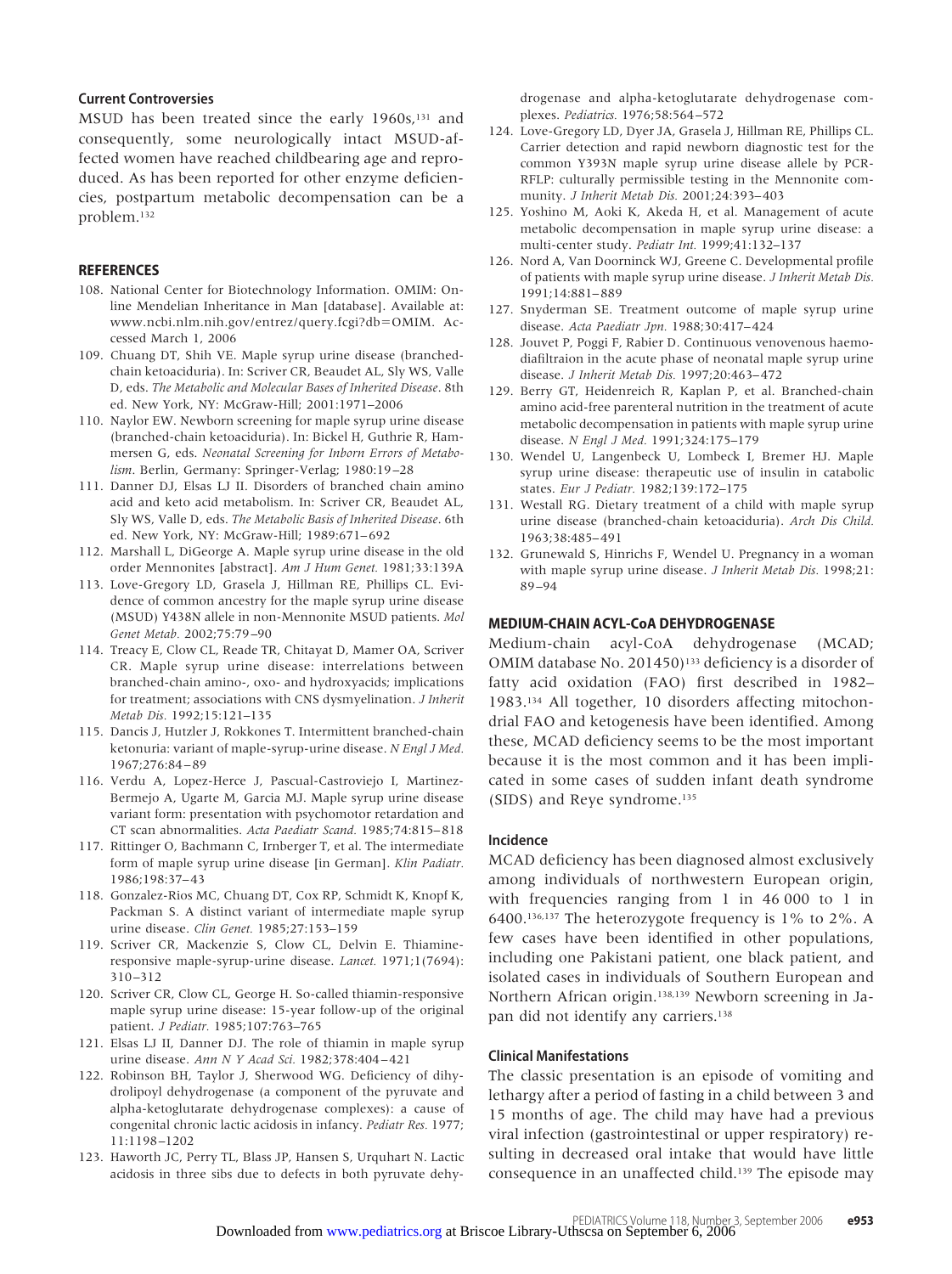result in coma, and the child may remain obtunded even after hours of treatment with intravenous glucose. Undiagnosed disease has a mortality rate of 20% to 25%, many times with death occurring during the initial episode.140 In a clinical review of 94 families with MCAD deficiency, 19 families (20%) had one or more unexplained child deaths. The diagnosis of MCAD deficiency was made postmortem in all cases.<sup>141</sup>

There are few reports of first symptoms after 4 years of age and fewer recurrent episodes after 4 years of age. Symptoms that require hospitalization during the second decade are unusual. The earliest onset of symptoms and sudden death is in the neonatal period, although this is rare, and the latest documented onset of the first episode was at 14 years of age. Most deaths would be preventable if dietary therapy and measures to prevent fasting were begun before the onset of symptoms. Cases in which children have died have, in some instances, resembled cases of SIDS or Reye syndrome. There is marked clinical variability even within the same family. There are families reported with several affected children with one child in the family dying on the first episode before 2 years of age and other children as old as 10 years never having had an episode.139

Although death is certainly the most important potential outcome of not screening for MCAD deficiency, there are findings in survivors that are very concerning regarding morbidity. A follow-up survey of 78 MCADdeficiency survivors (all older than 2 years) revealed a number of unexpected problems, including developmental disabilities, speech and language delay, behavioral problems, attention-deficit/hyperactivity disorder (ADHD), proximal muscle weakness, chronic seizure disorder, cerebral palsy, and failure to thrive. The finding of ADHD was seen in 9 patients (12%), 8 of whom were female, in contrast to the usual male preponderance of ADHD in the general population. The development of muscle weakness was strongly correlated with length of time between symptomatic presentation and the institution of appropriate measures to prevent additional episodes of illness.141,142

#### **Pathophysiology**

MCAD deficiency is one defect in the pathway of mitochondrial  $\beta$ -oxidation. It is primarily a disease of hepatic FAO, with the most frequent presentation being episodic hypoketotic hypoglycemia provoked by fasting. FAO disorders do not present under nonfasting conditions and, therefore, have escaped attention for many years. The plasma and urinary metabolites of MCAD deficiency are of 2 types: general indicators of impaired function of the  $\beta$ -oxidation pathway (eg, dicarboxylic acids) and specific metabolites (eg, octanoylcarnitine). The inability to break down fats to ketone bodies for an energy source while fasting eventually leads to hypoglycemia. In addition, medium-chain (C8 –C12) acyl-CoA intermediates accumulate in mitochondria, with the end result being inhibition of mitochondrial  $\beta$ -oxidation. Fatty acid is incorporated into triglycerides, resulting in accumulation of fat in the liver during acute episodes. The clinical presentation and many of the routine laboratory observations in MCAD deficiency are indistinguishable from those in Reye syndrome.143 Encephalopathy and cerebral edema are secondary to accumulation of fatty acids within the central nervous system. Coma results from a combination of hypoglycemia and toxic effects of fatty acids or their metabolites.134

#### **Inheritance**

MCAD deficiency is inherited as an autosomal recessive trait. The causative gene is known, and multiple mutations have been identified. In studies of clinically affected patients with MCAD deficiency, 90% of mutant alleles identified have a single missense mutation (A985G); other mutations identified seem to individually account for less than 1% of the mutant alleles.<sup>144</sup> Virtually all of the A985G alleles arose on a background with the same haplotype, which suggests a founder effect, with the mutation beginning in northwestern Europe and then spreading throughout the rest of the world.145 Recent molecular studies performed as follow-up to newborn screening by MS/MS technology have found a lower percentage of individuals with the common A985G mutation.136,146 A second common mutation (T199C) has been observed in US populations identified initially by MS/MS screening. The T199C mutation is a mild mutation that produces a biochemical phenotype but has never been observed in clinically affected patients.146

#### **Benefits of Newborn Screening**

The benefits of and rationale for using newborn screening for diagnosis of MCAD deficiency are obvious. As noted above, many individuals affected with MCAD deficiency will die during the presenting episode, sometimes having been misdiagnosed with SIDS or Reye syndrome. Not only is this a tragic outcome for the loss of the child, but the family also has a 25% recurrence risk for the condition or may already have affected children who have not yet had clinical symptoms. The condition is relatively common, with a frequency of 1 in 15 001 in prospective newborn screening of 930 078 blood spots from different areas of the United States.<sup>146</sup>

#### **Screening**

The most efficient and sensitive method of screening for MCAD deficiency is MS/MS, measuring octanoylcarnitine (a compound normally not present) on the filterpaper blood spot. The optimal time for testing is the newborn period, because levels of octanoylcarnitine are significantly higher in the first 3 days of life than later (8 days to 7 years).147 Individuals who are homozygous for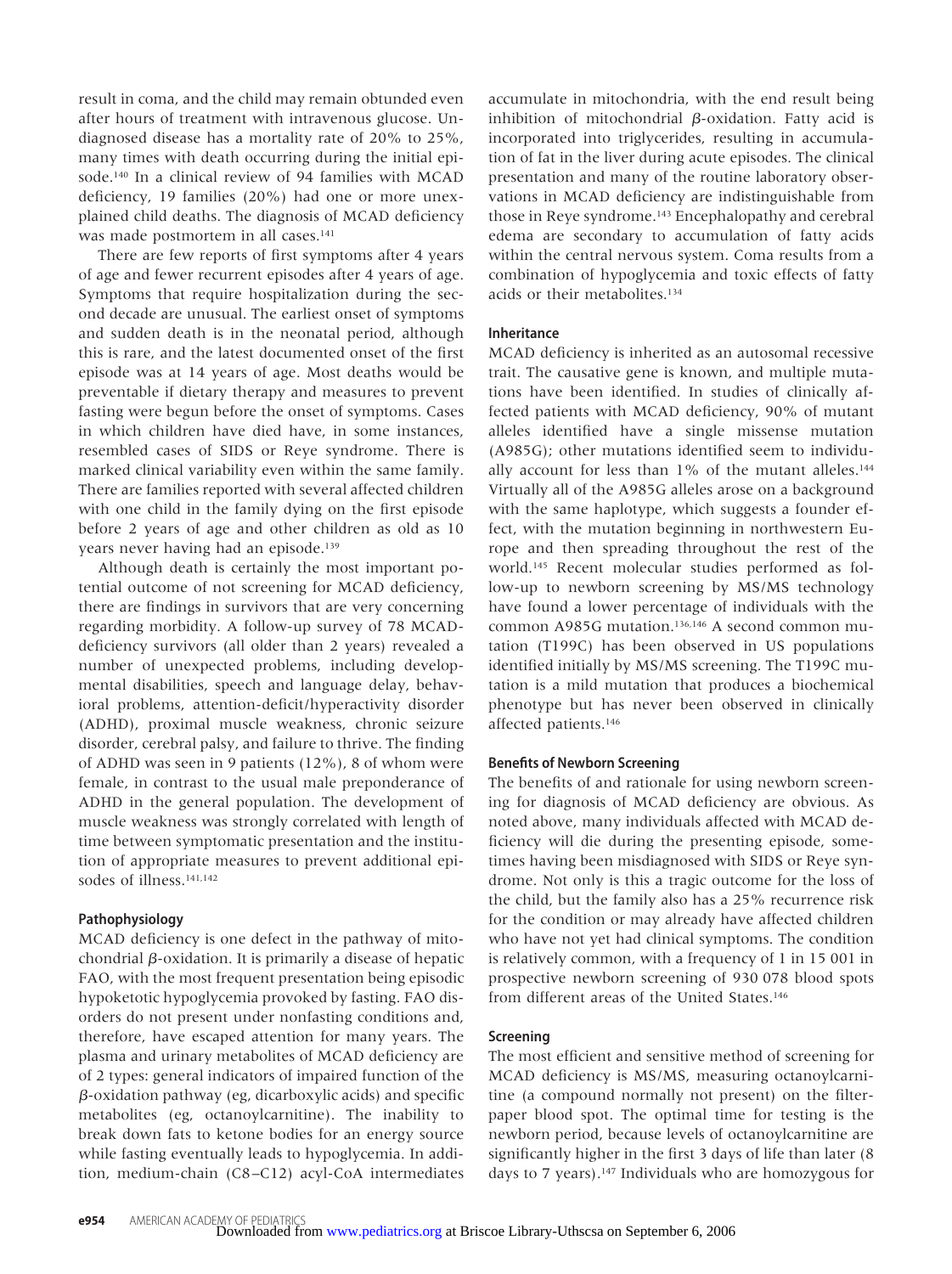the common mutation (A985G) who are most likely to present clinically will have octanoylcarnitine concentrations higher than 2.3  $\mu$ mol/L, and individuals with one copy of 985 and one copy of a milder mutation (eg, T199C) will have octanoylcarnitine present but most likely at a lower concentration ( $\geq$ 1.0  $\mu$ mol/L). The latter group is more challenging to determine the best course of follow-up.

#### **Follow-up and Diagnostic Testing**

Any child with an octanoylcarnitine concentration of 1.0  $\mu$ mol/L or greater will require definitive diagnostic testing. Follow-up testing will consist of plasma acylcarnitine analysis, urinary organic acid analysis, and molecular testing. The plasma acylcarnitine analysis and urinary organic acid analysis will confirm the diagnosis. The molecular analysis should provide guidance regarding prognosis.

#### **Brief Overview of Disease Management**

Treatment for MCAD deficiency consists of avoidance of fasting and mildly decreased intake of dietary fat coupled with L-carnitine supplementation. MCAD deficiency results in a secondary deficiency of carnitine, because carnitine couples with toxic intermediates, resulting in their excretion while depleting carnitine stores. Although it remains questionable how helpful supplemental carnitine is during periods when the patient with MCAD deficiency is healthy, there is no doubt that exogenous carnitine is recommended during times of illness.139 Another important point is that patients should be treated aggressively even during minor illnesses (eg, otitis media) to avoid a severe episode. There should be no hesitation to institute therapy with intravenous glucose and carnitine.

#### **Current Controversies**

Genotype/phenotype correlation is not straightforward, and the treatment of individuals with milder mutations remains controversial.148,149 There are questions yet to be answered, such as whether some (or all) individuals with the less deleterious mutations (either in combination with the common 985 mutation or in combinations with one another) who have a biochemical phenotype would ever have medical problems. In addition, would some such individuals have serious episodes and others would not because of unknown modifying factors? Until we know the answer to these and other questions, we would be remiss in not treating everyone identified, perhaps overtreating some individuals. Newborn screening for MCAD deficiency will be key in answering some of these questions.

#### **REFERENCES**

133. National Center for Biotechnology Information. OMIM: Online Mendelian Inheritance in Man [database]. Available at:

www.ncbi.nlm.nih.gov/entrez/query.fcgi?db=OMIM. Accessed March 1, 2006

- 134. Stanley CA, Hale DE, Coates PM, et al. Medium-chain acyl-CoA dehydrogenase deficiency in children with non-ketotic hypoglycemia and low carnitine levels. *Pediatr Res.* 1983;17: 877– 884
- 135. Roe CR, Millington DS, Maltby DA, Kinnebrew P. Recognition of medium-chain acyl-CoA dehydrogenase deficiency in asymptomatic siblings of children dying of sudden infant death or Reye-like syndromes. *J Pediatr.* 1986;108:13–18
- 136. Carpenter K, Wiley V, Sim KG, Heath D, Wilcken B. Evaluation of newborn screening for medium chain acyl-CoA dehydrogenase deficiency in 275 000 babies. *Arch Dis Child Fetal Neonatal Ed.* 2001;85:F105–F109
- 137. Matsubara Y, Narisawa K, Tada K, et al. Prevalence of K329E mutation in medium-chain acyl-CoA dehydrogenase gene determined from Guthrie cards. *Lancet.* 1991;338:552–553
- 138. Matsubara Y, Narisawa K, Miyabayashi S, et al. Identification of a common mutation in patients with medium-chain acyl-CoA dehydrogenase deficiency. *Biochem Biophys Res Commun.* 1990;171:498 –505
- 139. Roe CR, Ding J. Mitochondrial fatty acid oxidation disorders. In: Scriver CR, Beaudet AL, Sly WS, Valle D, eds. *The Metabolic and Molecular Bases of Inherited Disease*. 8th ed. New York, NY: McGraw-Hill; 2001:2297–2326
- 140. Wilson CJ, Champion MP, Collins JE, Clayton PT, Leonard JV. Outcome of medium chain acyl-CoA dehydrogenase deficiency after diagnosis. *Arch Dis Child.* 1999;80:459 – 462
- 141. Iafolla AK, Millington DM, Chen YT, Ding JH, Kahler SG, Roe CR. Natural course of medium chain acyl-CoA dehydrogenase deficiency (MCAD) [abstract]. *Am J Hum Genet.* 1991; 49(suppl):99
- 142. Iafolla AK, Thompson RT, Roe CR. Psychodevelopmental outcome in children with medium chain acyl-CoA dehydrogenase deficiency (MCAD) [abstract]. *Am J Hum Genet.* 1992; 51(suppl 4):A351
- 143. Mamunes P, DeVries GH, Miller CD, David RB. Fatty acid quantitation in Reye's syndrome. In: Pollack JD, ed. *Reye's Syndrome*. New York, NY: Grune & Stratton; 1974:245–259
- 144. Workshop on Molecular Aspects of MCAD Deficiency. Mutations causing medium-chain acyl-CoA dehydrogenase deficiency: a collaborative compilation of the data from 172 patients. In: Coates PM, Tanaka K, eds. *New Developments in Fatty Acid Oxidation.* New York, NY: Wiley-Liss; 1992:499 –506
- 145. Yokota I, Coates PM, Hale DE, Rinaldo P, Tanaka K. Molecular survey of a prevalent mutation, 985A-to-G transition, and identification of five infrequent mutations in the medium-chain acyl-CoA dehydrogenase (MCAD) gene in 55 patients with MCAD deficiency. *Am J Hum Genet.* 1991;49: 1280 –1291
- 146. Andresen BS, Dobrowski SF, O'Reilly L, et al. Medium-chain acyl-CoA dehydrogenase (MCAD) mutations identified by MS/MS-based prospective screening of newborns differ from those observed in patients with clinical symptoms: identification and characterization of a new prevalent mutation that results in mild MCAD deficiency. *Am J Hum Genet.* 2001;68: 1408 –1418
- 147. Chace DH, Hillman SL, Van Hove JL, Naylor EW. Rapid diagnosis of MCAD deficiency: quantitative analysis of octanoylcarnitine and other acylcarnitines in newborn blood spots by tandem mass spectrometry. *Clin Chem.* 1997;43: 2106 –2113
- 148. Andresen BS, Bross P, Udvari S, et al. The molecular basis of medium-chain acyl-CoA dehydrogenase (MCAD) deficiency in compound heterozygous patients: is there correlation between genotype and phenotype? *Hum Mol Genet.* 1997;6: 695–707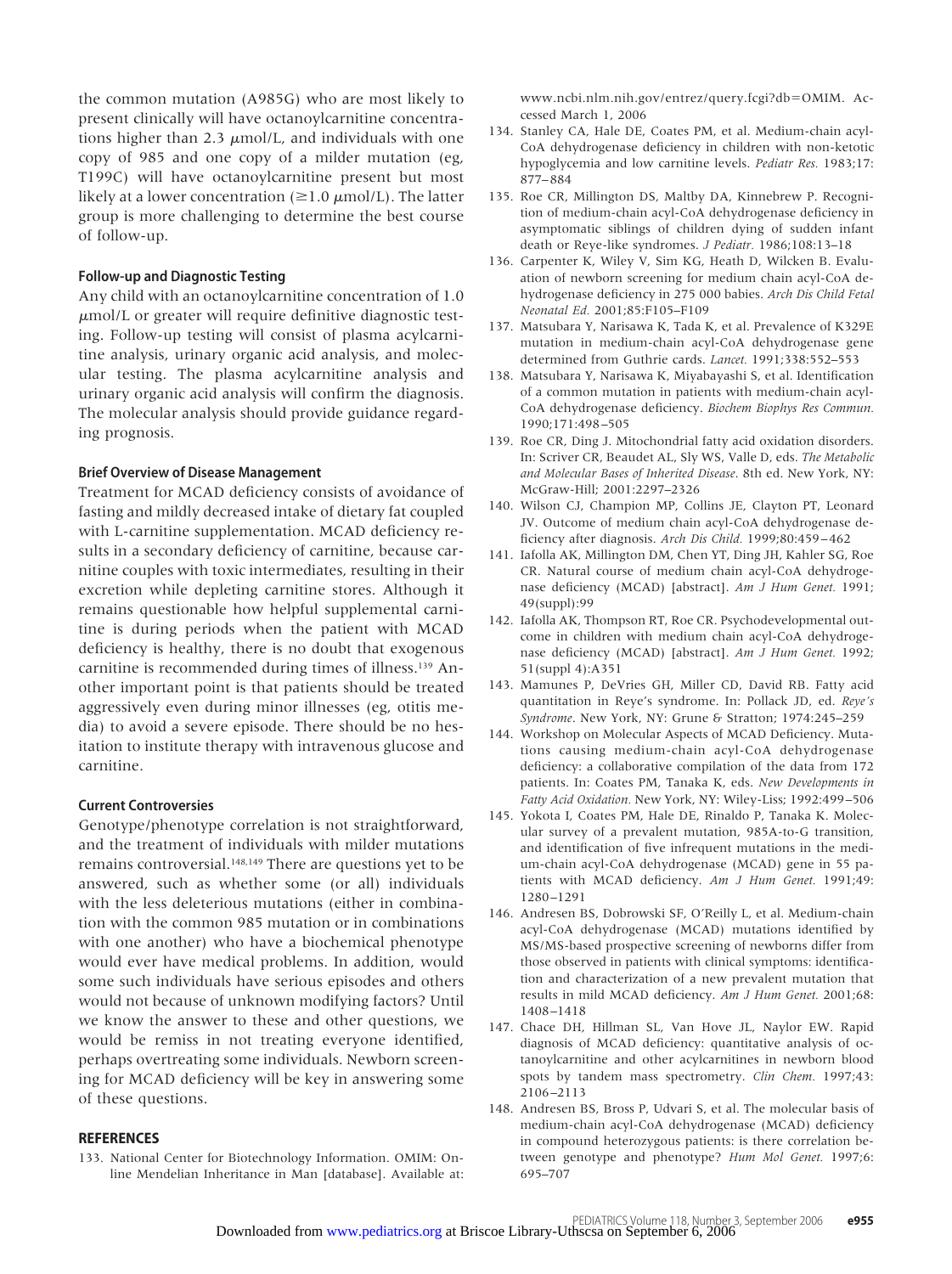149. Zschocke J, Schulze A, Lindner M, et al. Molecular and functional characterization of mild MCAD deficiency. *Hum Genet.* 2001;108:404 – 408

#### **PHENYLKETONURIA**

Hyperphenylalaninemia (OMIM database No. 261600),150 an abnormal increase in the concentration of the amino acid phenylalanine (Phe) in the blood, may be a benign condition with little clinical significance. When the concentration of Phe is very high  $(>20 \text{ mg/dL or})$ 1210  $\mu$ mol/L) and there is accumulation of phenylketones, the condition is called classic phenylketonuria (PKU).

#### **Incidence**

Despite the fact that newborn screening has been underway for more than 40 years in the United States, data only allow estimates of the incidence and prevalence of this disorder. This is partly because of the fact that states vary in their definitions of hyperphenylalaninemia and PKU. For PKU, the reported incidence ranges from 1 in 19 000 to 1 in 13 500 newborn infants. For non-PKU hyperphenylalaninemia, the estimated incidence is 1 in 48 000 newborn infants. There are large variations in the incidence of PKU by ethnic and cultural groups, with individuals of Northern European ancestry and American Indian/Alaska Native individuals having a higher incidence than black, Hispanic, and Asian individuals.151

#### **Clinical Manifestations**

PKU is rarely diagnosed before 6 months of age without newborn screening, because the most common manifestation without treatment is developmental delay followed by mental retardation. Untreated individuals may also develop microcephaly, delayed or absent speech, seizures, eczema, and behavioral abnormalities.

#### **Pathophysiology**

PKU results from a deficiency of activity of a liver enzyme, phenylalanine hydroxylase (PAH), leading to increased concentrations of Phe in the blood and other tissues. Certain mutations of the *PAH* gene usually result in non-PKU hyperphenylalaninemia, and others result in classic PKU. Because siblings with the same mutation at the *PAH* locus may have different clinical findings, it is likely that other genetic and environmental factors influence the severity of the disorder.<sup>152</sup> In fact, a few individuals with PKU have no evidence of mental retardation, even without dietary treatment.<sup>151</sup> However, there is evidence that certain genotypes are associated with higher increases of Phe concentration.<sup>153</sup> It is likely that Phe itself leads to the mental retardation and other findings of PKU. In excess, Phe disturbs transport of other amino acids across the blood-brain barrier and impairs synthesis of neurotransmitters.<sup>151</sup> For the enzyme PAH to be active, the cofactor tetrahydrobiopterin

(BH4) is required. Impaired synthesis or recycling of BH4 results in increased concentrations of Phe and certain other amino acids. This condition does not respond to routine dietary management of PKU, and hence, states have instituted additional screening programs to identify infants with these rare disorders so that appropriate treatment can be initiated.

#### **Inheritance**

PKU is an autosomal recessive disorder, with the *PAH* locus on chromosome 12q24.1. More than 400 different mutations have been described, including deletions, insertions, missense mutations, splicing defects, and nonsense mutations. Most individuals with PKU are compound heterozygotes, meaning that a single individual will have different mutations of each copy of the *PAH* gene.151 The numerous possible combinations of gene mutations undoubtedly contributes to the variable clinical findings in PKU.

#### **Benefits of Newborn Screening**

Children with PKU who are treated appropriately after positive newborn screening results have average intelligence as measured by IQ tests, although their scores are somewhat lower than expected when compared with parent and sibling IQs. There is an inverse relationship between the age at which treatment is begun and the IQ level, even in PKU that is treated early.154 Tremor of unknown origin has been reported in 10% to 30% of early-treated individuals with PKU.155 Adolescents and young adults who are treated early and continuously seem to have no increased incidence of psychiatric, emotional, or functional disorders, and there is no increase in problems of self-concept.156,157 Although children with PKU are not at increased risk of developing dental caries, children with PKU may exhibit increased signs of tooth wear because of the erosive potential of the amino acid supplements in the diet.<sup>158</sup> Therefore, it is important for children and adolescents with PKU to have regular dental care.

#### **Screening**

There are 3 main methods used for screening newborns for PKU in the United States: the Guthrie BIA, fluorometric analysis, and MS/MS. The Guthrie BIA is inexpensive and reliable. Fluorometric analysis and MS/MS are quantitative and can be automated; both of these methods also produce fewer false-positive results than BIA.151 Preliminary data indicate that MS/MS produces fewer false-positive results than the fluorometric method in samples obtained in the first 24 hours of life.159 Newborn screening laboratories in the United States use cutoff values from 2 mg/dL (125  $\mu$ mol/L) to 6 mg/dL (375  $\mu$ mol/L). A positive screening result should lead to rapid evaluation of the newborn for clinical status, age, and diet at the time of sample collection. Severe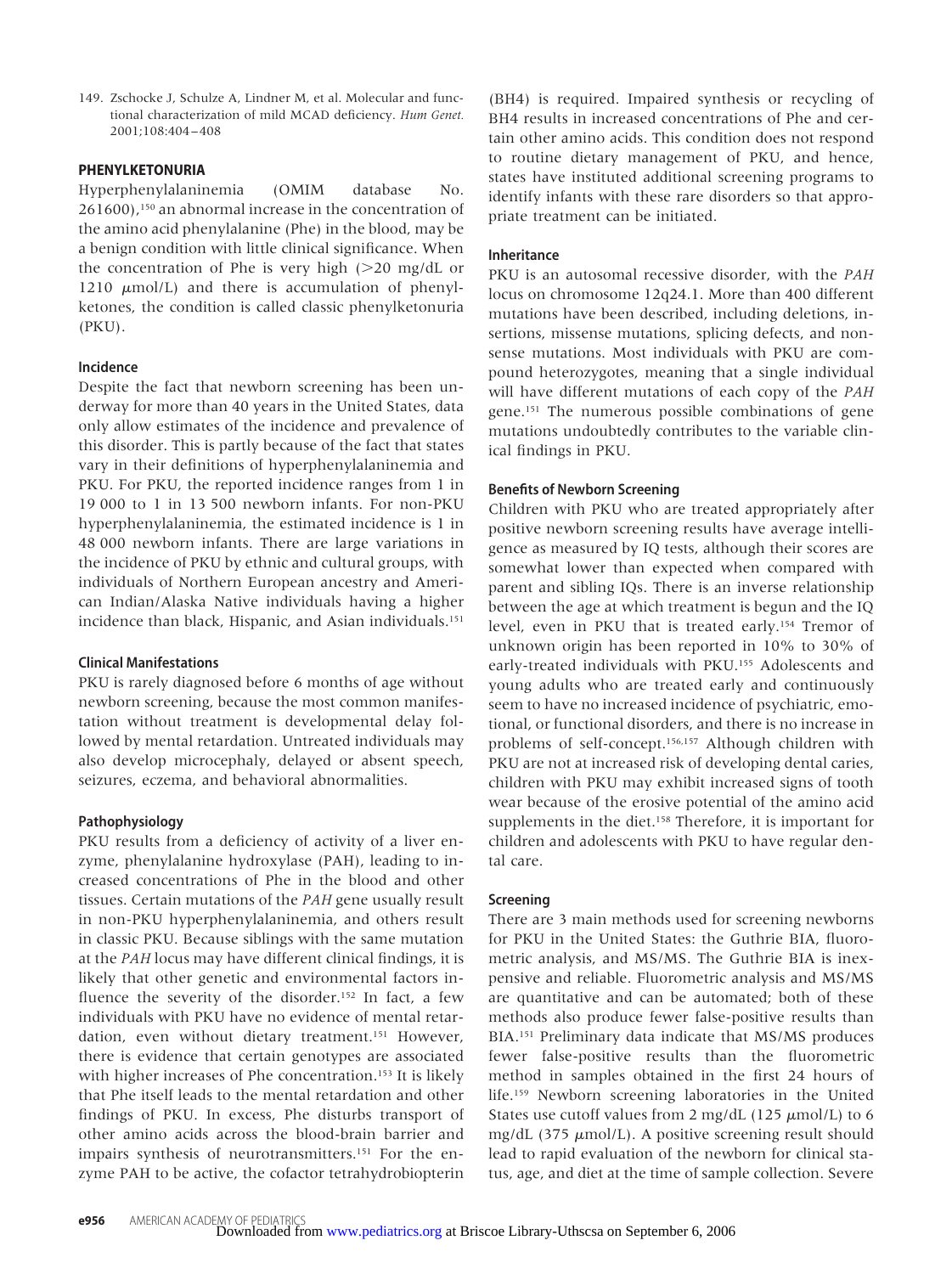deficiency of PAH will usually result in an increased concentration of blood Phe within the first 24 hours of life; however, infants with a less severe deficiency may take longer to develop an abnormal Phe concentration. It is for this reason that a repeat test for all infants initially screened in the first 24 hours of life has been recommended by some authorities.160 Few states, however, currently require a second screen.

#### **Follow-up and Diagnostic Testing**

Early treatment of PKU is associated with improved intellectual outcome. Therefore, an infant with a positive newborn screening result should receive the benefit of rapid diagnostic testing. Diagnostic testing includes quantitative determination of plasma Phe and tyrosine concentrations. If the Phe concentration is increased, additional studies are indicated to determine if the infant has an abnormality in synthesis or recycling of BH4.

#### **Brief Overview of Disease Management**

Once the diagnosis of hyperphenylalaninemia is confirmed, metabolic control should be achieved as rapidly as possible. This is achieved through the use of medical foods, including medical protein sources that are low in Phe; small amounts of Phe must also be provided, which is achieved through the use of small amounts of natural protein. The infant with PKU can be given breast milk along with Phe-free formula under the direction of a metabolic dietitian. The response to dietary treatment is monitored through periodic measurement of blood Phe concentrations, assessment of growth parameters, and review of nutritional intake. There is no consensus concerning the optimal blood Phe concentration or the duration of strict dietary management. The most commonly reported blood Phe concentration recommendations for US centers are 2 to 6 mg/dL for individuals 12 years or younger and 2 to 10 mg/dL for persons older than 12 years.151 Most US centers recommend lifelong dietary treatment. This is particularly important for women, because fetuses exposed to increased concentrations of Phe are at significant risk of microcephaly, congenital heart disease, and reduced IQ.151 It is recommended that a woman with PKU achieve Phe concentrations of less than 6 mg/dL at least 3 months before conception and that concentrations be maintained between 2 and 6 mg/dL throughout pregnancy.151 The importance of management throughout the reproductive years illustrates the critical role of long-term follow-up in this disorder.

#### **Current Controversies**

As noted previously, there is no national or international consensus regarding the optimal concentration of Phe across the life span. Similarly, there is no consensus regarding discontinuation of dietary therapy. Although appropriately treated young adults with PKU lead normal and productive lives, there are no meaningful data regarding the incidence of long-term sequelae in individuals who remain on dietary therapy into middle and old age. Recent evidence suggests that some individuals with hyperphenylalaninemia and classic PKU may benefit from BH4 treatment in addition to dietary Phe restriction.161

#### **REFERENCES**

- 150. National Center for Biotechnology Information. OMIM: Online Mendelian Inheritance in Man [database]. Available at: www.ncbi.nlm.nih.gov/entrez/query.fcgi?db=OMIM. Accessed March 1, 2006
- 151. National Institutes of Health. *Consensus Development Conference on Phenylketonuria (PKU): Screening and Management*. Bethesda, MD: US Department of Health and Human Services, Public Health Service, National Institutes of Health, National Institute of Child Health and Human Development; 2000
- 152. Scriver CR. Why mutation analysis does not always predict clinical consequences: explanations in the era of genomics. *J Pediatr.* 2002;140:502–506
- 153. Guttler F, Guldberg P. Mutation analysis anticipates dietary requirements in phenylketonuria. *Eur J Pediatr.* 2000; 159(suppl 2):S150 –S153
- 154. Hellekson KL; National Institutes of Health. NIH consensus statement on phenylketonuria. *Am Fam Physician.* 2001;63: 1430 –1432
- 155. Perez-Duenas B, Valls-Sole J, Fernandez-Alvarez E, et al. Characterization of tremor in phenylketonuric patients. *J Neurol.* 2005;252:1328 –1334
- 156. Landolt MA, Nuoffer JM, Steinmann B, Superti-Furga A. Quality of life and psychologic adjustment in children and adolescents with early treated phenylketonuria can be normal. *J Pediatr.* 2002;140:516 –521
- 157. Sullivan JE. Emotional outcome of adolescents and young adults with early and continuously treated phenylketonuria. *J Pediatr Psychol.* 2001;26:477– 484
- 158. Kilpatrick NM, Awang H, Wilcken B, Christodoulou J. The implication of phenylketonuria on oral health. *Pediatr Dent.* 1999;21:433– 437
- 159. Chance DH, Sherwin JE, Hillman SL, Lorey F, Cunningham GC. Use of phenylalanine-to-tyrosine ratio determined by tandem mass spectrometry to improve newborn screening for phenylketonuria of early discharge specimens collected in the first 24 hours. *Clin Chem.* 1998;44:2405–2409
- 160. Pass KA, Lane PA, Fernhoff PM, et al. US Newborn Screening System Guidelines II: follow-up of children, diagnosis, management, and evaluation. Statement of the Council of Regional Networks for Genetic Services (CORN). *J Pediatr.* 2000; 137:S1–S46
- 161. Matalon R, Michaels-Matalon K, Koch R, Grady J, Tyring S, Stevens RC. Response of patients with phenylketonuria in the US to tetrahydrobiopterin. *Mol Genet Metab.* 2005;86(suppl 1):S17–S21

#### **SICKLE CELL DISEASE AND OTHER HEMOGLOBINOPATHIES**

The term sickle cell disease (SCD) (OMIM database No. 603903)162 encompasses a group of genetic disorders characterized by chronic hemolysis and intermittent episodes of vascular occlusion that cause recurrent episodes of severe pain and a wide variety of other disease manifestations. Specialized comprehensive medical care markedly reduces mortality in infancy and early child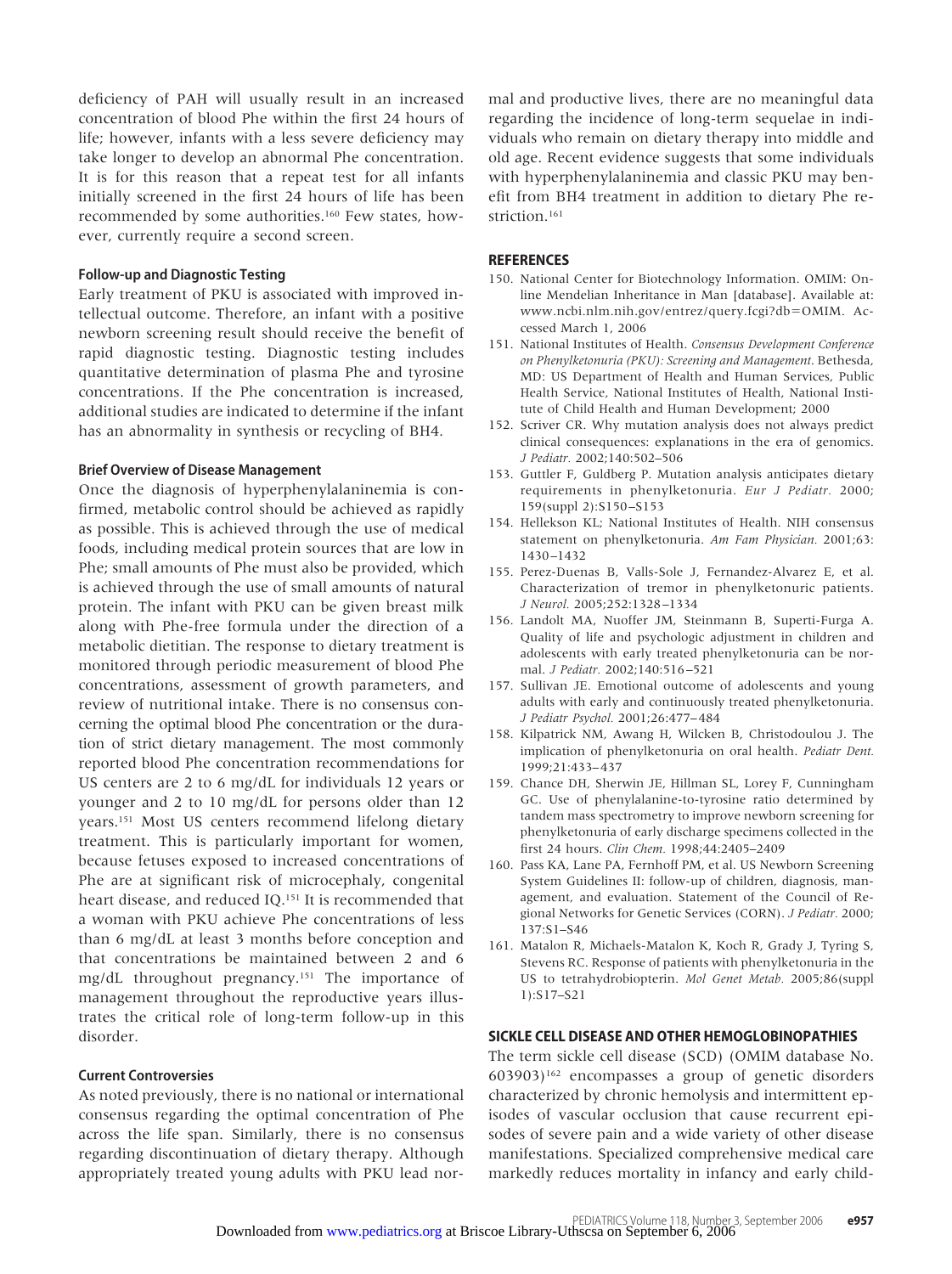hood by preventing some disease-related complications and limiting the severity and sequelae of others.

Newborn screening for SCD also identifies infants with nonsickle hemoglobinopathies, hemoglobinopathy carriers, and, in some states, infants with  $\alpha$ -thalassemia.163,164 Newborn screening results and clinical manifestations for some of these conditions are outlined in Table 1. Guidance for follow-up and diagnostic evaluation of infants with these screening results has been published163,164 and is often provided by state newborn screening programs or their designated hemoglobinopathy consultants.

#### **Incidence**

Overall, SCD occurs in 1 of 2500 to 1 of 2000 US newborns.165,166 Its incidence is highest in persons of African, Mediterranean, Middle Eastern, Indian, Caribbean, and Central and South American ancestry. The disease occurs less commonly in other ethnic groups, including individuals of Northern European descent. Accurate incidence data for many groups are unavailable. SCD is estimated to occur in 1 of 346 black infants and in 1 of 1114 Hispanic infants in the eastern United States.167

#### **Clinical Manifestations**

Most infants with SCD are healthy at birth and become symptomatic later during infancy or childhood. The most common clinical manifestation is musculoskeletal or abdominal pain, which occurs unpredictably and is often excruciating. Acute manifestations that may rapidly become life-threatening include bacterial sepsis or meningitis, splenic sequestration, acute chest syndrome, and stroke. Other acute complications include aplastic crises, priapism, and renal papillary necrosis. Chronic manifestations include anemia, jaundice, splenomegaly, hyposthenuria, hematuria, proteinuria, cholelithiasis, and delayed growth and sexual maturation. Avascular necrosis of the hip and shoulder, restrictive lung disease, and leg ulcers may cause chronic disability. Pulmonary hypertension is a risk factor for early death. It is important to note that the severity of SCD varies widely, even among individuals with the same genotype.

#### **Pathophysiology**

Sickle hemoglobin is caused by a point mutation in the  $\beta$ -globin gene, which leads to an amino acid change that causes hemoglobin to polymerize when deoxygenated. Sickle red blood cells are dehydrated and show oxidative damage and increased adhesion to endothelial cells. The cumulative effects of these cellular abnormalities are shortened red cell survival and intermittent episodes of vascular occlusion, which cause tissue ischemia and organ damage.

#### **Inheritance**

SCD is an autosomal recessive disorder. Heterozygous individuals have a generally benign, asymptomatic genetic carrier state, sometimes referred to as a sickle cell

TABLE 1 **Newborn Screening for Conditions Other Than SCD**

| <b>Screening Results</b>        | <b>Possible Conditions</b>                       | <b>Clinical Manifestations</b>                                                                                       |
|---------------------------------|--------------------------------------------------|----------------------------------------------------------------------------------------------------------------------|
| Nonsickle hemoglobinopathies    |                                                  |                                                                                                                      |
| F only                          | Preterm infant                                   | Repeat screening necessary                                                                                           |
|                                 | Homozygous $\beta$ <sup>o</sup> -thalassemia     | Severe thalassemia                                                                                                   |
| <b>FE</b>                       | FF.                                              | Microcytosis with mild or no anemia                                                                                  |
|                                 | $E$ $\beta$ <sup>o</sup> -thalassemia            | Mild to severe anemia                                                                                                |
| FC.                             | CC                                               | Mild microcytic hemolytic anemia                                                                                     |
|                                 | $\subset \beta$ <sup>o</sup> -thalassemia        | Mild microcytic hemolytic anemia                                                                                     |
| <b>FCA</b>                      | $C$ $\beta$ <sup>+</sup> -thalassemia            | Mild microcytic hemolytic anemia                                                                                     |
| $\alpha$ -Thalassemia syndromes |                                                  |                                                                                                                      |
| $FA + Bart's^a$                 | $\alpha$ -Thalassemia silent carrier             | Normal complete blood cell count                                                                                     |
|                                 | $\alpha$ -Thalassemia minor                      | Microcytosis with mild or no anemia                                                                                  |
|                                 | HbH disease                                      | Mild to moderately severe microcytic hemolytic anemia                                                                |
|                                 | <b>HbH Constant Spring</b>                       | Moderately severe hemolytic anemia                                                                                   |
| $FAS + Bart's$                  | $\alpha$ -Thalassemia with structural Hb variant | Clinical manifestations, if any, depend on the structural variant<br>(eq, HbE) and severity of $\alpha$ -thalassemia |
| $FAC + Bart's$                  |                                                  |                                                                                                                      |
| $FAF + Bart's$                  |                                                  |                                                                                                                      |
| $FF + Bart's$                   |                                                  |                                                                                                                      |
| Hemoglobinopathy carriers       |                                                  |                                                                                                                      |
| FAS                             | Sickle cell trait                                | Normal complete blood cell count; generally asymptomatic                                                             |
| FAC.                            | HbC carrier                                      | No anemia; asymptomatic                                                                                              |
| FAF                             | HbF carrier                                      | Normal or slightly decreased MCV without anemia; asymptomatic                                                        |
| FA Other                        | Other Hb variant carrier                         | Depends on variant; most without clinical or hematologic<br>manifestations                                           |

<sup>a</sup> Hemoglobin Bart's, a tetramer of  $\gamma$ -globulin, is present in infants with  $\alpha$ -thalassemia.

Modified from: National Heart, Lung, and Blood Institute. Neonatal screening. In: The Management of Sickle Cell Disease. Washington, DC: National Institutes of Health; 2002:7-14. NIH publication No. 02-2117.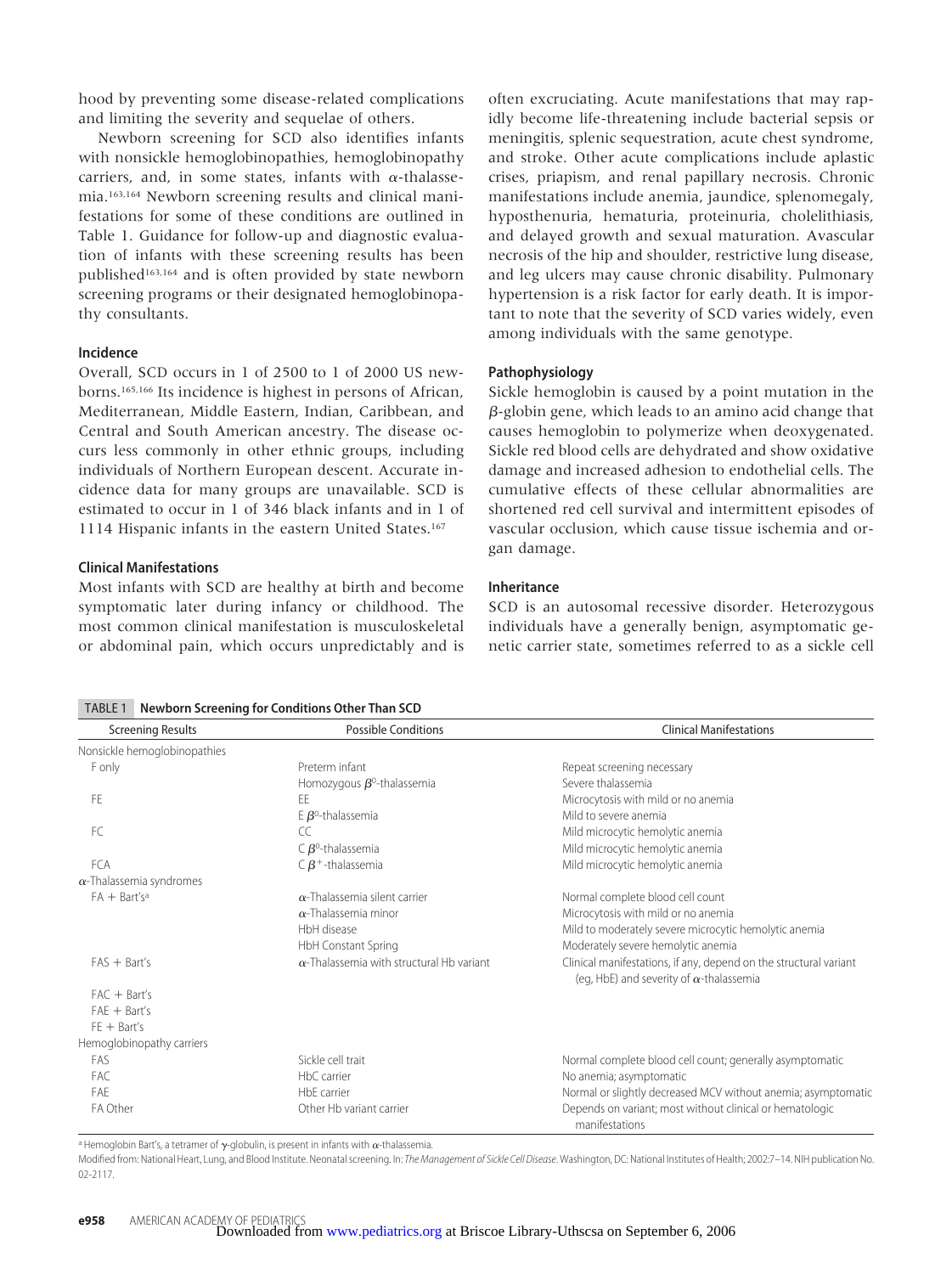trait. Homozygous and compound heterozygous individuals have symptomatic disease. Four SCD genotypes (sickle cell anemia, sickle-hemoglobin C disease, and 2 types of sickle  $\beta$ -thalassemia [sickle  $\beta$ <sup>+</sup>-thalassemia and sickle  $\beta^0$ -thalassemia]) account for most SCD cases in the United States.163,164,168 Less-common forms of SCD are caused by coinheritance of hemoglobin S with other hemoglobin variants such as hemoglobin D-Punjab and hemoglobin O-Arab.

#### **Benefits of Newborn Screening**

The primary rationale for newborn screening and presymptomatic diagnosis is prevention of mortality from pneumococcal sepsis and splenic sequestration during infancy and childhood.167,169–172 Prophylactic penicillin has been shown to reduce the incidence of pneumococcal sepsis by 84%170 and is used in conjunction with pneumococcal conjugate and polysaccharide vaccines and urgent evaluation and treatment of febrile illness with parenteral antibiotics. Family education about signs and symptoms of splenic sequestration results in earlier detection and reduced mortality from that complication.169 Data from a number of statewide newborn screening programs confirm that mortality from SCD during the first 3 to 4 years of life, historically as high as 20%, is virtually eliminated by universal screening and appropriate follow-up and treatment.173

#### **Screening**

Most newborn screening programs use isoelectric focusing to separate hemoglobins eluted from dried blood spots. A few programs use high-performance liquid chromatography (HPLC) or cellulose acetate electrophoresis as the initial screening method. Most programs retest screening specimens with abnormal results using a second complimentary electrophoretic technique, HPLC, immunologic tests, or DNA-based assays. The sensitivity and specificity of isoelectric focusing and HPLC are excellent,167 but results and interpretation can be confounded by extreme preterm birth or previous blood transfusion.163,174

Hemoglobins identified by these screening methods are reported in order of quantity. Because more fetal hemoglobin (HbF) than normal adult hemoglobin (HbA) is present at birth, most normal infants show FA results. Infants with SCD also show a predominance of F at birth; FS, FSC, or FSA are the most common results in children with SCD.

#### **Follow-up and Diagnostic Testing**

Infants with screening results indicative of possible SCD (FS, FSC, FSA) should have confirmatory testing of a second blood sample accomplished before 2 months of age. Confirmatory testing is performed by isoelectric focusing, HPLC, hemoglobin electrophoresis (cellulose acetate and citrate agar), and/or DNA-based methods.164 Most infants with screening results that show HbFS have sickle cell anemia, but other possibilities include sickle  $\beta$ <sup>o</sup>-thalassemia, sickle  $\delta\beta$ -thalassemia, and hereditary persistence of fetal hemoglobin, a benign condition. For this reason, testing of parents or DNA analysis may help clarify the diagnosis in selected cases. For infants with probable sickle cell disease, the selection of diagnostic tests and the interpretation of results ideally should be supervised by an expert in the diagnosis of hemoglobin disorders in childhood.

Family testing to identify carriers, for the purpose of defining an infant's diagnosis and/or providing genetic education and counseling, requires a complete blood cell count and hemoglobin separation by electrophoresis, isoelectric focusing, and/or HPLC.164,168 Individuals with hemoglobin variants such as S, C, and E are identified readily. Most individuals with heterozygous  $\beta$ -thalassemia show a decreased mean corpuscular volume (MCV) and increased levels of hemoglobin  $A_2$  and/or hemoglobin F. Thus, accurate quantitation of hemoglobin F and hemoglobin  $A_2$  is needed if the MCV is decreased or borderline decreased. Solubility testing is inadequate and should never be used for carrier testing, in part because it will not identify individuals with the hemoglobin C trait and  $\beta$ -thalassemia.

#### **Brief Overview of Disease Management**

SCD is a complex disorder with multisystem manifestations that require specialized comprehensive care to achieve an optimal outcome.168 Family and patient education about the genetics, clinical manifestations, and treatment of SCD and its complications are important, particularly because prompt recognition of potentially life-threatening complications reduces morbidity and mortality. Important health maintenance issues include prophylactic medications, particularly prophylactic penicillin (should be started no later than 2 months of age), and timely immunizations, especially with the pneumococcal conjugate and polysaccharide vaccines. Periodic comprehensive medical evaluations facilitate documentation of important baseline physical findings and laboratory values, detection of signs of chronic organ damage, and development of individualized patient care plans. Timely and appropriate treatment of acute illness is critical, because life-threatening complications can develop rapidly. Some patients, including those who have suffered a stroke or who are identified as being at high risk of stroke by transcranial Doppler ultrasonography screening, receive chronic blood transfusions to prevent stroke and other complications. Selected patients with frequent or severe disease manifestations may benefit from hydroxyurea therapy and/or may be considered for stem cell transplantation, particularly if there is an HLAmatched sibling donor. Guidelines for the management of SCD were published recently.168,175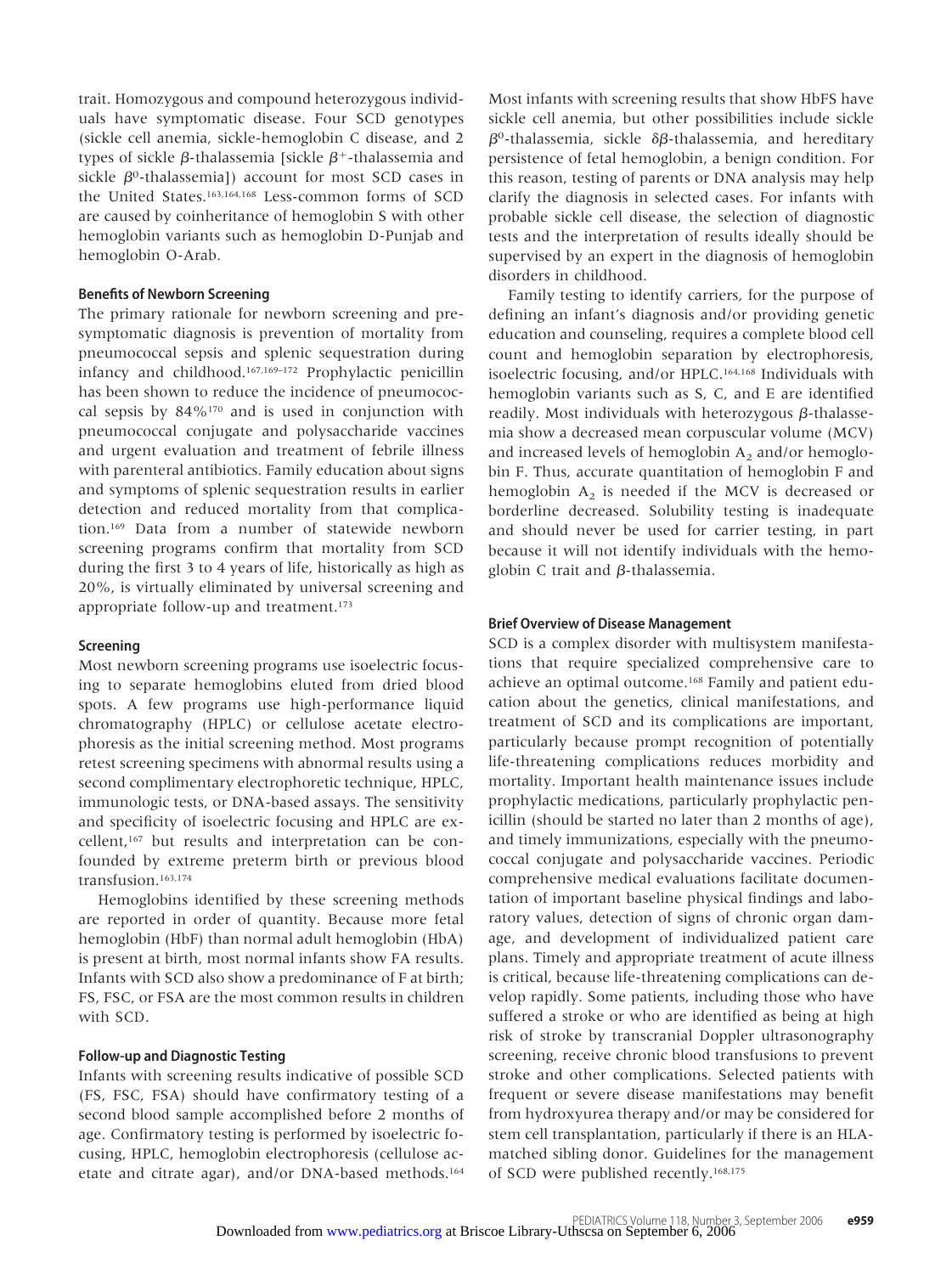#### **Current Controversies**

Because SCD is more prevalent in some racial and ethnic groups than others, some programs initially implemented selected or targeted screening rather than testing all newborn infants. However, experience with targeted screening showed a rate of missed cases as high as 30%, in part because of difficulties identifying infants' race or ethnicity. In addition, targeted compared with universal screening incurs additional costs and exposes screening programs, nurseries, and physicians to increased litigation risk for the preventable morbidity and mortality that results from delayed diagnosis. For these and other reasons, universal screening is strongly recommended and has been implemented in all 50 states, the District of Columbia, and the US Virgin Islands.

#### **REFERENCES**

- 162. National Center for Biotechnology Information. OMIM: Online Mendelian Inheritance in Man [database]. Available at: www.ncbi.nlm.nih.gov/entrez/query.fcgi?db=OMIM. Accessed March 1, 2006
- 163. National Heart, Lung, and Blood Institute. Neonatal screening. In: *The Management of Sickle Cell Disease*. Washington, DC: National Institutes of Health; 2002:7-14. NIH publication No. 02-2117
- 164. Pass KA, Lane PA, Fernhoff PM, et al. US newborn screening system guidelines II: follow-up of children, diagnosis, management, and evaluation. Statement of the Council of Regional Networks for Genetic Services (CORN). *J Pediatr.* 2000; 137(4 suppl):S1–S46
- 165. Council of Regional Networks for Genetics Services (CORN). *National Newborn Screening Report: 1992*. Atlanta, GA: Council of Regional Networks for Genetics Services; 1995
- 166. American Academy of Pediatrics, Newborn Screening Taskforce. Serving the family from birth to the medical home. Newborn screening: a blueprint for the future—a call for a national agenda on state newborn screening programs. *Pediatrics.* 2000;106(suppl):389 – 422
- 167. Sickle Cell Disease Guideline Panel. *Sickle Cell Disease: Screening, Diagnosis, Management, and Counseling in Newborns and Infants.* Rockville, MD: Agency for Healthcare Policy and Research, Public Health Service, US Department of Health and Human Services; 1993. AHCRP Publication No 93-0562
- 168. American Academy of Pediatrics, Section on Hematology/ Oncology, Committee on Genetics. Health supervision for children with sickle cell disease. *Pediatrics.* 2002;109:526 –535
- 169. Consensus conference: Newborn screening for sickle cell disease and other hemoglobinopathies. *JAMA.* 1987;258: 1205–1209
- 170. Gaston MH, Verter JI, Woods G, et al. Prophylaxis with oral penicillin in children with sickle cell anemia: a randomized trial. *N Engl J Med.* 1986;314:1593–1599
- 171. Lee A, Thomas P, Cupidore L, Serjeant B, Serjeant G. Improved survival in homozygous sickle cell disease: lessons from a cohort study. *BMJ.* 1995;311:1600 –1602
- 172. Centers for Disease Control and Prevention. Mortality among children with sickle cell disease identified by newborn screening during 1990 –94: California, Illinois, and New York. *MMWR Morb Mortal Wkly Rep.* 1998;47:169 –172
- 173. Eckman JR, Dent D, Bender D, Henson MA, Myers C. Follow-up of infants detected by newborn screening in Georgia, Louisiana, and Mississippi. In: *Proceedings of the 14th National Neonatal Screening Symposium, September 1999, St Louis, MO.*

Washington, DC: Association of Public Health Laboratories; 1999

- 174. Reed W, Lane PA, Lorey F, et al. Sickle-cell disease not identified by newborn screening because of prior transfusion. *J Pediatr.* 2000;136:248 –250
- 175. National Heart, Lung, and Blood Institute. *The Management of Sickle Cell Disease.* Washington, DC: National Institutes of Health; 2002. NIH publication No. 02-2117

#### **TYROSINEMIA**

There are 2 clinically recognized types of tyrosinemia. Type I (hepatorenal) tyrosinemia (OMIM database No. 276700)176 is characterized by liver toxicity from increased concentrations of tyrosine and other metabolites with hepatocellular damage. Acutely, this produces jaundice and increased transaminase concentrations. Chronically, there is a high risk of hepatic cancer. Other features include the renal Fanconi syndrome and peripheral neuropathy.177 Type I tyrosinemia is caused by deficiency of the enzyme fumarylacetoacetate hydrolase (FAH). Type II (oculocutaneous tyrosinemia, also known as Richner-Hanhart syndrome; OMIM database No. 276600) exhibits corneal lesions and hyperkeratosis of the palms and soles. It is caused by deficiency of the enzyme tyrosine aminotransferase (TAT). A third entity, neonatal tyrosinemia, should be mentioned. It is more common in preterm infants and, in fact, is the most common cause of abnormal initial newborn screening results for tyrosinemia and PKU.178 All show increased concentrations of serum tyrosine that can be detected on newborn screening.

#### **Incidence**

Type I tyrosinemia has an incidence of 1 in 12 000 to 1 in 100 000 in those of northern European descent. The incidence of type II and neonatal tyrosinemia has not been established.

#### **Clinical Manifestations**

#### *Type I*

Type I tyrosinemia in the acute form is characterized by failure to thrive, vomiting, diarrhea, a cabbage-like odor, hepatomegaly, fever, jaundice, edema, melena, and progressive liver disease. If untreated, death from liver failure may occur in the first year of life. The chronic form is similar but with milder features characterized by hypophosphatemic rickets. Other features have included hypertrophic obstructive cardiomyopathy, abdominal crises, polyneuropathy, hypertension, and hepatoma (a late complication in one third of patients). Death occurs during the first decade of life. There are increased concentrations of tyrosine in blood and urine. Urinary tests for succinylacetone and tissue analysis (liver or fibroblasts) for FAH activity establish the diagnosis.

#### *Type II*

Type II tyrosinemia is a distinctive oculocutaneous syndrome. Eye findings may be limited to lacrimation, pho-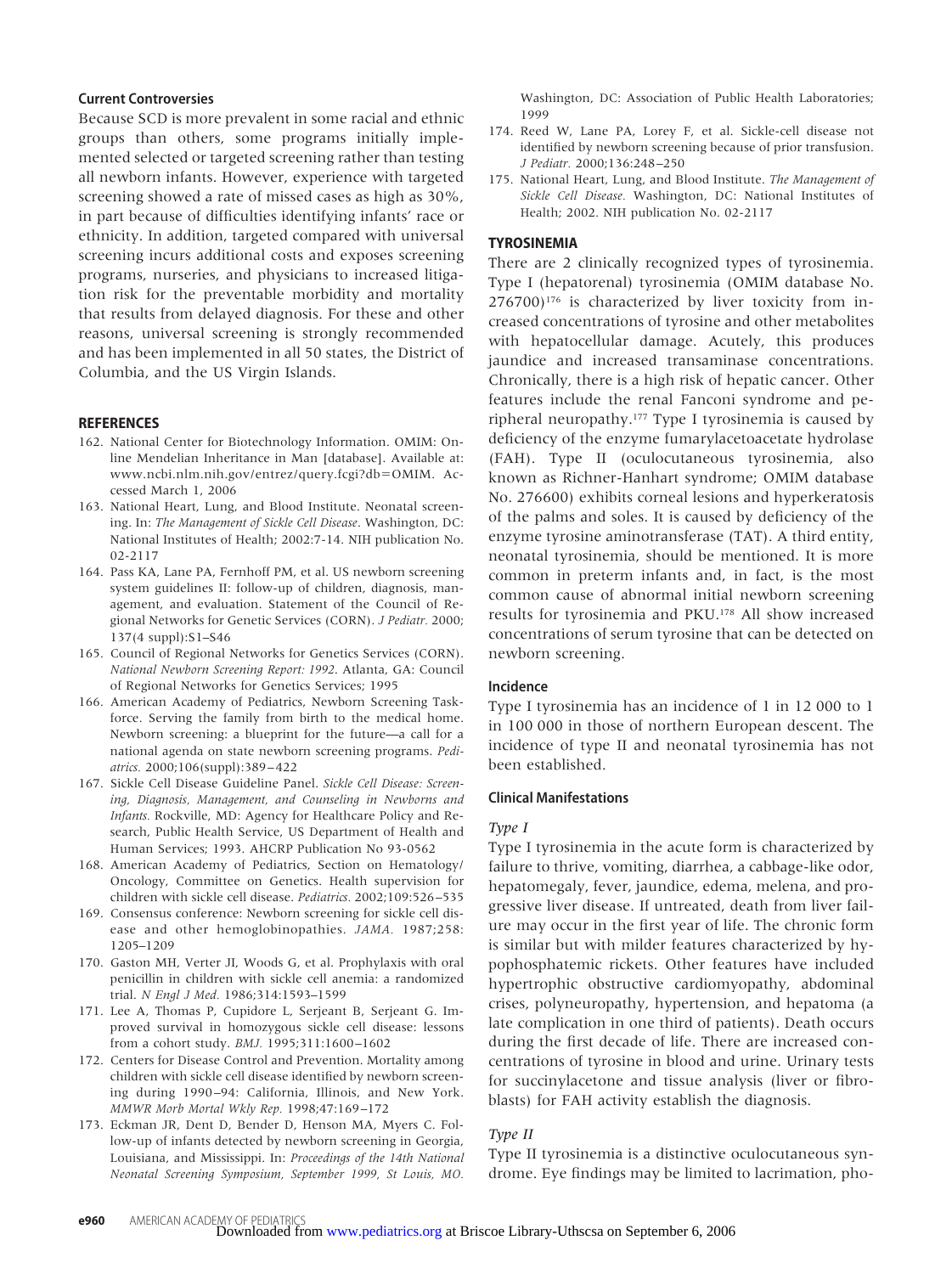tophobia, and redness. Signs may include mild corneal herpetiform erosions, dendritic ulcers, and, rarely, corneal and conjunctival plaques. Neovascularization may be prominent. Long-term effects include corneal scarring, nystagmus, and glaucoma. The skin lesions usually begin with or after the eye lesions. Skin findings may begin as painful, nonpruritic blisters or erosions that crust and become hyperkeratotic. They are usually limited to the palms and soles, especially the tips of the digits, and to the thenar and hypothenar eminences. They may be linear or subungual. A skin biopsy is not diagnostic and may show nonspecific hyperkeratosis, acanthosis, and parakeratosis. Skin lesions may be difficult to distinguish from any of the more common forms of keratosis. Mental retardation is an inconstant feature; mild-to-moderate retardation, self-mutilating behavior, disturbances of fine motor coordination, and language deficits have been reported. Tyrosinemia is the diagnostic feature of this disorder. Tyrosine is the only amino acid that is found in increased concentrations in the urine in this disorder.

#### *Neonatal*

Clinical findings in neonatal tyrosinemia are nonspecific. Infants with persistent neonatal tyrosinemia may be somewhat lethargic and have difficulty swallowing, impaired motor activity, prolonged jaundice, and increased levels of galactose, phenylalanine, histidine, and cholesterol. Mild acidosis may be present in approximately half of the infants. Mild retardation and decreased psycholinguistic abilities have been noted in some studies.179

#### **Pathophysiology**

#### *Type I*

This disorder, although not a primary disorder of tyrosine metabolism, is accompanied by increased concentrations of tyrosine and its metabolites, which inhibit many transport functions and enzymatic activities. It has been proposed that the degree of residual FAH activity determines whether the disease will be acute or chronic in the affected patient.

#### *Type II*

This disorder is associated with a deficiency of hepatic TAT, the rate-limiting enzyme of tyrosine catabolism. Tyrosinemia, tyrosinuria, and increases in urinary phenolic acids, *N*-acetyltyrosine, and tyramine persist for life. The metabolism of other amino acids and renal and hepatic function are otherwise normal.

#### *Neonatal*

It is generally assumed that this disorder is caused by a relative deficiency of *p*-hydroxyphenylpyruvate oxidase stressed by high-protein diets, with resulting high tyrosine and phenylalanine concentrations. Others have suggested a mild decrease in TAT activity.

#### **Inheritance**

Type I and II tyrosinemias are autosomal recessive, with a 25% risk of recurrence in siblings. The heterozygotes for type I have approximately half-normal levels of FAH activity in fibroblasts and lymphocytes. Prenatal diagnosis is complex, requiring at least 3 different procedures using amniotic fluid and cultured amniocytes or chorionic villus cells. These procedures involve the direct measurement of succinylacetone by combined gas chromatography and mass spectrometry in amniotic fluid, FAH enzymatic activity, and the measurement of the ability of succinylacetone to inhibit aminolevulinic dehydrase activity in cultured amniotic fluid or chorionic villus cells.180

The carrier state for type II tyrosinemia has not been detected biochemically, and prenatal diagnosis is not currently available. The inheritance of neonatal tyrosinemia is unclear.

The chromosome map location for type I (FAH) is 15q23-25, the location for type II (TAT) is 16q22.1–22.3, and the location for neonatal (*p*-hydroxyphenylpyruvate) oxidase is 12q24-qter. Type I tyrosinemia is most prevalent in French Canadians, with an overall incidence of as high as 1 in 700 in certain regions of Quebec.181 Type II tyrosinemia cases have been described in several countries including the United States, Canada, Japan, Europe, and the Middle East. Neonatal tyrosinemia is most prevalent in Canadian Inuits.

#### **Rationale for and Benefits of Newborn Screening**

Death from complicating liver failure occurs in untreated patients with type I tyrosinemia during the first year of life in the acute form and during the first decade of life in the chronic form. Hepatocellular carcinoma may also be a cause of death. The introduction of 2-(2-nitro-4 trifluoromethylbenzyl)-1,3-cyclohexanedione (NTBC) has changed the outcome of this disorder dramatically.<sup>182</sup> More than 90% of patients respond clinically to treatment with NTBC. The current indications for liver transplantation in type I tyrosinemia are nonresponsiveness to NTBC, risk of malignancy, and decreased quality of life related to dietary restriction and frequency of blood sampling. Successful liver transplantation can further reduce the mortality rate in nonresponders to 5%.183 There is a strong decrease in the risk of early development of hepatocellular carcinoma in patients with effective, early therapy.

#### **Screening**

The BIA can be used to screen for tyrosinemia using dried blood spots. Abnormal concentrations of tyrosine are reported as more than 6 mg/dL. Newer methods include direct measurement of tyrosine by MS/MS. The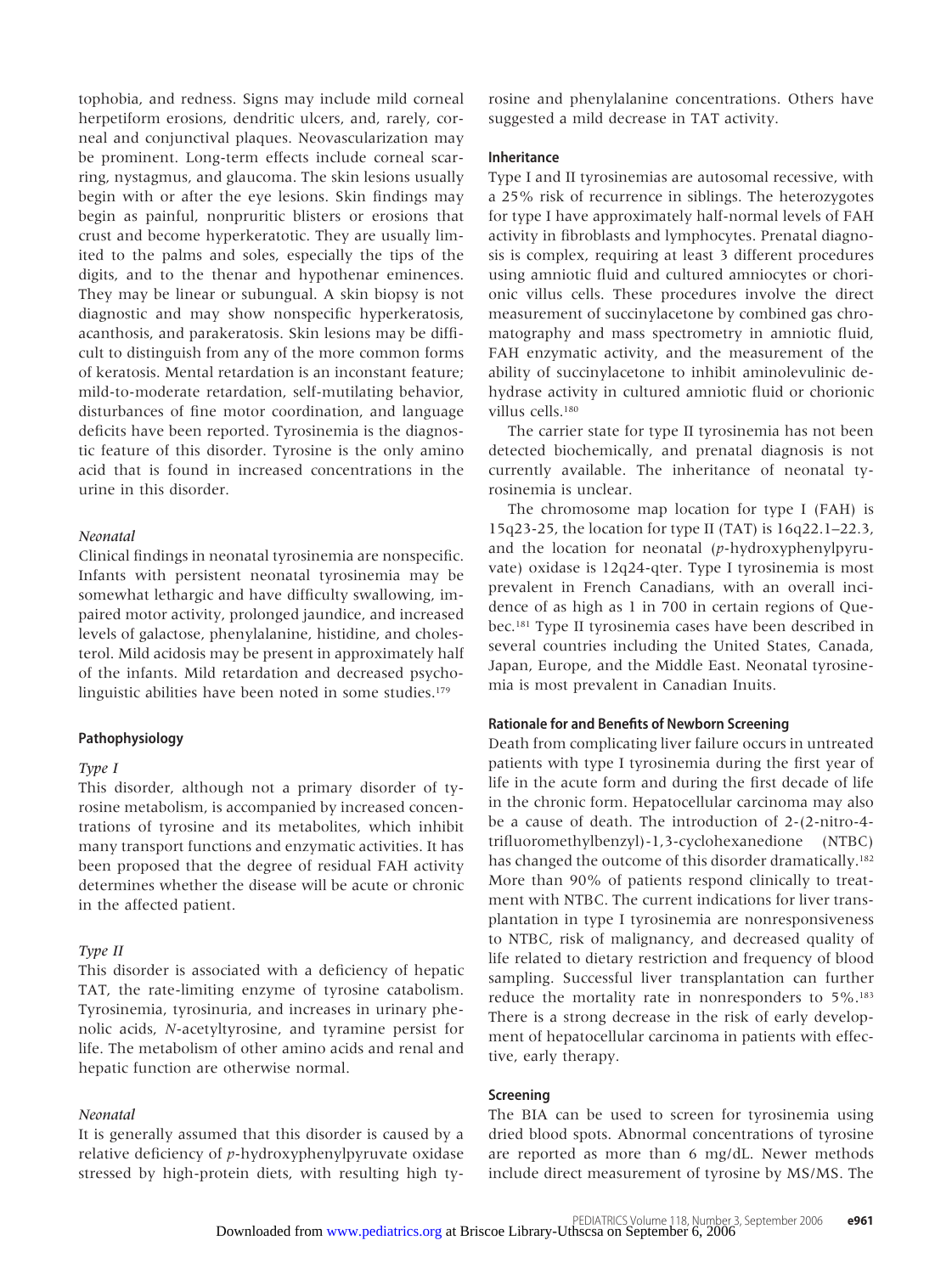test is performed in the neonatal period, but the optimal time for study is unclear. Presumably, it is best if measurements are obtained 48 to 72 hours after milk feeding. The stability of tyrosine in specimens has not been determined specifically but should be similar to that of phenylalanine. The rate of false-negative results has not been determined. Data from the 1999 National Newborn Screening Report<sup>184</sup> showed an initial positive screening result in 136 of 407 118 newborn infants tested (1 in 3000), with 2 positive confirmed cases. Available data on second screenings performed between 1 and 4 weeks of age showed 2 positive results in 60 474 infants (1 in 30 000); no cases of tyrosinemia were confirmed among this group.

#### **Follow-up and Diagnostic Testing**

An increased tyrosine concentration on newborn screening requires confirmation and additional testing, because it may be caused by other metabolic disorders (eg, fructose and galactose enzyme deficiencies), giant cell hepatitis, neonatal hemochromatosis, and neonatal infections. The optimal approach is complex and requires determination of the concentrations of tyrosine and other amino acids and metabolites in the blood and urine. Type I tyrosinemia involves increased concentrations of urine succinylacetone and nonspecific aminoaciduria and requires tissue analysis (fibroblasts, erythrocytes, lymphocytes, or liver) for FAH activity. Type II tyrosinemia involves increased tyrosine concentrations only in blood and urine. Confirmation of neonatal tyrosinemia depends on the presence of increased concentrations of tyrosine and phenylalanine.

#### **Brief Overview of Disease Management**

#### *Type 1*

Treatment options for tyrosinemia include dietary therapy, liver transplantation, and use of the pharmacologic agent NTBC. Clinical signs and symptoms improve with NBTC therapy and diet.182 Signs of improvement include a decrease in concentrations of metabolites, correction of the secondary abnormality in porphyrin synthesis, improved liver and renotubular function, and regression of hepatic abnormalities by computed tomography. Correction of porphyrin synthesis reduces the risk of porphyric crises.

#### *Type II*

Therapy with a diet low in tyrosine and phenylalanine is curative in type II tyrosinemia. Early diagnosis can help avoid the risk of mental retardation in these patients.

#### *Neonatal*

Most cases of neonatal tyrosinemia, especially those seen in small preterm infants, may be transient and controlled by reducing the protein intake to 2 to 3 g/kg per day or by breastfeeding. Some patients respond to ascorbic acid supplementation.

#### **Current Controversies**

The incidence and pathogenetic mechanisms of specific disorders associated with increased concentrations of tyrosine require clarification. The consequences of early diagnosis and treatment for type I tyrosinemia (the most formidable disorder in this group) should be beneficial. NBTC therapy seems to be very effective. No marked adverse effects have been noted. Follow-up for longterm outcome is needed.

#### **Special Issues/Concerns**

Confirmation of the exact cause of increased concentrations of tyrosine requires referral and evaluation by an expert in the field. Outcome with treatment remains variable.

#### **REFERENCES**

- 176. National Center for Biotechnology Information. OMIM: Online Mendelian Inheritance in Man [database]. Available at: www.ncbi.nlm.nih.gov/entrez/query.fcgi?db=OMIM. Accessed March 1, 2006
- 177. Russo PA, Mitchell GA, Tanguay RM. Tyrosinemia: a review. *Pediatr Dev Pathol.* 2001;4:212–221
- 178. Mitchell GA, Grompe M, Lambert M, Tanguay RM. Hypertyrosinemia. In: Scriver CR, Beaudet AL, Sly WS, Valle D, eds. *The Metabolic and Molecular Basis of Inherited Disease*. 8th ed. New York, NY: McGraw-Hill; 2001:1777–1806
- 179. Scriver CR, Perry T, Lasley L, Clow CL, Coulter D, Laberge C. Neonatal tyrosinemia (NT) in the Eskimo: result of a protein polymorphism [abstract 237]? *Pediatr Res.* 1977;11:411
- 180. Kvittingen EA, Steinmann B, Gitzelmann R, et al. Prenatal diagnosis of hereditary tyrosinemia by determination of fumarylacetoacetase in cultured amniotic fluid cells. *Pediatr Res.* 1985;19:334 –337
- 181. Bergeron P, Laberge C, Grenier A. Hereditary tyrosinemia in the province of Quebec: prevalence at birth and geographic distribution. *Clin Genet.* 1974;5:157–162
- 182. Holme E, Lindstedt S. Tyrosinaemia type I and NTBC (2-(2 nitro-4-trifluoromethylbenzoyl)-1,3-cyclohexanedione). *J Inherit Metab Dis.* 1998;21:507–517
- 183. Tuchman M, Frees DK, Sharp HL, Ramnaraine ML, Ascher N, Bloomer JR. Contribution of extrahepatic tissues to biochemical abnormalities in hereditary tyrosinemia type 1: study of three patients after liver transplantation. *J Pediatr.* 1987;110: 399 – 403
- 184. National Newborn Screening and Genetics Resource Center. *National Newborn Screening Report: 1999.* Austin, TX: National Newborn Screening and Genetics Resource Center; 2002

#### **COMMITTEE ON GENETICS, 2005–2006**

G. Bradley Schaefer, MD, Chairperson Marilyn J. Bull, MD Gregory M. Enns, MD Jeffrey R. Gruen, MD Joseph H. Hersh, MD Nancy J. Mendelsohn, MD Howard M. Saal, MD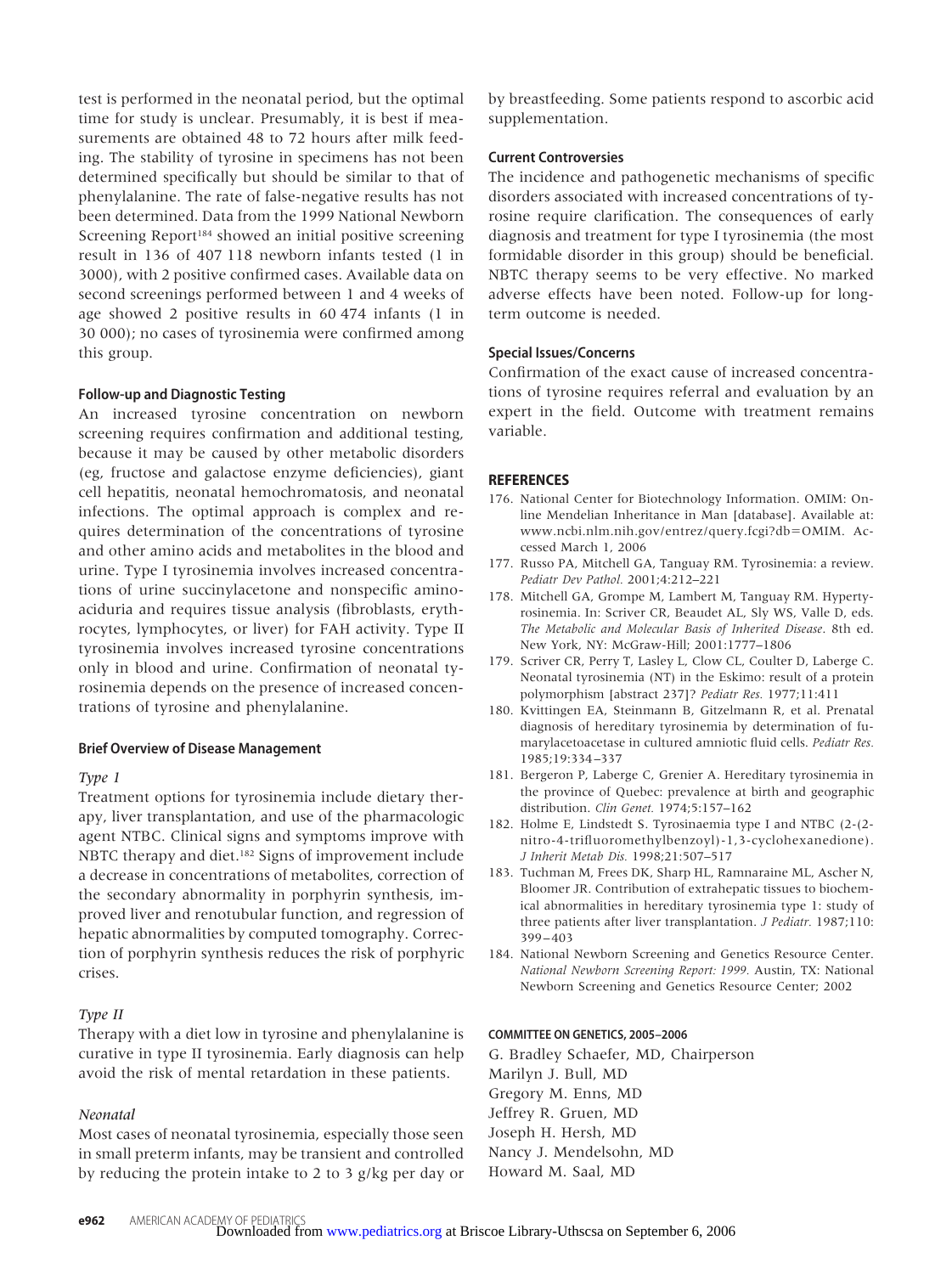#### **LIAISONS**

James D. Goldberg, MD American College of Obstetricians and Gynecologists James W. Hanson, MD American College of Medical Genetics National Institute of Child Health and Human Development Michele A. Lloyd-Puryear, MD, PhD Health Resources and Services Administration Sonja A. Rasmussen, MD, MS Centers for Disease Control and Prevention

#### **STAFF**

Paul Spire

#### **NEWBORN SCREENING FACT SHEETS AD HOC WRITING SUBCOMMITTEE**

Celia I. Kaye, MD, PhD, Chairperson Past Member, AAP Committee on Genetics Frank Accurso, MD Past Member, AAP Section on Pulmonology Stephen La Franchi, MD AAP Section on Endocrinology Peter A. Lane, MD AAP Section on Hematology/Oncology Hope Northrup, MD AAP Section on Genetics and Birth Defects Sonya Pang, MD Past Member, AAP Section on Endocrinology G. Bradley Schaefer, MD AAP Committee on Genetics Michele A. Lloyd-Puryear, MD, PhD Health Resources and Services Administration

#### **CONTRIBUTOR**

Michael Watson, MD American College of Medical Genetics